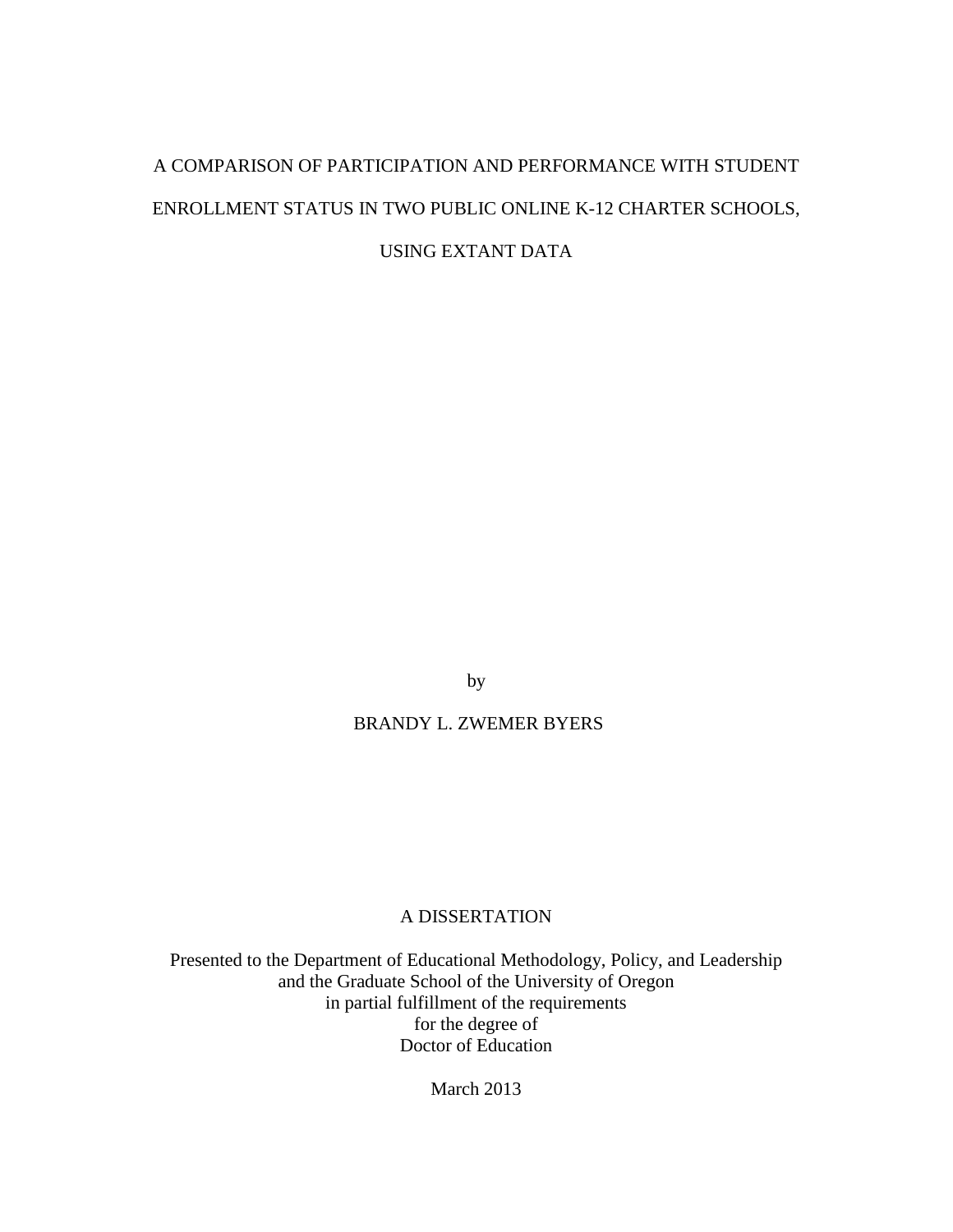# DISSERTATION APPROVAL PAGE

# Student: Brandy L. Zwemer Byers

Title: A Comparison of Participation and Performance with Student Enrollment Status in Two Public Online K-12 Charter Schools, Using Extant Data

This dissertation has been accepted and approved in partial fulfillment of the requirements for the Doctor of Education degree in the Department of Educational Methodology, Policy, and Leadership by:

| David Conley          | Chair                                                                     |
|-----------------------|---------------------------------------------------------------------------|
| Keith Hollenbeck      | Member                                                                    |
| Kathleen Scalise      | Member                                                                    |
| Joanna Goode          | <b>Outside Member</b>                                                     |
| and                   |                                                                           |
| Kimberly Andrews Espy | Vice President for Research and Innovation<br>Dean of the Graduate School |

Original approval signatures are on file with the University of Oregon Graduate School.

Degree awarded March 2013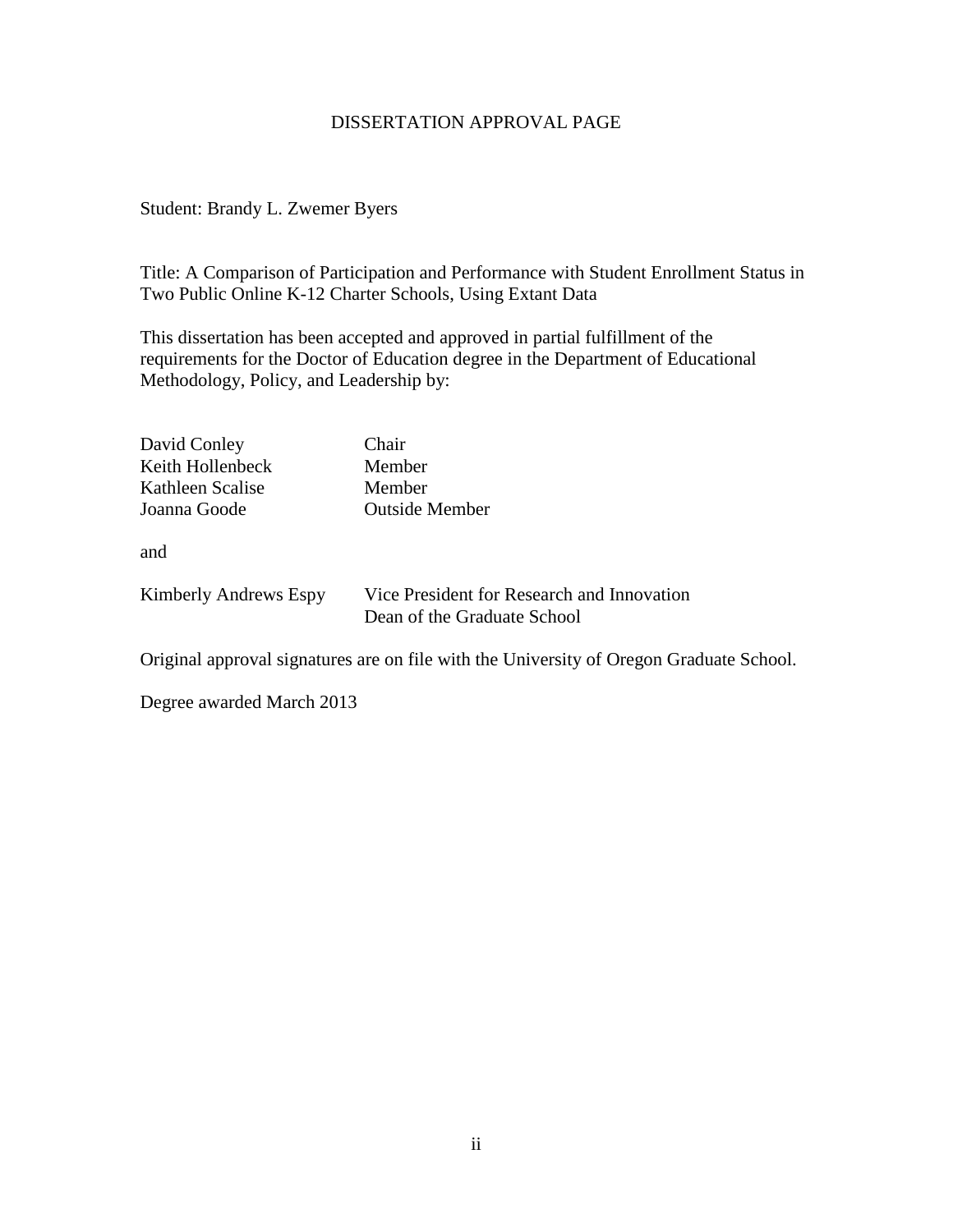© 2013 Brandy L Zwemer Byers

This work is licensed under a Creative Commons Attribution-NonCommercial-NoDerivs (United States) License.<br>
CO O O D

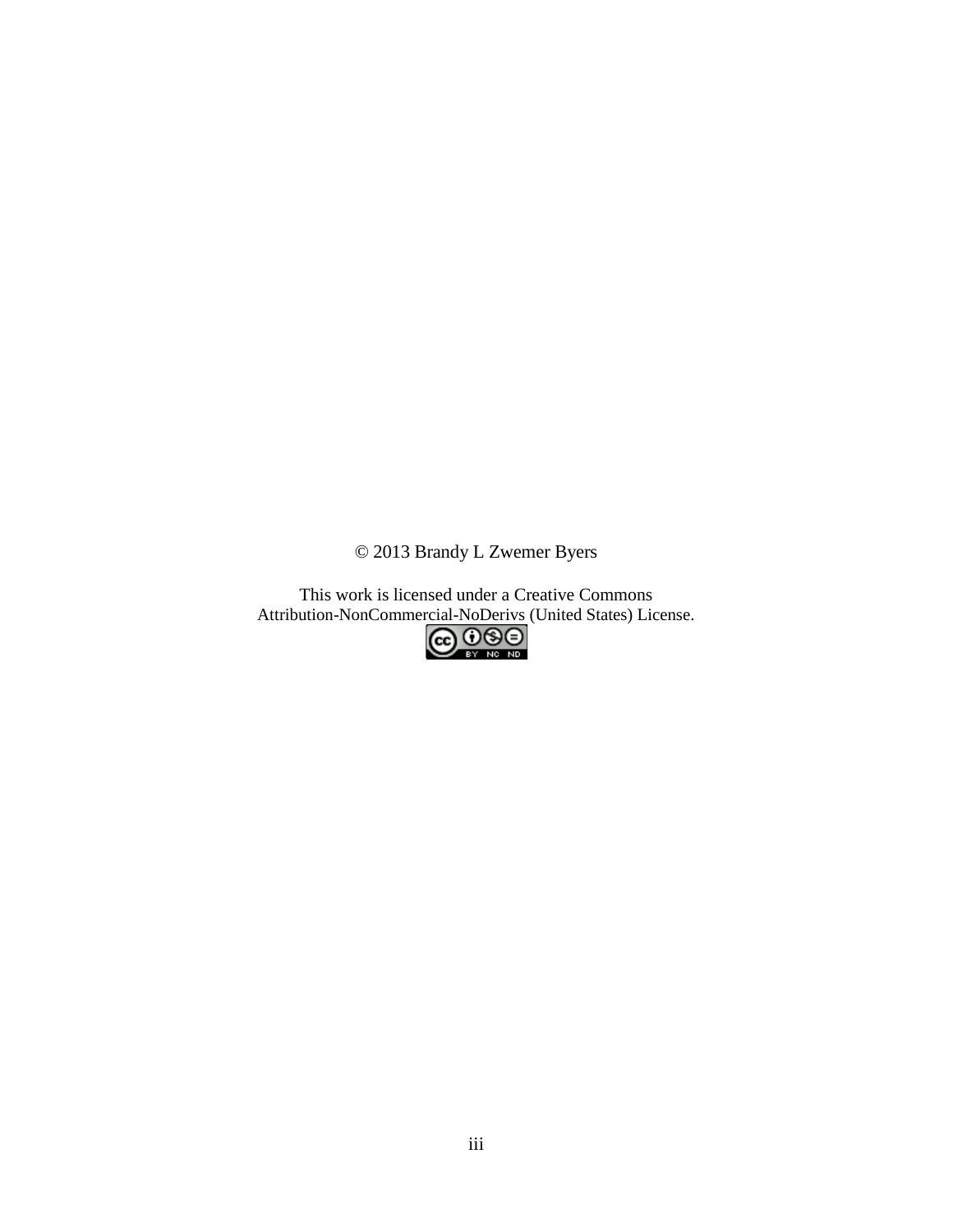## DISSERTATION ABSTRACT

#### Brandy L. Zwemer Byers

Doctor of Education

Department of Educational Methodology, Policy, and Leadership

March 2013

Title: A Comparison of Participation and Performance with Student Enrollment Status in Two Public Online K-12 Charter Schools, Using Extant Data

In order to understand withdrawal rates in online K-12 schools, it is vital to have detailed documentation of these rates and to describe characteristics of the students who withdraw compared to the students who remain enrolled. Once these characteristics are known schools can develop programs and/or policies that support students who are at risk of withdrawing.

This study was a descriptive analysis of (a) attendance, (b) lessons completed, (c) participation, (d) teacher-student communication, and (e) overall performance percentage comparing the means between the enrolled student population and the withdrawn student population using extant data. Four of the five variables, (a) attendance, (b) lessons completed, (c) teacher-student communication, and (d) overall performance percentage, were significant at the  $p < .01$  level. Upon analysis, the results of average lessons per day were not reportable due to problems with the data. The Enrolled group had significantly higher means in the following variables: (a) attendance, (b) lessons completed, (c) teacherstudent synchronous contact, and (d) overall performance percentage.

iv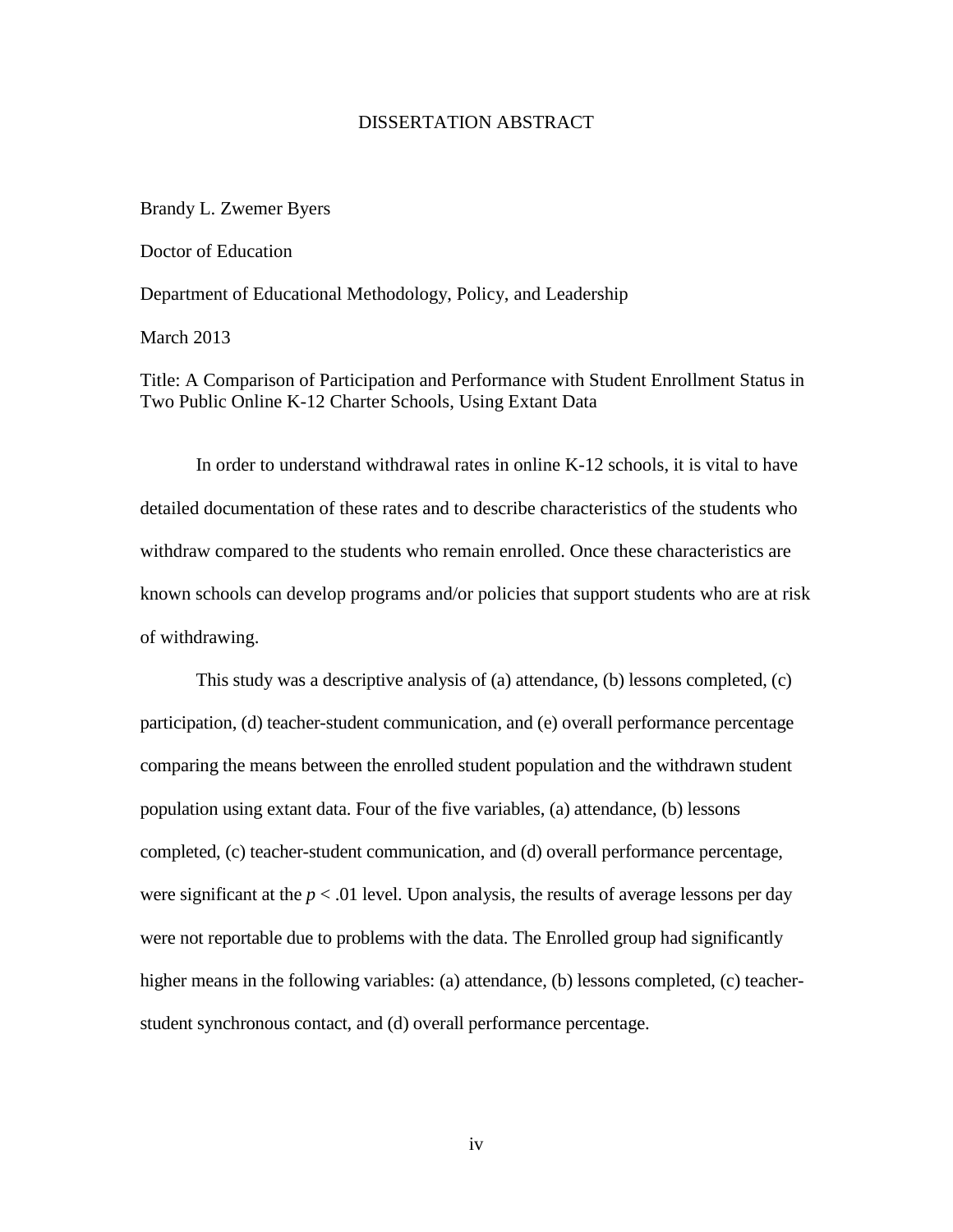## CURRICULUM VITAE

#### NAME OF AUTHOR: Brandy L. Zwemer Byers

# GRADUATE AND UNDERGRADUATE SCHOOLS ATTENDED:

University of Oregon, Eugene University of California, Los Angeles St. Mary's College of California University of California, Santa Cruz

#### DEGREES AWARDED:

Doctor of Education, Educational Leadership, 2013, University of Oregon Master of Educational Leadership, 2002, University of California, Los Angeles Teaching License, 1998, St. Mary's College of California, Moraga Bachelor of Arts, 1995, University of California, Santa Cruz

# AREAS OF SPECIAL INTEREST:

Online K-12 Public Education Secondary Education e-Learning Technology in K-12 Public Education Student Withdrawal from K-12 Schools

# PROFESSIONAL EXPERIENCE:

Director, Connections Education, 2008- present

Secondary School Administrator, Public School Districts 2001-2008

English Teacher, Public School Districts, 1997-2001

# GRANTS, AWARDS, AND HONORS:

Fellowship, Principal's Leadership Institute, University of California, Los

Angeles, 2001-2002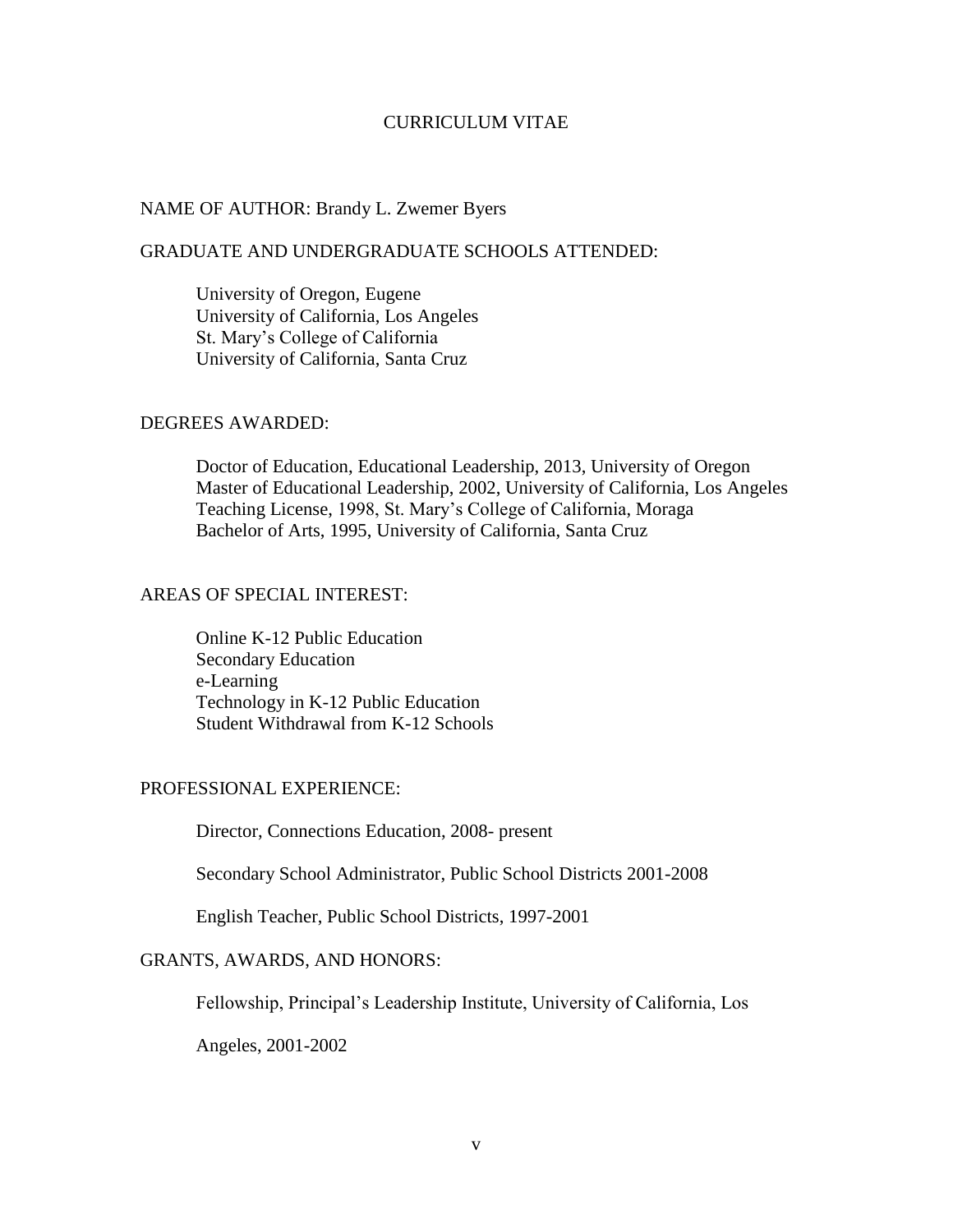## ACKNOWLEDGMENTS

I would like to express sincere appreciation to Professors Conley, Hollenbeck, Scalise, and Goode for their assistance and support as members of my committee. In addition, special thanks are due to Dr. Hollenbeck and Dr. Ward, who were so helpful and meticulous in providing detailed suggestion and critique. Dr. Scalise's insight regarding statistics and measurement was a wonderful asset and support to my work. Dr. Holveck was instrumental in helping me learn the new language of statistics. I also thank the institutions and associated personnel who allowed me to analyze the data for my research questions.

Above all, I would like to thank my family for their support through these years. My mom and dad gave me a great foundation upon which I was able to build. I could not have completed this work without the love and support of my husband and my children.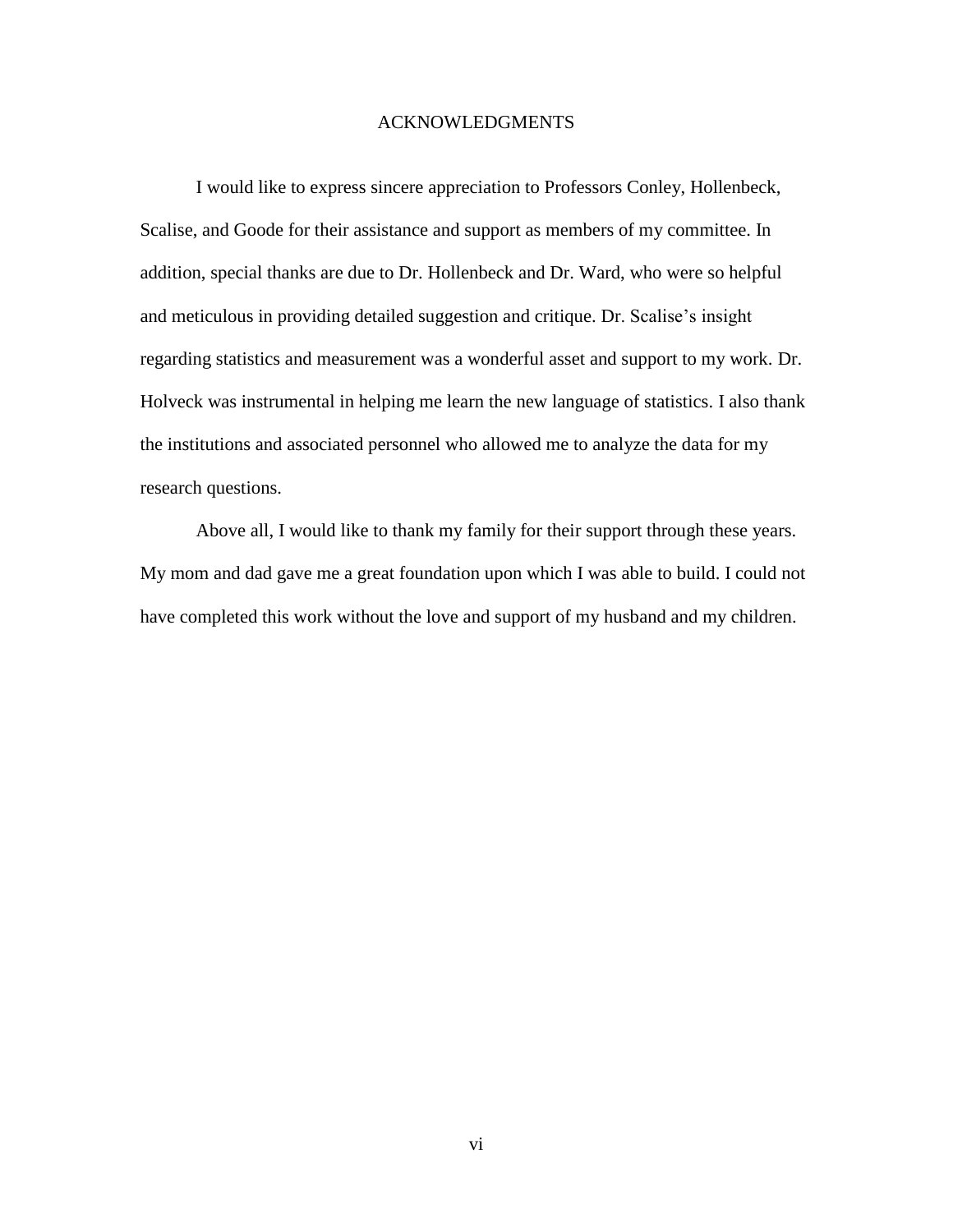# DEDICATION

Dedicated to Robert R. Byers—without his love, insight, humor, and support, I never would have been able to complete this.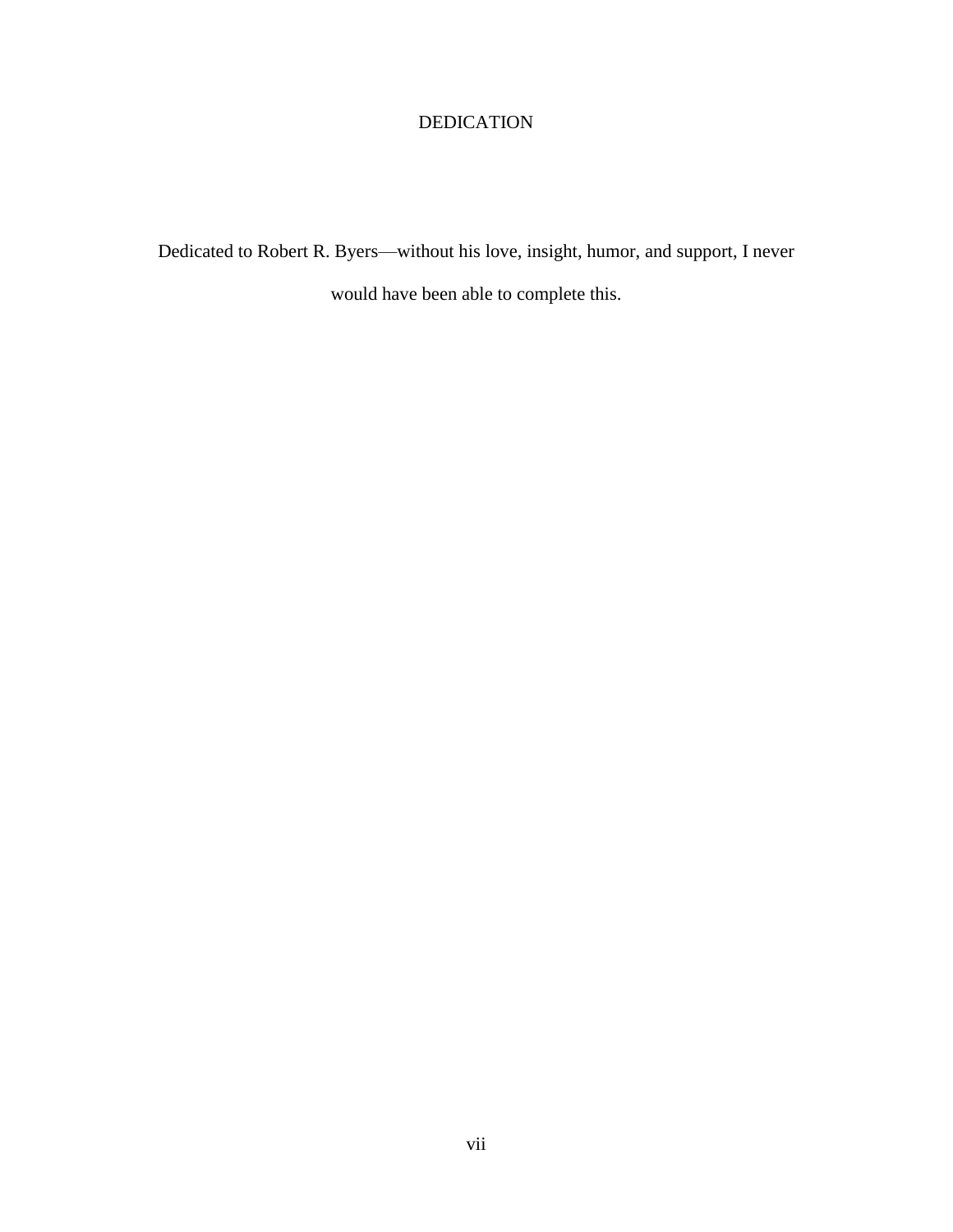| Chapter<br>Page                                                           |  |
|---------------------------------------------------------------------------|--|
|                                                                           |  |
|                                                                           |  |
|                                                                           |  |
|                                                                           |  |
|                                                                           |  |
|                                                                           |  |
|                                                                           |  |
|                                                                           |  |
|                                                                           |  |
|                                                                           |  |
| Identifying Possible Factors that Contribute to Student Withdrawals from  |  |
|                                                                           |  |
|                                                                           |  |
|                                                                           |  |
| Indicators of Participation and Withdrawal from Online School or Course16 |  |
|                                                                           |  |
|                                                                           |  |
|                                                                           |  |
| Student Academic Performance in Online Versus Traditional Courses21       |  |
|                                                                           |  |
|                                                                           |  |
|                                                                           |  |

# TABLE OF CONTENTS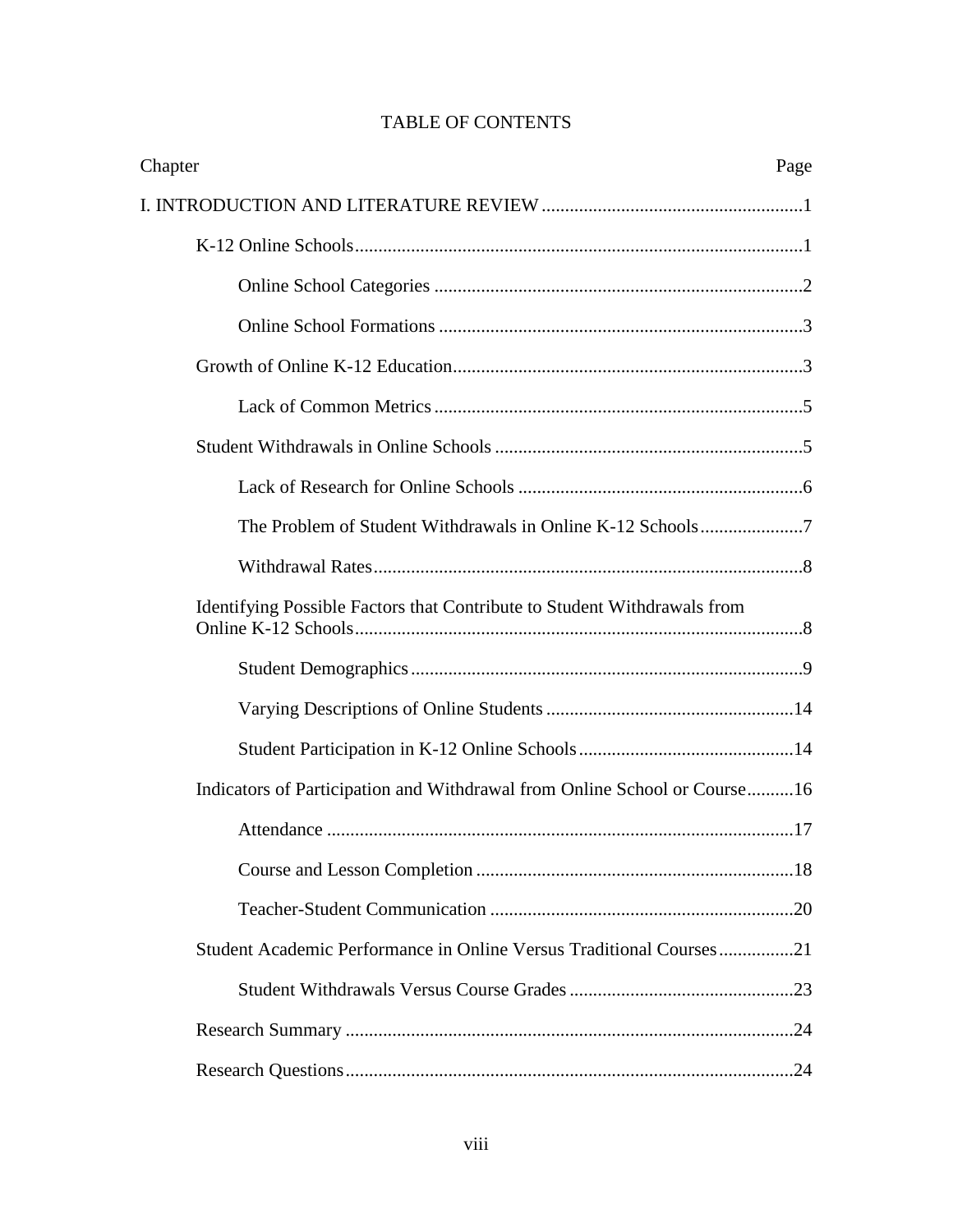| Chapter | Page |  |
|---------|------|--|
|         |      |  |
|         |      |  |
|         |      |  |
|         |      |  |
|         |      |  |
|         |      |  |
|         |      |  |
|         |      |  |
|         |      |  |
|         |      |  |
|         |      |  |
|         |      |  |
|         |      |  |
|         |      |  |
|         |      |  |
|         |      |  |
|         | .41  |  |
|         |      |  |
|         |      |  |
|         |      |  |
|         |      |  |
|         |      |  |
|         |      |  |
|         |      |  |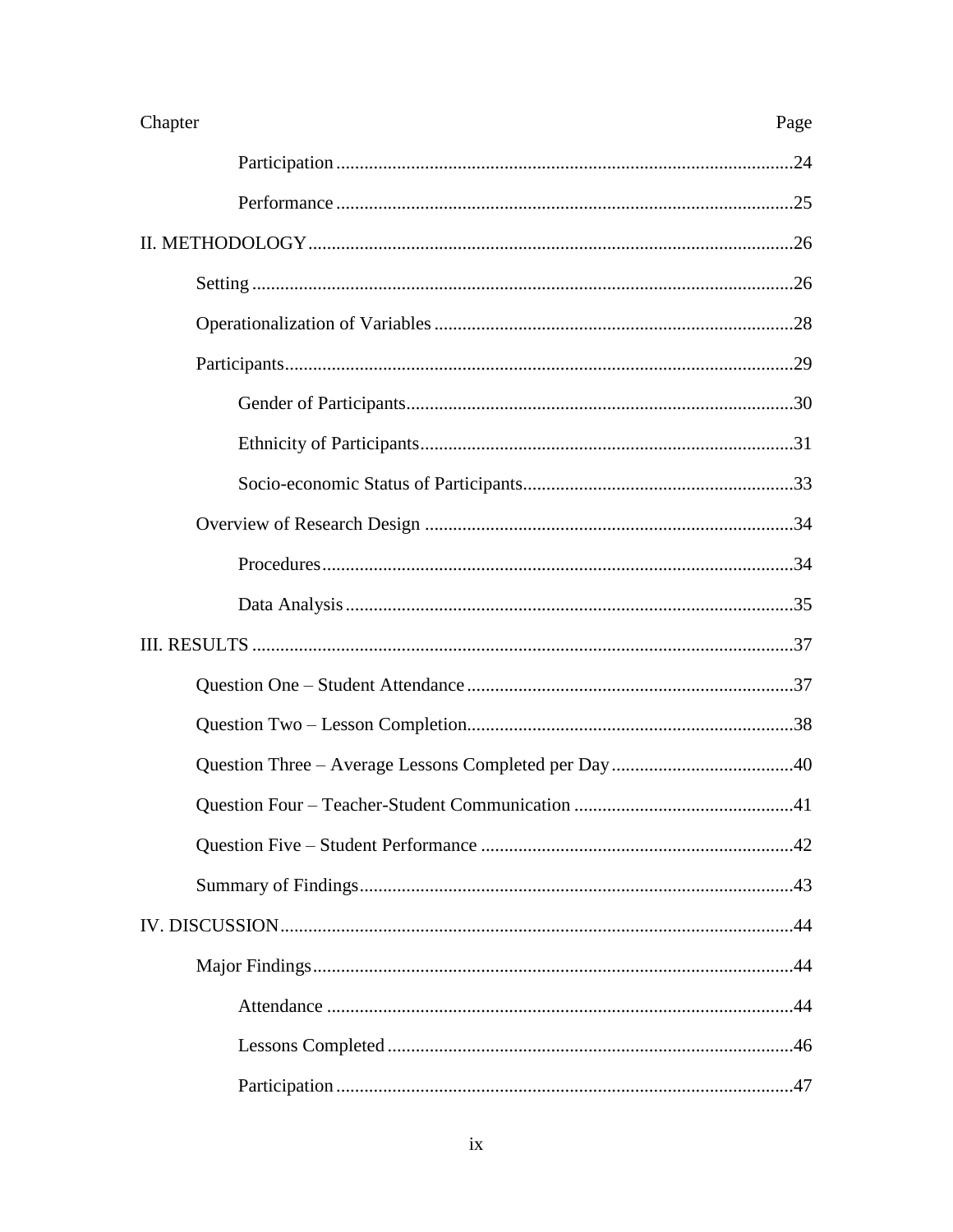| Chapter | Page |
|---------|------|
|         |      |
|         |      |
|         |      |
|         |      |
|         |      |
|         |      |
|         |      |
|         |      |
|         |      |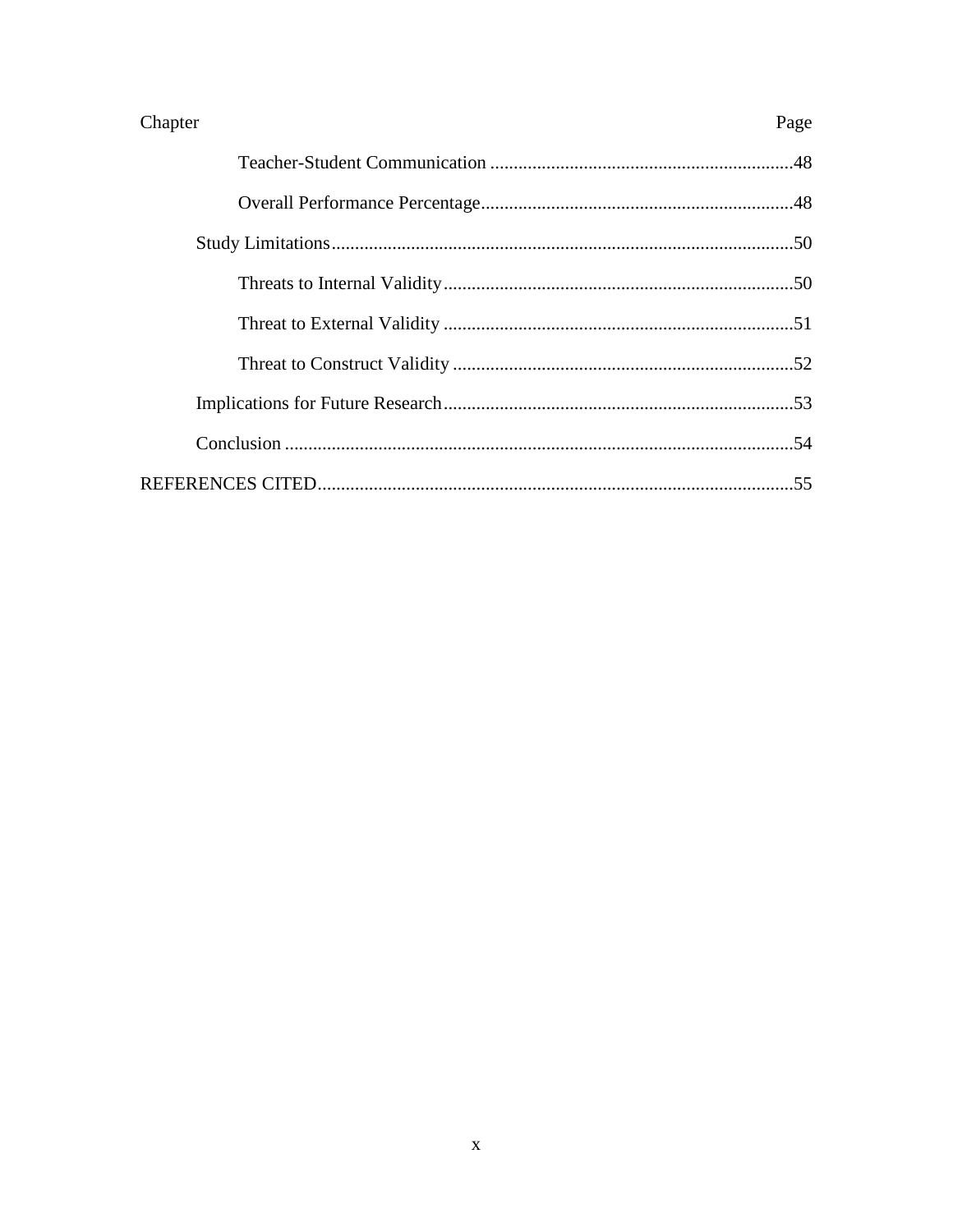# LIST OF FIGURES

| Figure |                                                                                   | Page |
|--------|-----------------------------------------------------------------------------------|------|
|        | 1. Theoretical model of possible factors influencing student enrollment in online |      |
|        | 2. Number of Enrolled and Withdrawn students at each school, shown as a part      |      |
|        | 3. Gender of participants, shown as part of total student participation31         |      |
|        | 4. Ethnicity of participants, shown as part of total student population33         |      |
|        | 5. Comparison of Enrolled and Withdrawn students by school who qualify for        |      |
|        | 6. Histogram of mean hours of attendance for Enrolled and Withdrawn groups38      |      |
|        | 7. Histogram of mean number of lessons completed by Enrolled and Withdrawn        |      |
|        | 8. Histogram of mean number of synchronous contacts between teacher and           |      |
|        | 9. Histogram of mean overall performance in percentage by Enrolled and            |      |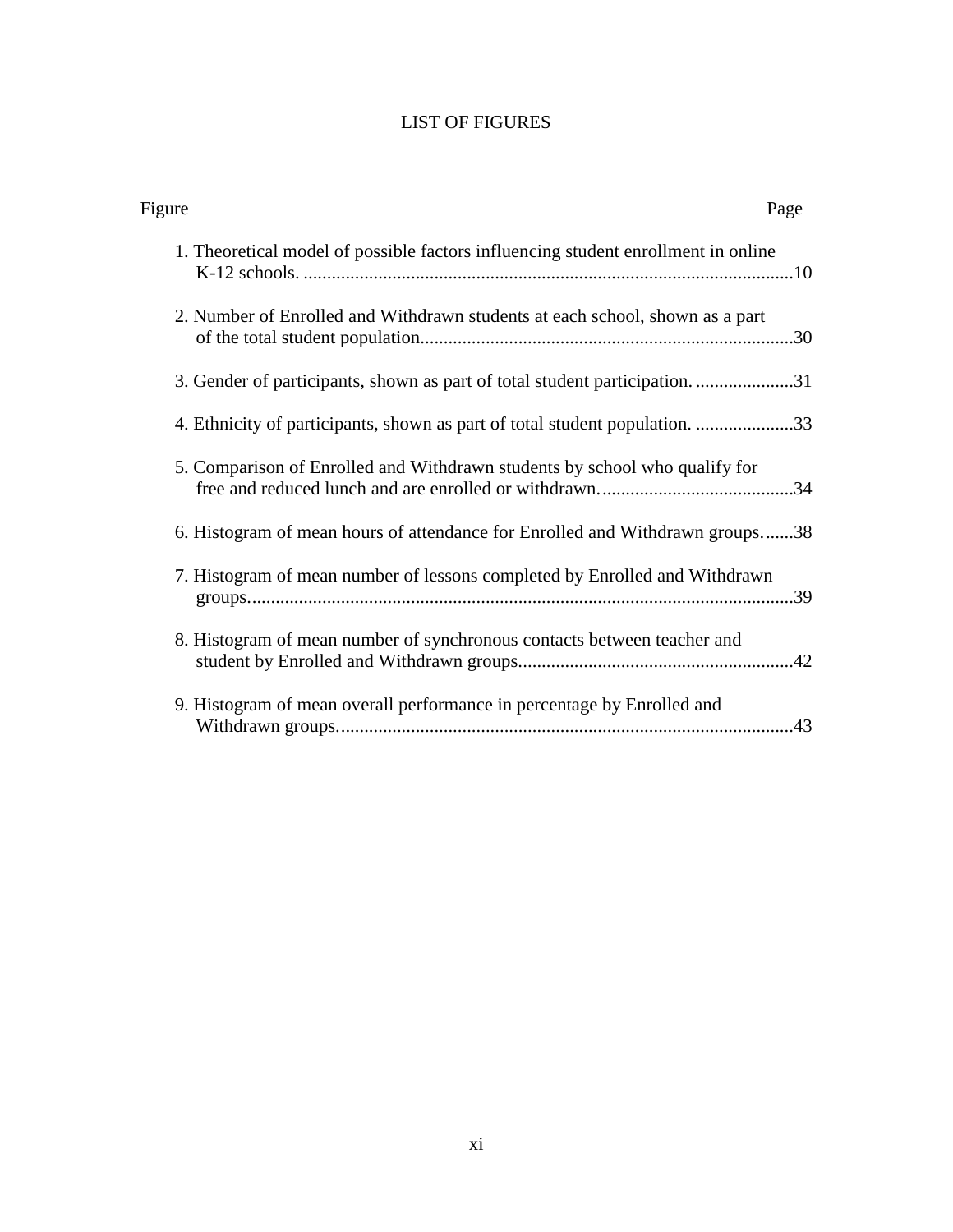# LIST OF TABLES

| Table | Page |
|-------|------|
|       |      |
|       |      |
|       |      |
|       |      |
|       |      |
|       |      |
|       |      |
|       |      |
|       |      |
|       |      |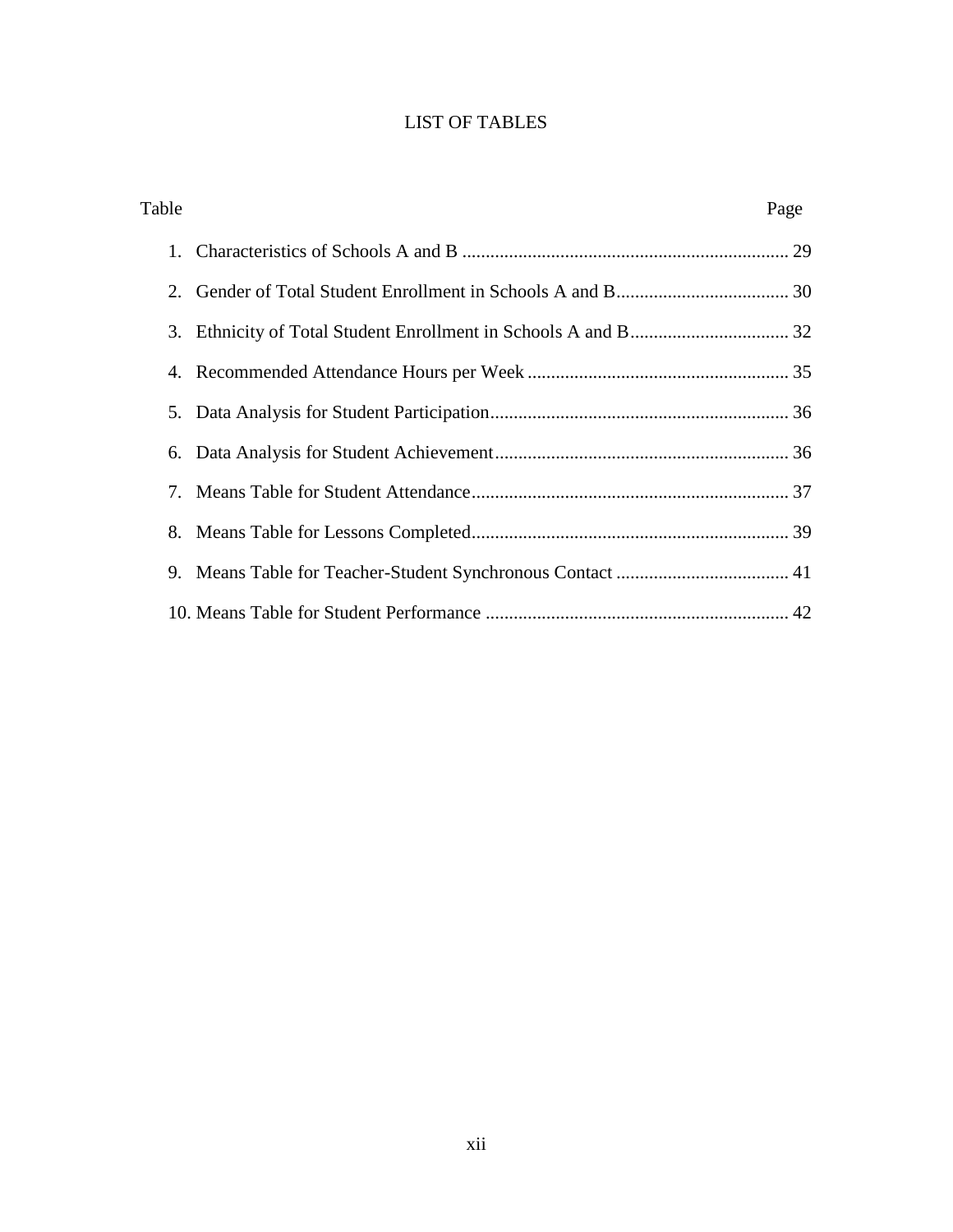#### **CHAPTER I**

## **INTRODUCTION AND LITERATURE REVIEW**

<span id="page-12-0"></span>On May 7, 2012, President Barak Obama issued a proclamation naming that week National Charter Schools Week. In this proclamation, he stated that charter schools were "incubators of innovation" (White House Office of the Press Secretary, p. 1, 2012). He made a similar claim in 2009 when he cited charter schools as the area of education where innovations are happening (Quaid, 2009). The Alleghany County Charter Schools (Alleghany County Charter Schools, 2009) suggested that the innovation came from competition, which made charter schools try harder. Further, popular opinion has been swaying toward charter schools. A USC Dornsife/Los Angeles Times survey (Orr, 2011) found that 48 percent believed charter schools provided a better education than public schools, while only 24 percent reported that they thought public schools provided a better education than charters.

Online schools have emerged as a part of the charter school movement. In a policy document, Bush and Wise (2010) wrote that "digital learning is the great equalizer. It holds the promise of extending access to rigorous high quality instruction to every student across America, regardless of language, zip code, income levels or special needs" (p.2). For-profit Education Management Organizations (EMO), non-profit EMOs, and school districts themselves are opening public online K-12 charter schools across the nation.

#### **K-12 Online Schools**

<span id="page-12-1"></span>Watson, Murin, Vashaw, Gemin, and Rapp (2010) provided key definitions and clarifications regarding K-12 online schools. Online learning was defined as instruction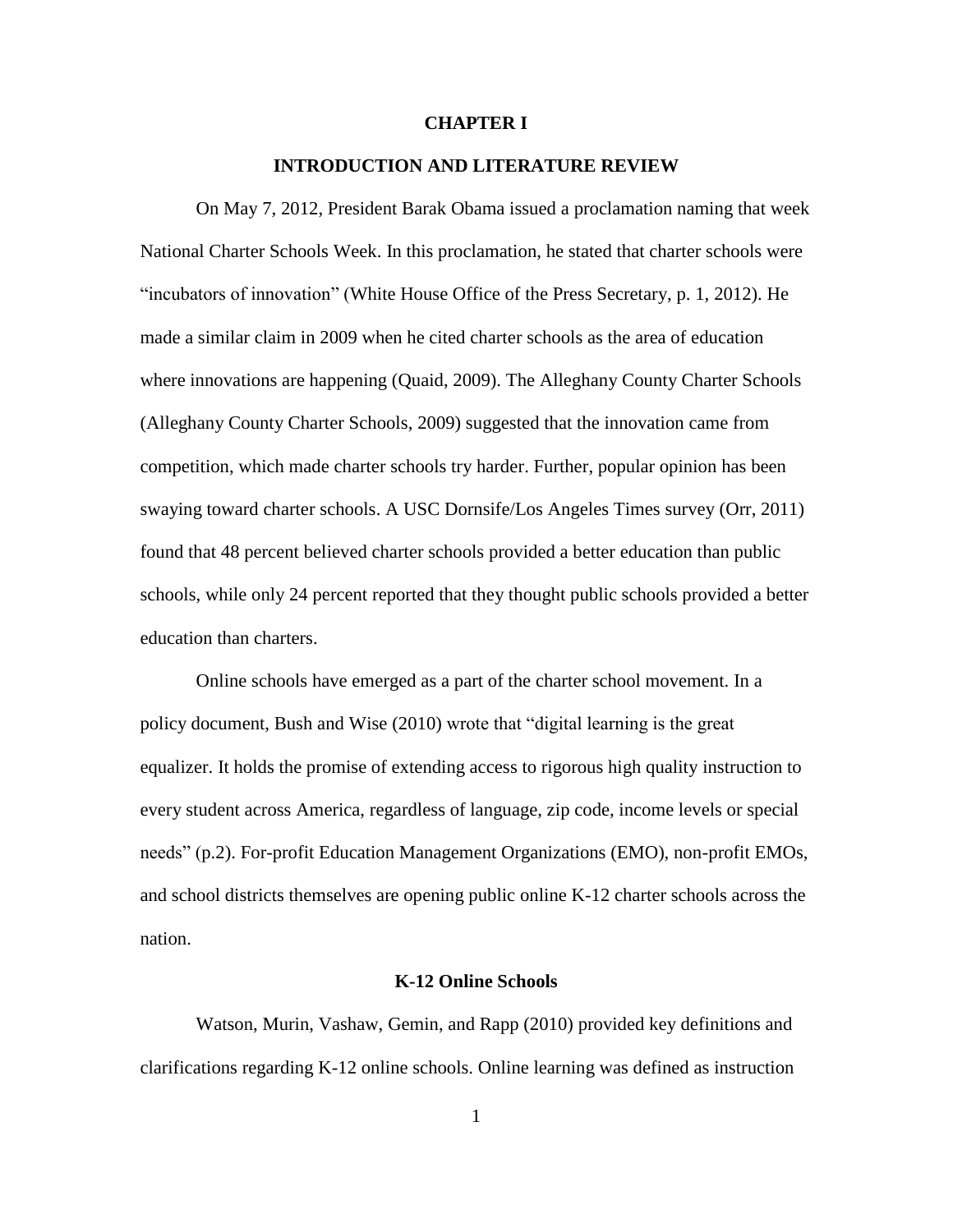provided through a web-based delivery system, like Learning Management System (LMS). Blended or hybrid learning combined online learning with other modes of learning, such as face-to-face instruction. According to Watson (2009) blended learning combined "online delivery of educational content with the best features of classroom interaction and live instruction to personalize learning, allow thoughtful reflection, and differentiate instruction from student to student across a diverse group of learners" (p. 5).

Online instruction could be synchronous, asynchronous, or a combination of both. Synchronous instruction was instruction that occurs in real time; that is, the teacher and student participate in the instruction together within a structured time frame. Asynchronous was defined as instruction that is delivered in a manner in which students and teachers work at different times (not interacting in real-time) (Watson, et. al., 2010). Most online programs primarily used asynchronous instruction, where students and teachers work at different times. Finally some online programs used a combination of synchronous lessons with online asynchronous curriculum and instruction.

#### <span id="page-13-0"></span>**Online School Categories**

Most, if not all, operating online programs fell within one of the five categories (Watson et. al, 2010). Watson's five categories were: (a) state virtual schools, (b) multidistrict online programs, (c) single district online programs, (d) consortium online programs, and (e) post-secondary online programs. *State virtual schools* generally provided supplemental programs for students within that particular state. *Multi-district online programs*, which could be district-run schools or charter schools, provided full time programs for students across an entire state. *Single district online programs* could be either full time or supplemental and provided educational options for students within that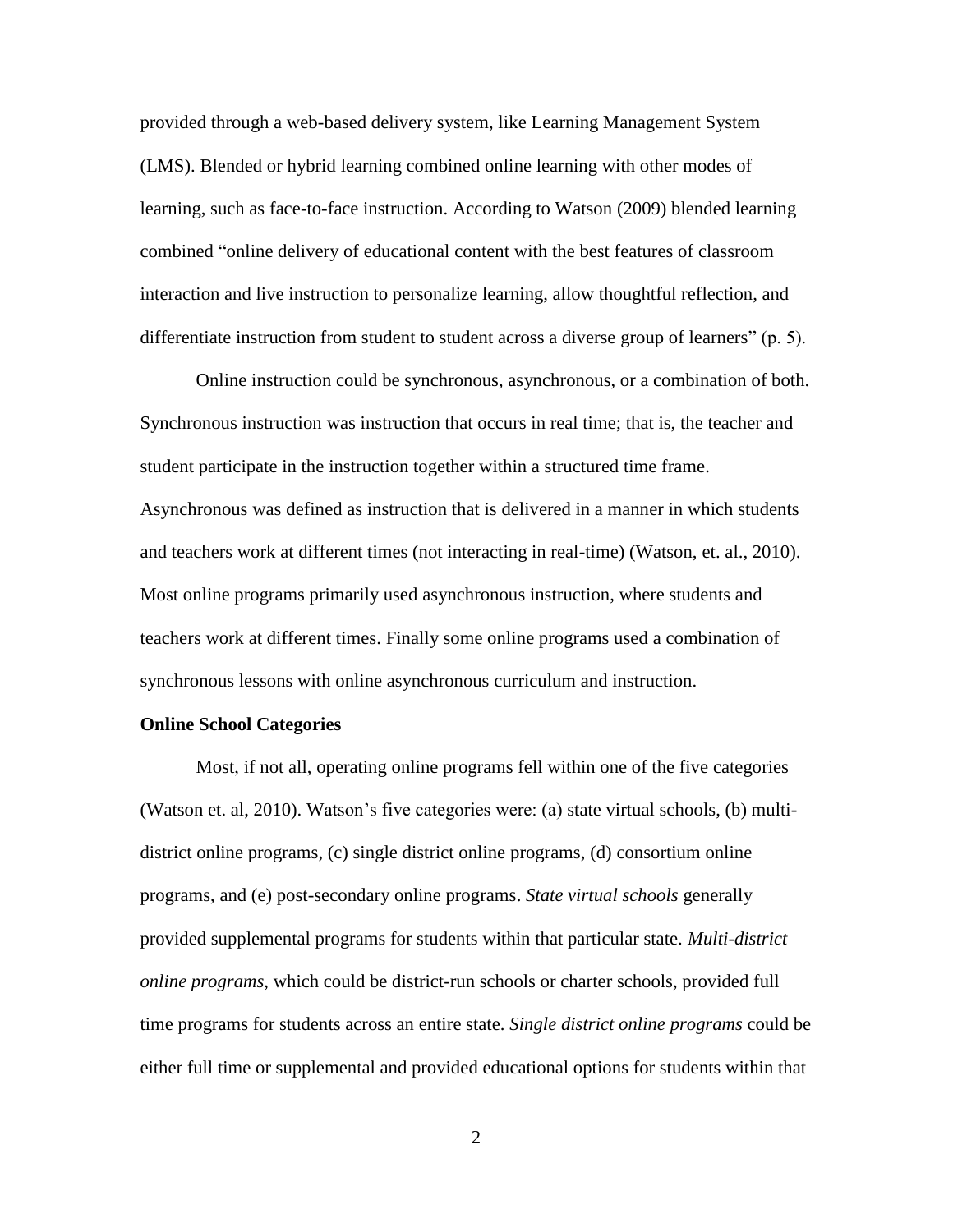particular school district. *Consortium online programs* were supplemental programs that provided educational options for either members of that consortium or for students who pay course fees. Finally*, post-secondary online programs* could be either full time or supplemental and served any student who met the entrance requirements and paid course fees.

## <span id="page-14-0"></span>**Online School Formations**

Online schools themselves came in various formations. Some schools, such as Virtual High School (VHS) offered part time options for students in numerous school districts who are members of the VHS consortium. Students could take a few courses and supplement their education. Other online school options were blended or hybrid options where students reported to a school building but participated in online courses and teaching. Still others were completely virtual full time programs where all teachers and students interacted in a virtual forum. Researchers who study online K-12 education sometimes compared these programs with each other or combine the online options into one category. This approach has been problematic due to the varied methods of delivery and the purpose of the schooling itself. For example, a student taking a few part time courses online may not feel as compelled to participate and fully engage in his/her online courses because the courses are a supplement to his/her full-time schooling whereas a student who is in a full-time virtual program may feel more compelled to fully engage in his/her online courses.

#### **Growth of Online K-12 Education**

<span id="page-14-1"></span>Online K-12 education is relatively new. In 2004, the first annual report, *Keeping Pace with K-12 Online Learning,* was created by Learning Point Associates (Watson,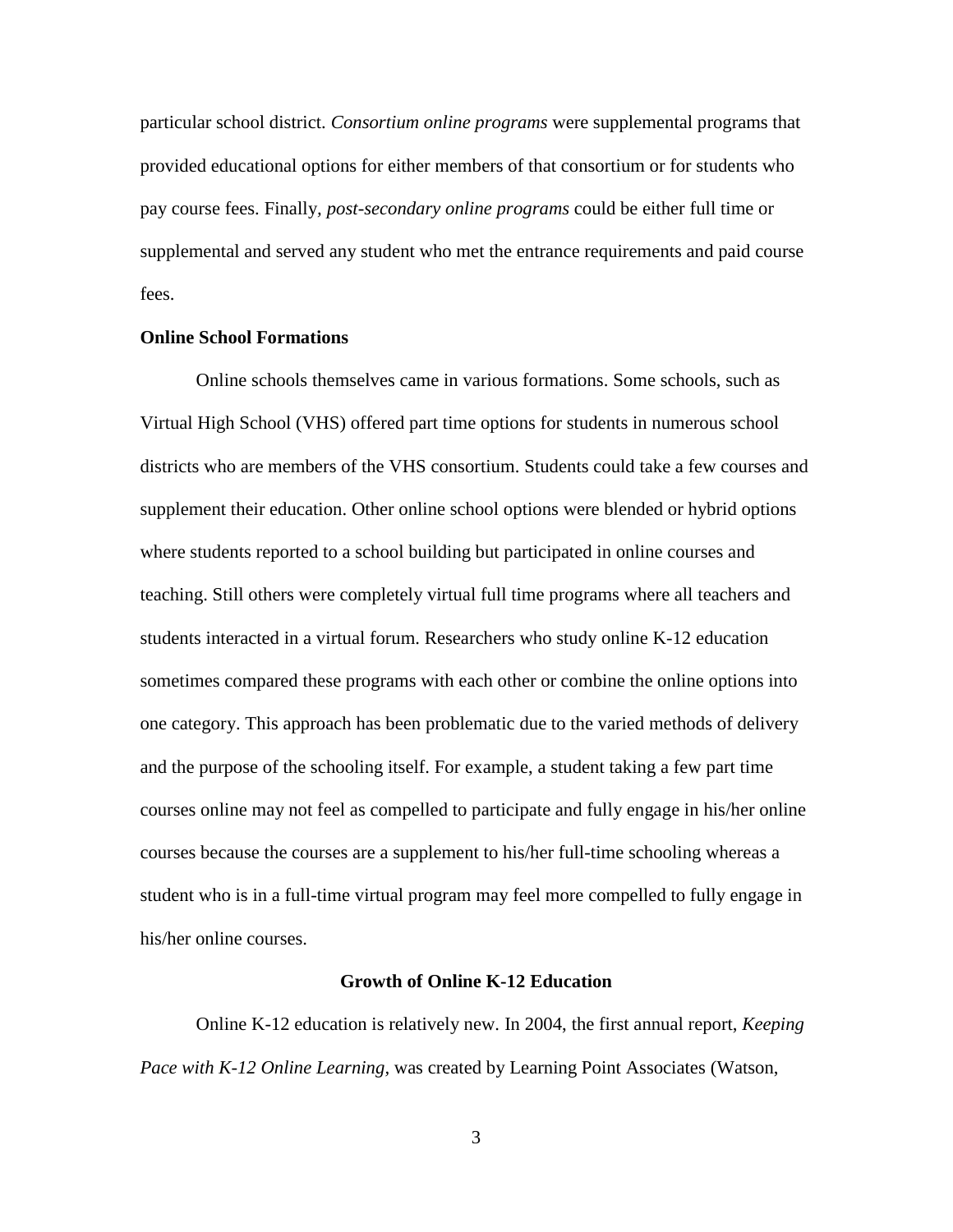Winograd, & Kalmon, 2004). In this document, 22 states were initially identified for review due to the presence of online K-12 opportunities. In 2010, 48 out of 50 states had online options for K-12 students. Accurately representing how many students participate in online K-12 learning is difficult, however. Growth is occurring so rapidly that reports that include specific data regarding participation and enrollment are at risk of being outof-date before they are even published (Watson, Murin, Vashaw, Gemin, & Rapp, 2010). The Sloan Consortium (Picciano & Seaman, 2009) conducted two nationwide surveys, one in the 2005-2006 school year and one in the 2007-2008 school year, which replicated their 2005-2006 survey. Picciano and Seaman (2009) estimated that the overall number of K-12 students engaged in online courses was 1,030,000. This number represented a 47 percent increase during the 12 months since their prior study in 2005-2006 (Picciano & Seaman, 2007).

Though this number represents only five percent of the student population nationwide, Christensen, Horn, and Johnson (2011) theorized that online K-12 education was a disruptive innovation that tracked the same pattern that other disruptive innovations have established (Watson, Murin, Vashaw, Gemin, & Rapp, 2012). Instead of progressing in a linear fashion as enrollments increased, Christensen, Horn, and Johnson (2011) predicted that online K-12 education would increase in an *S* curve, which forecasted that by 2019, 50 percent of all high school courses would be delivered online. While the increased enrollments have come to fruition, evaluating online success remains difficult because defined common measures of student outcomes have not been forthcoming.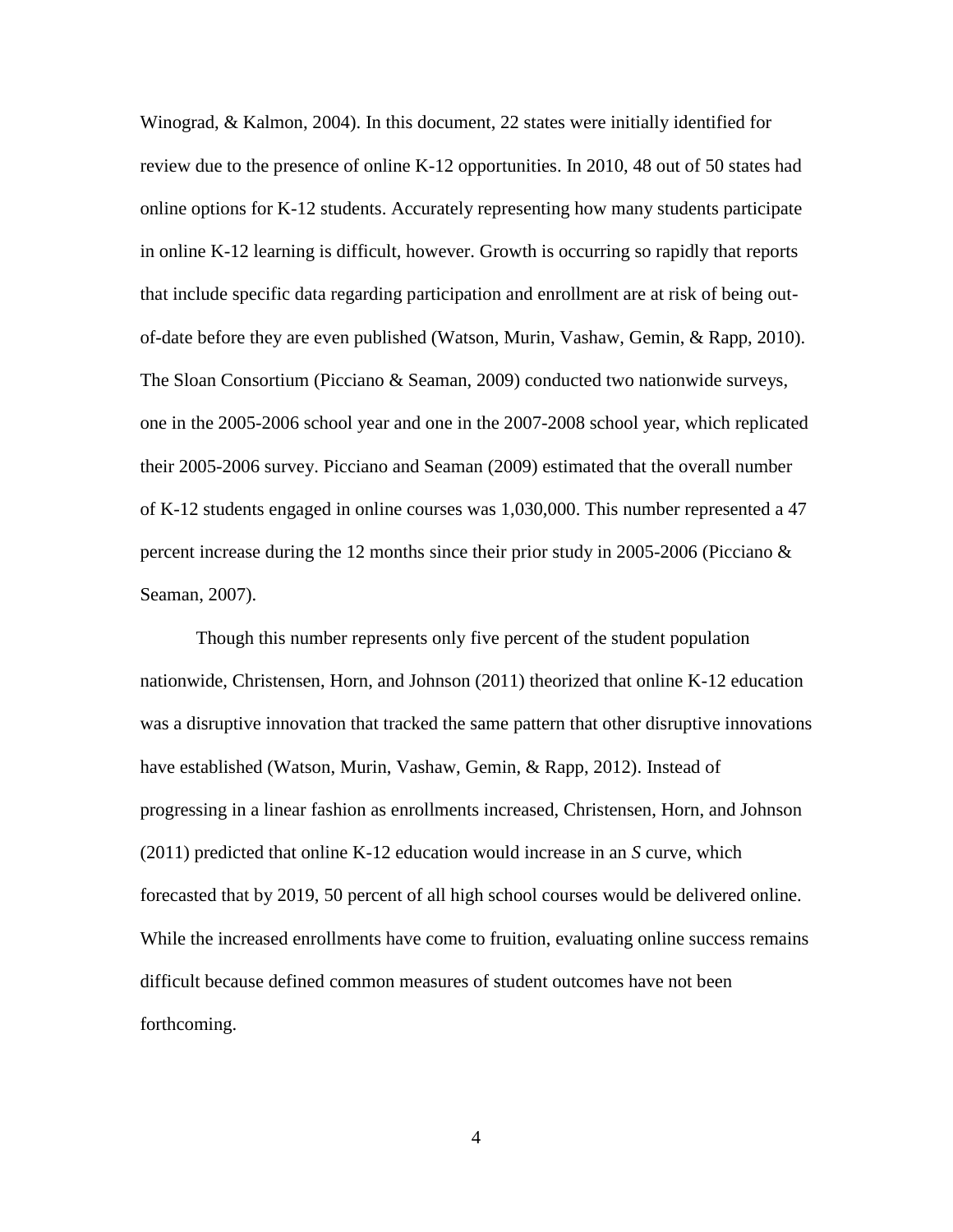#### <span id="page-16-0"></span>**Lack of Common Metrics**

Currently, online schools have varying ways of measuring similar outcomes. This variation may be due to differing state legislation (Watson, et. al., 2012; Watson, et. al., 2010; Rice 2006), to differing corporate policies (Pape, Revenaugh & Wicks, 2007) and/or due to a lack of national common metrics (Hawkins & Barbour, 2010; Pape, Revenaugh & Wicks, 2007; Watson., et. al., 2010, Watson, et.al. 2012). Hawkins and Barbour (2010) reported that though course completion and retention rates are commonly used to measure quality in online schooling, "no common metrics currently exist to calculate course completion and retention rates among virtual schools" (p. 5). State policymakers continue to face the challenge of understanding the effectiveness of online schooling due to the lack of common metrics (Watson, et.al., 2012; Pape, Revenaugh, & Wicks, 2007). Even basic information, such as how many students participated in online schooling across the nation or the demographics of these students were unknown (Watson, Winograd, & Kalmon, 2004). In 2004, Cavanaugh, Gillian, Kromrey, Hess & Blomeyer called for a common descriptive system for online schooling so that comparisons could be made between schools and programs and ensure for greater generalizability and synthesizability of research findings. However, no such system has yet been created (Watson, et. al, 2012; Bakia, Shear, Toyama, & Lasseter, 2012; Watson, Winograd, & Kalmon*,* 2004).

#### **Student Withdrawals in Online Schools**

<span id="page-16-1"></span>As online education has grown significantly, both at the university level and at the K-12 level over the past 10 years, one of the critical concerns of online programs has been the significantly higher level of withdrawn students when compared to brick-and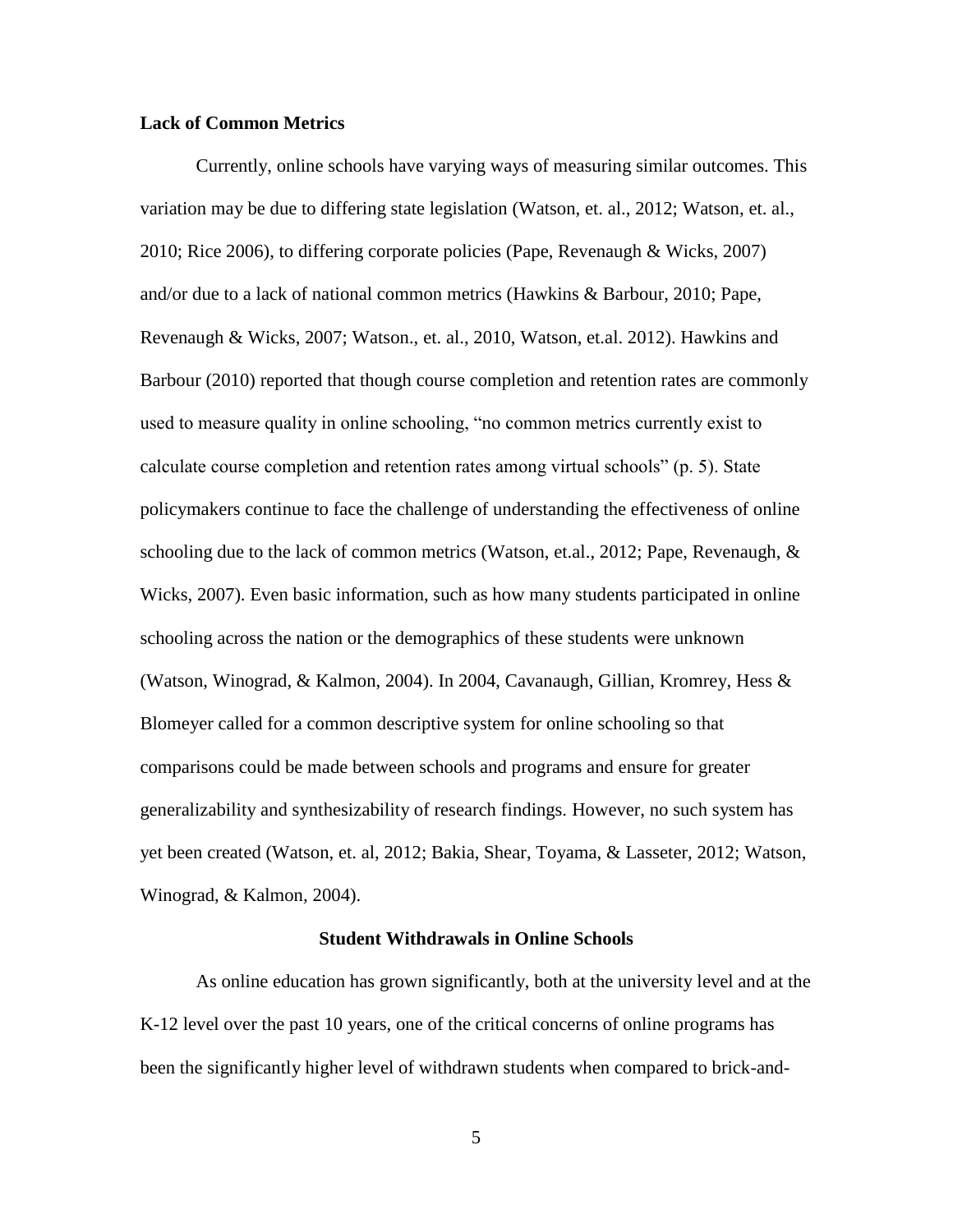mortar schools (Rice, 2006). Researchers who studied online higher education have documented this higher rate repeatedly (Carter, 1996; Doherty, 2006; Frankola; 2001; Parker, 2003; Xenos, 2004). It is estimated that online university student attrition rates are 25-40 percent higher than the 10-20 percent rates of brick-and-mortar courses (Lykourentzou, Giannoukos, Nikolopoulos, Mpardis, Loumos 2009).

In K-12 online education, "student attrition is believed to be a significant problem among virtual schools" (Hawkins & Barbour, 2010, p. 5). Roblyer, Davis, Mills, Marshall, and Pape (2008) reported that attrition rates tended to be significantly higher for distance students than for brick-and-mortar students. Numerous studies compared online student achievement to brick-and-mortar achievement and reached the conclusion that due to speculated high levels of attrition, or withdrawals, the achievement data were skewed (Barbour & Reeves, 2010; Hughes, McLeod, Brown, Maeda, & Choi, 2007; Roblyer, Davis, Mills, Marshall & Pape, 2008). Researchers postulated that students who withdrew from the program, and were then not included in studies that focused on course completion, had low levels of achievement (Hawkins & Barbour, 2010). To add to the confusion, Willgang and Johnson (2009) reported that student withdrawal information "in online programs is often anecdotal and vague" (p. 117).

#### <span id="page-17-0"></span>**Lack of Research for Online Schools**

Although there was an abundance of research regarding students who drop out of brick-and-mortar high schools (Bridgeland, Dilulio, & Balfanz, 2009; Aud, Hussar, Planty, Snyder, Bianco, Fox, Frohlich, Kemp, & Drake, 2010; Meeker, Edmonson, & Fisher, 2008; Rodriguez & Conchas, 2009; Dalton, Glennie, Ingels, & Wirt, 2009; Cataldi, Laird, & KewalRamai, 2009; Zvoch, 2006; McNeil, Coppola, Radigan, &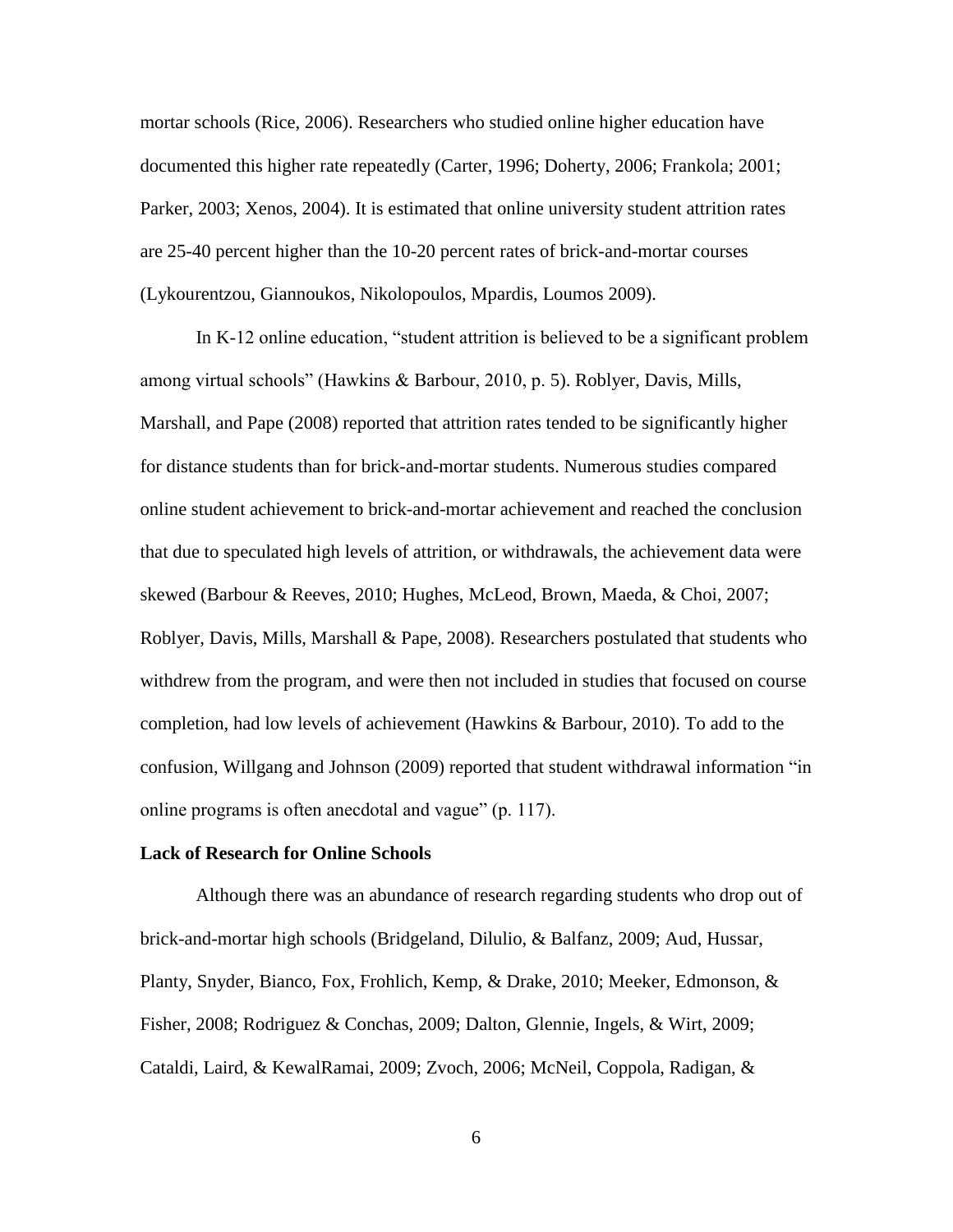Vasquez-Heilig, 2008), there was little research examining online high school students (Rice, 2006). Rice stated that the "research base is smaller still when the population of students is furthered narrowed to the elementary grades" (p. 430). Much of the research regarding online learning studied adult learners in post-secondary institutions. Thus, there was a clear need to document and describe the withdrawal rate of K-12 online students. Interestingly, there were no studies other than program evaluations that described the students who are enrolled in online schools, nor were there studies that identified relationships among possible indicators and students who chose to withdraw from online schools.

#### <span id="page-18-0"></span>**The Problem of Student Withdrawals in Online K-12 Schools**

Researchers who have studied online university programs found that there was a higher attrition rate of students who participated in the online courses when compared to the attrition rate of students who participated in the brick-and-mortar courses (Willgang & Johnson, 2010; Lykourentzou, et. al., 2009; Pierrakeas, Xenos, Panagiotakopoulos, & Vergidis, 2004). While this phenomenon was believed to continue in the online K-12 schools, there was little empirical evidence of this. Lary (2002) estimated that attrition rates ranged between 12-40 percent; Rice (2006) stipulated that the attrition rates might be as high as 50 percent. Due to the lack of common metrics, online K-12 schools and programs have a variety of definitions for withdrawal. One example showed 68.6 percent of schools surveyed by Hawkins and Barbour (2010) having trial period policies that range from one day to 185 days. If students withdrew from the online program during these trial periods, they were not counted as withdrawals nor were they counted in the course completion rates for those schools. Student withdrawals from online programs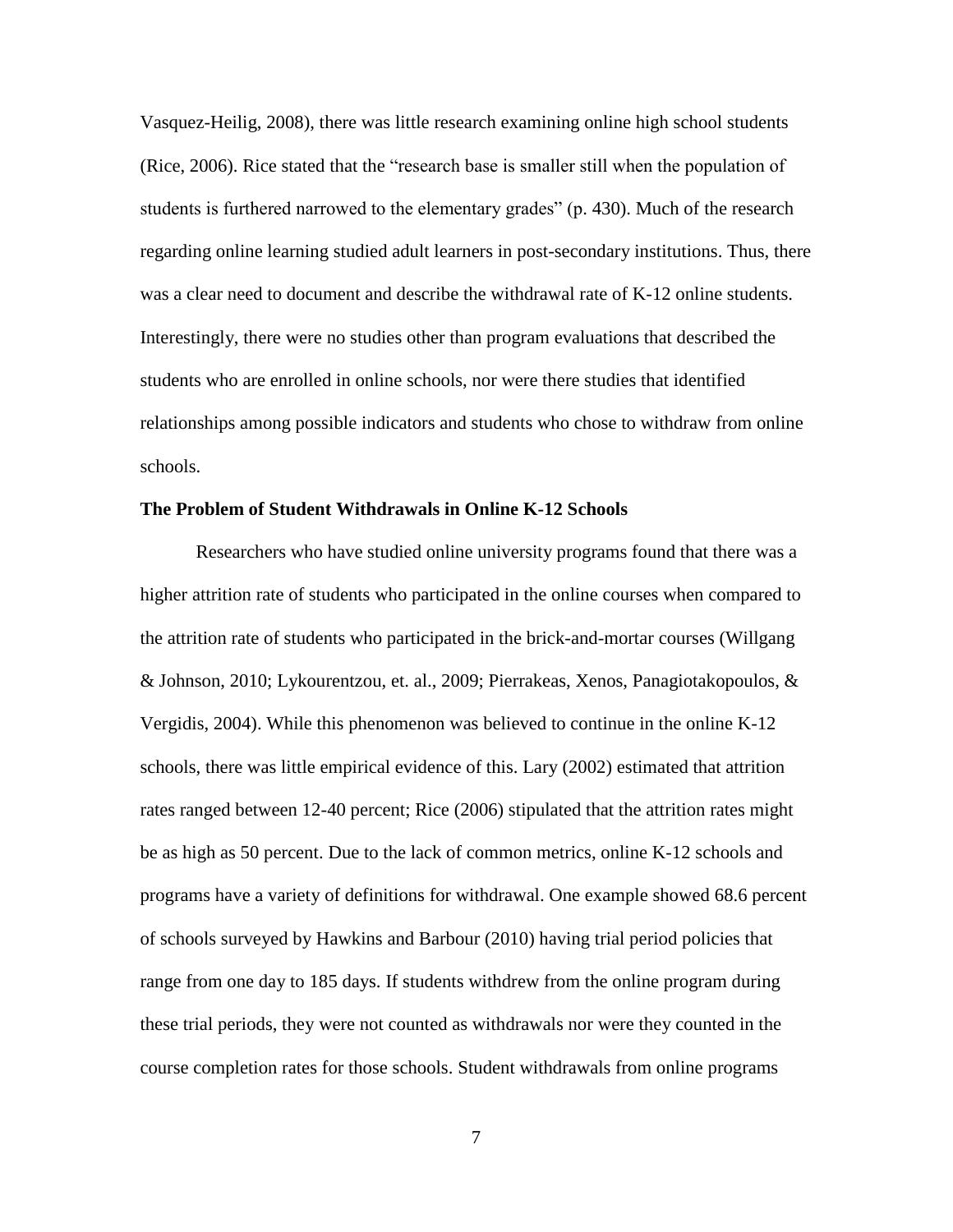were inherently problematic due to the lack of information about the students who attended the online programs and, more specifically, the lack of information about the students who withdrew from online programs.

#### <span id="page-19-0"></span>**Withdrawal Rates**

In K-12 education, withdrawal rates were significantly different from dropout rates. High school dropout rates described students who have withdrawn and have not enrolled in another school. Moreover, dropout rates have not generally included students enrolled in grades K-8. Withdrawal, within a bricks-and-mortar school, is defined as any student who enrolls and leaves during the course of the school year. Online School withdrawal rates described students who enroll in online programs, had attendance or completed at least one lesson and/or assignment, and withdrew from the program.

# <span id="page-19-1"></span>**Identifying Possible Factors that Contribute to Student Withdrawals from Online**

#### **K-12 Schools**

Various studies have been conducted in which characteristics of online students are examined. Roblyer and Marshall (2002-2003) studied the characteristics of online learners who pass courses as compared to those who fail. In the same study, Roblyer and Marshall tried to determine if there were predictors that indicated whether students would be successful in online programs. Roblyer, et. al. (2008) identified four factors that predicted student success in online 9-12. Nistor and Neubauer (2010) studied a number of indicators trying to predict participation and persistence in online university courses. Pierrakeas, Xenos, Panagiotakopoulos, and Vergidis (2004) and Willgang and Johnson (2009) studied factors and root causes of why students drop out of online university courses. Two findings were consistent across the two studies. First, GPA appeared to be a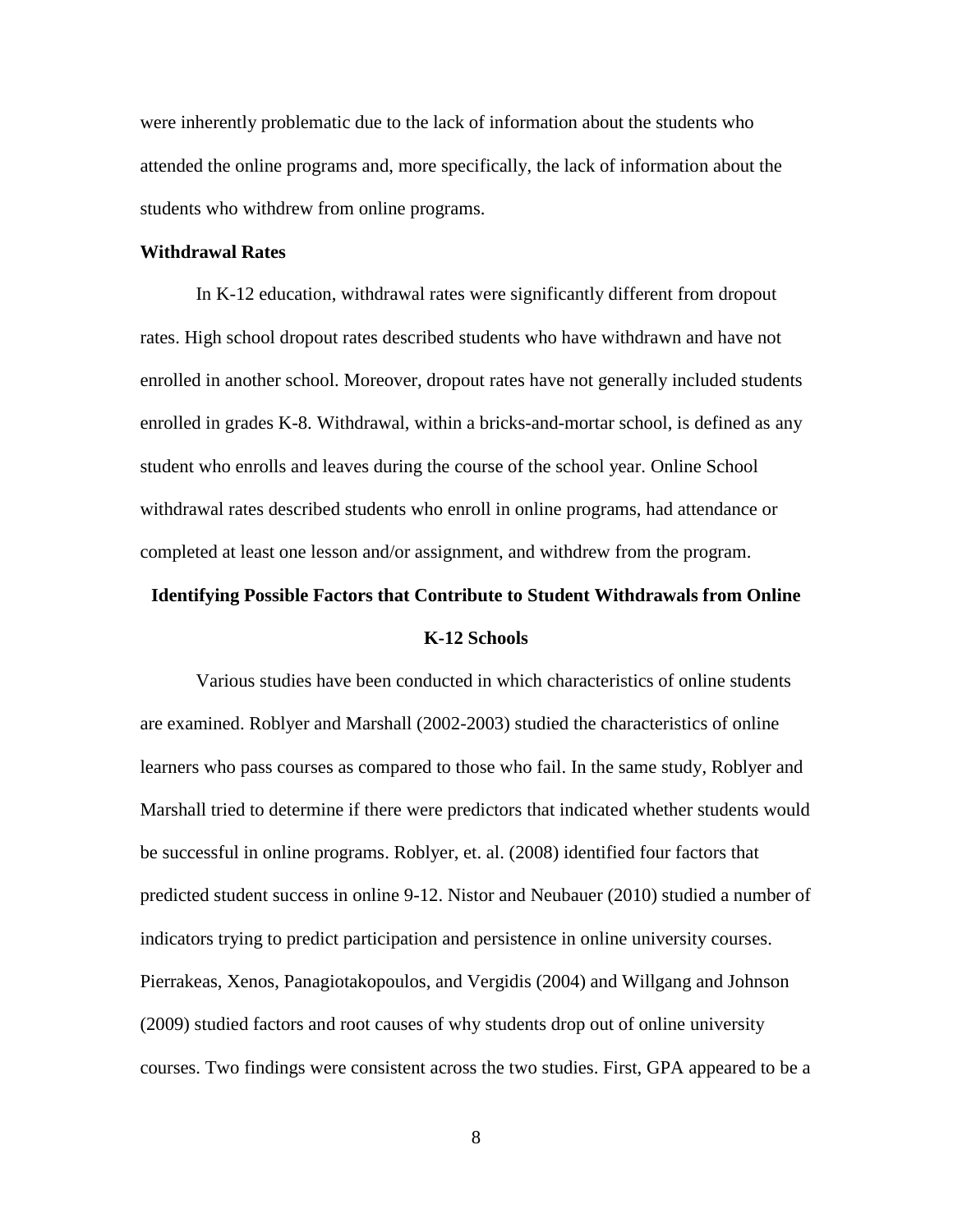somewhat reliable and significant predictor of online student success. Second, students who withdrew were most likely to do so in the first 14 to 28 days of a course. Other findings included (a) student demographics (Pierrakeas et al. 2004; Willgang & Johnson, 2009); (b) student engagement, including lesson completion and participation (Pierrakeas, et al. 2004); and (c) student communication with others (Pierrakeas, et al., 2004; Nistor & Neubauer, 2010; and Hughes, et. al., 2007).

Based upon my review of the literature, three indicators of student withdrawal emerged: (a) student demographics, (b) participation, and (c) performance. In the next section, I examined the findings around these indicators in an effort to gain more insight and understanding into the problem of student withdrawals from K-12 online programs. Figure 1 visually depicts the three indicators, while also accounting for other factors that may not have been identified yet through unexplained variance.

#### <span id="page-20-0"></span>**Student Demographics**

A number of researchers asserted that students who enroll in online courses are students who are self-motivated and have a strong internal locus of control (Stevens, 1999; Clark, Lewis, Oyer, & Schriber, 2002; Roblyer & Marshall, 2002-2003). Because much of the research regarding K-12 online schools were related to prior studies conducted regarding online university courses, most students who participate in online K-12 education were believed to be similar to university students, having strong internal locus of control, self-motivation, and high levels of achievement (Barbour & Reeves, 2009; Roblyer & Marshall 2002-2003; Roblyer, et. al., 2008; Cavanaugh, Gillan,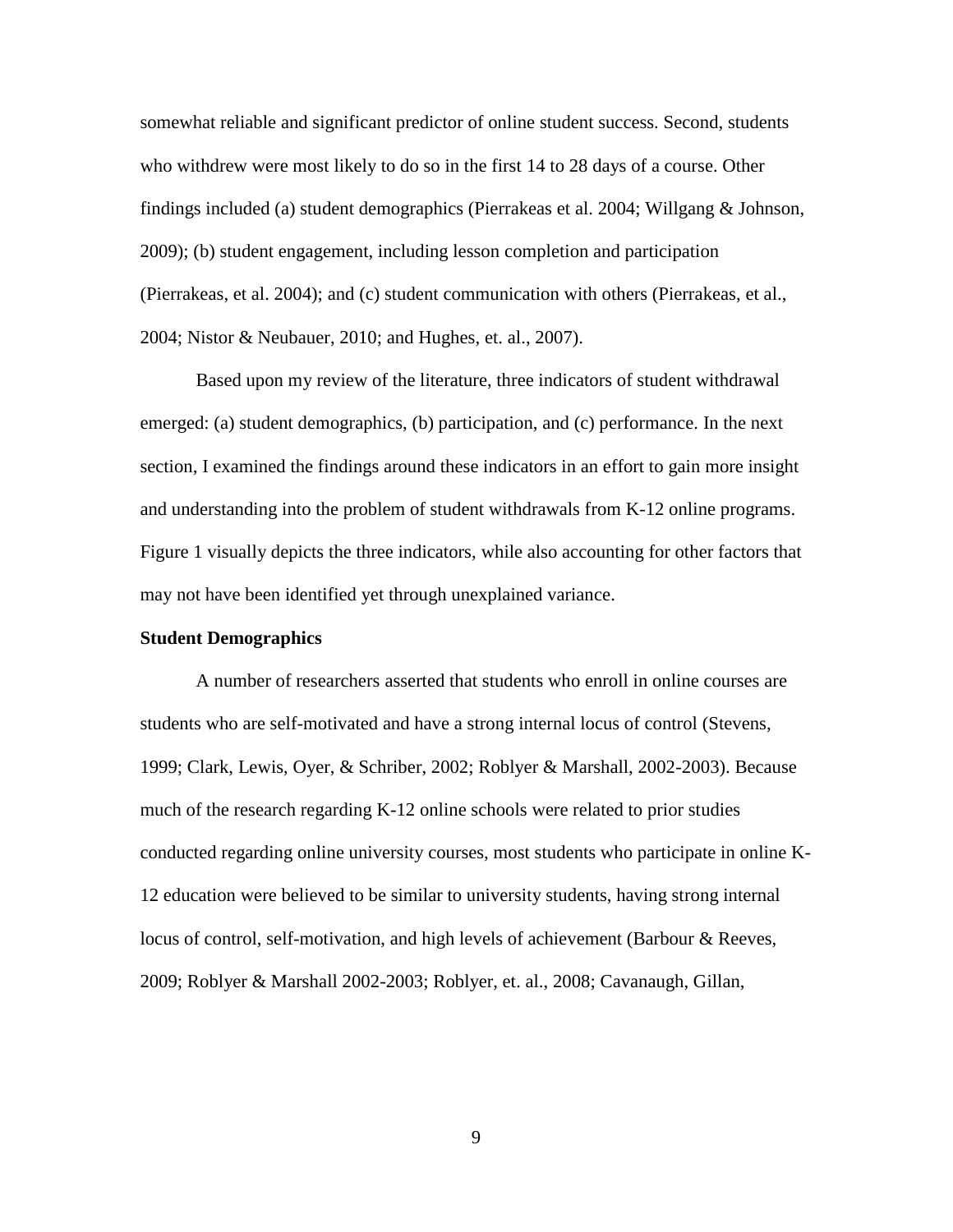



<span id="page-21-0"></span>*Figure 1.* Theoretical model of possible factors influencing student enrollment in online K-12 schools.

Ronsisvalle and Watkins (2005) postulated that students who have been the first to use online education in the K-12 setting are either alternative students with a strong internal locus of control (e.g. home-schooled, professional actors or athletes, or have health conditions) or, seemingly contrary to this ideal, students who are perceived to lack self-motivation or internal locus of control (e.g. at-risk for withdrawing) recognizing that these descriptions of students are not mutually exclusive. Finding consistent descriptors of the students who are served by this format is difficult due to the lack of information in this new field. Identifying the characteristics of K-12 students who took and were successful in online courses is important to understanding the online K-12 school setting.

In 1999, Stevens described an actual student from an online Advanced Placement course. In this description, he noted that the student worked diligently on his online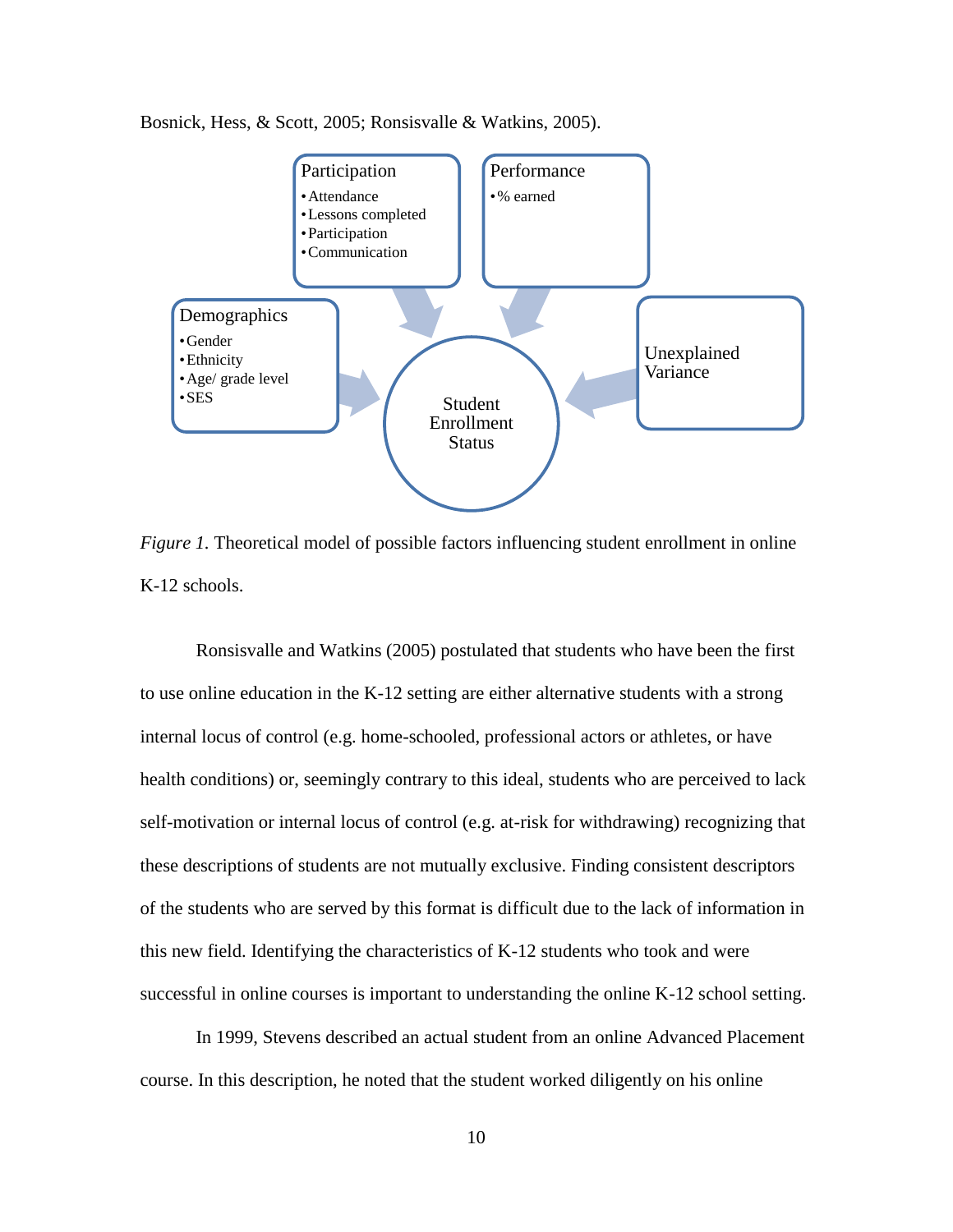course for three hours each weeknight and again on Sunday. The student worked on this course from his home in a roomy setting that includes his own computer and desk. The student's mother was an ex-teacher so she diligently monitored his progress in the course.

This description carried through time as describing the types of students that online education most frequently serves. Barbour and Reeves (2009) postulated that if this were a true description of students who participated in online schooling, that it "presents a rather selective view of the potential audience for online learning opportunities at the K-12 level" (p. 407). This description of a successful online student, however, has permeated much of the research regarding online K-12 schooling.

Clark, Lewis, Oyer, and Schriber (2002) conducted a program evaluation of Illinois Virtual High School (IVHS) in 2000-2001. IVHS was not a full time school and did not offer a diploma. Instead, students took courses through IVHS to enhance or support their full-time schooling. The findings published by Clark and his colleagues showed that administrators and counselors consistently found that students who were highly motivated, self-directed and/or who liked to work independently were the students who tended to experience success in the IVHS courses.

Roblyer and Marshall (2002-2003) created an instrument based on their literature review and on Virtual High School (VHS) teachers' assessments of successful high school student behaviors in online classes. VHS is a consortium of school districts that pay to be members so their students can use the online courses that VHS provides. Students take courses online part time to complete their schooling experience (a typical VHS student is also attending another school full-time). Roblyer and Marshall identified the following nine constructs related to successful behavior by surveying online teachers: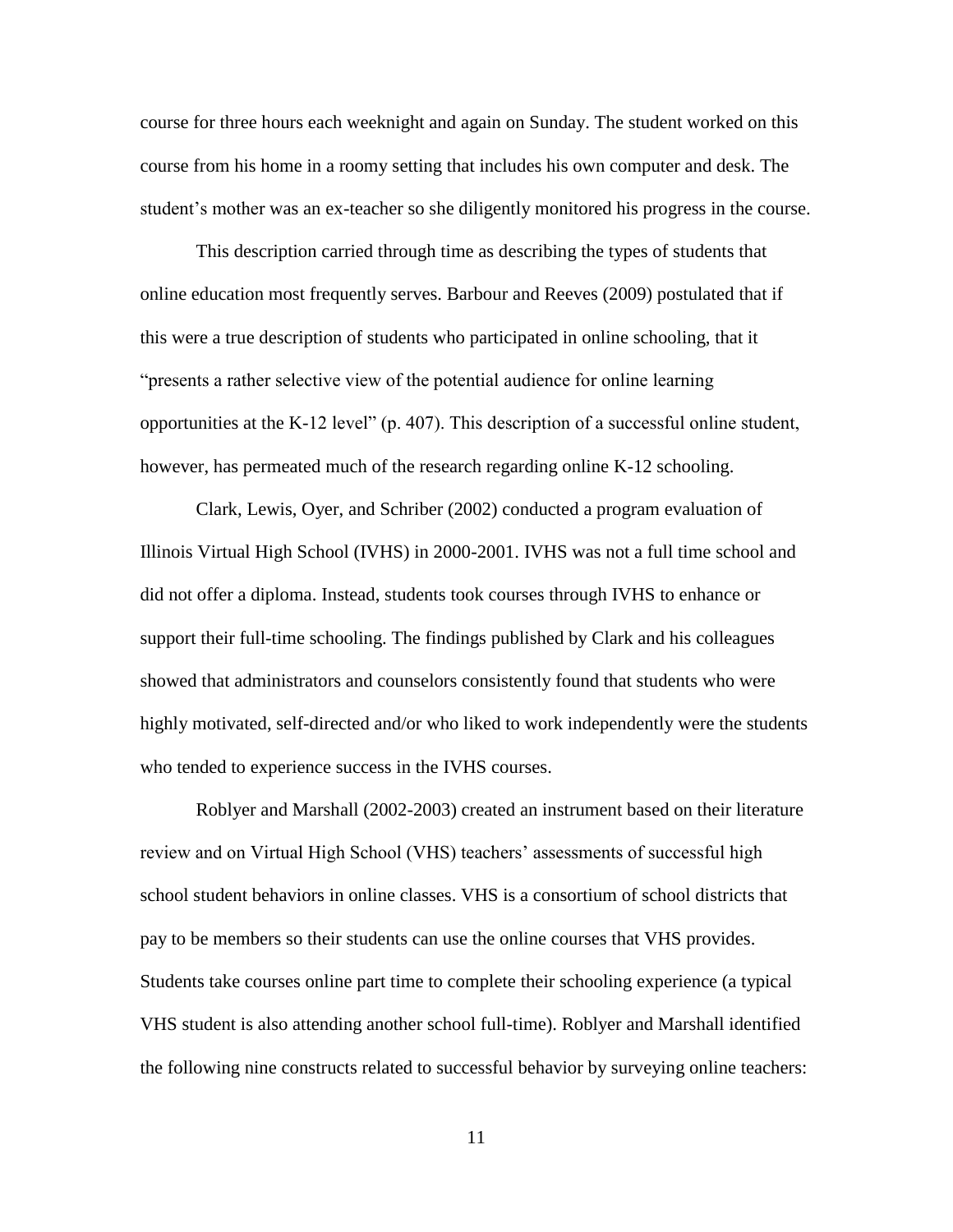locus of control, internal versus external motivation, self-confidence and esteem, responsibility, willingness to take risks, time management, ability to set goals, achievement motivation, and self-reported computer/ technology skills. Their nine constructs suggested that successful high school students in online schools may have similar characteristics to their successful college student peers.

To investigate the nine constructs, Roblyer and Marshall (2002-2003) created a survey, called the *Educational Success Prediction Instrument* (ESPRI), and had students from 13 different schools around the country complete it. The survey included questions that gathered self-reported data on demographic and personal characteristics, using a seven-point Likert scale. The researchers aligned the survey data with achievement data collected from teachers as students completed the online courses. They found the data did not confirm a relationship between demographic factors (age, previous experience with distance education courses, and outside school responsibilities) or personal characteristics with academic achievement, but they could predict student success, failure or withdrawal using other factors, like study environment, motivation, and computer confidence. Those three factors (study environment, motivation, and computer confidence) were the best predictors of successful and unsuccessful students in an online course.

Contrary to both the findings published by Clark et al. (2002) and Roblyer and Marshall (2002-2003), Hughes, et. al. (2007) found that "online courses can provide successful alternative learning opportunities for Algebra students . . . even for students who are on less rigorous paths" (p. 208). Their research compared student learning and student perception of the learning environment within online and traditional courses. In the Hughes et al. study, students self-reported demographic information via a survey.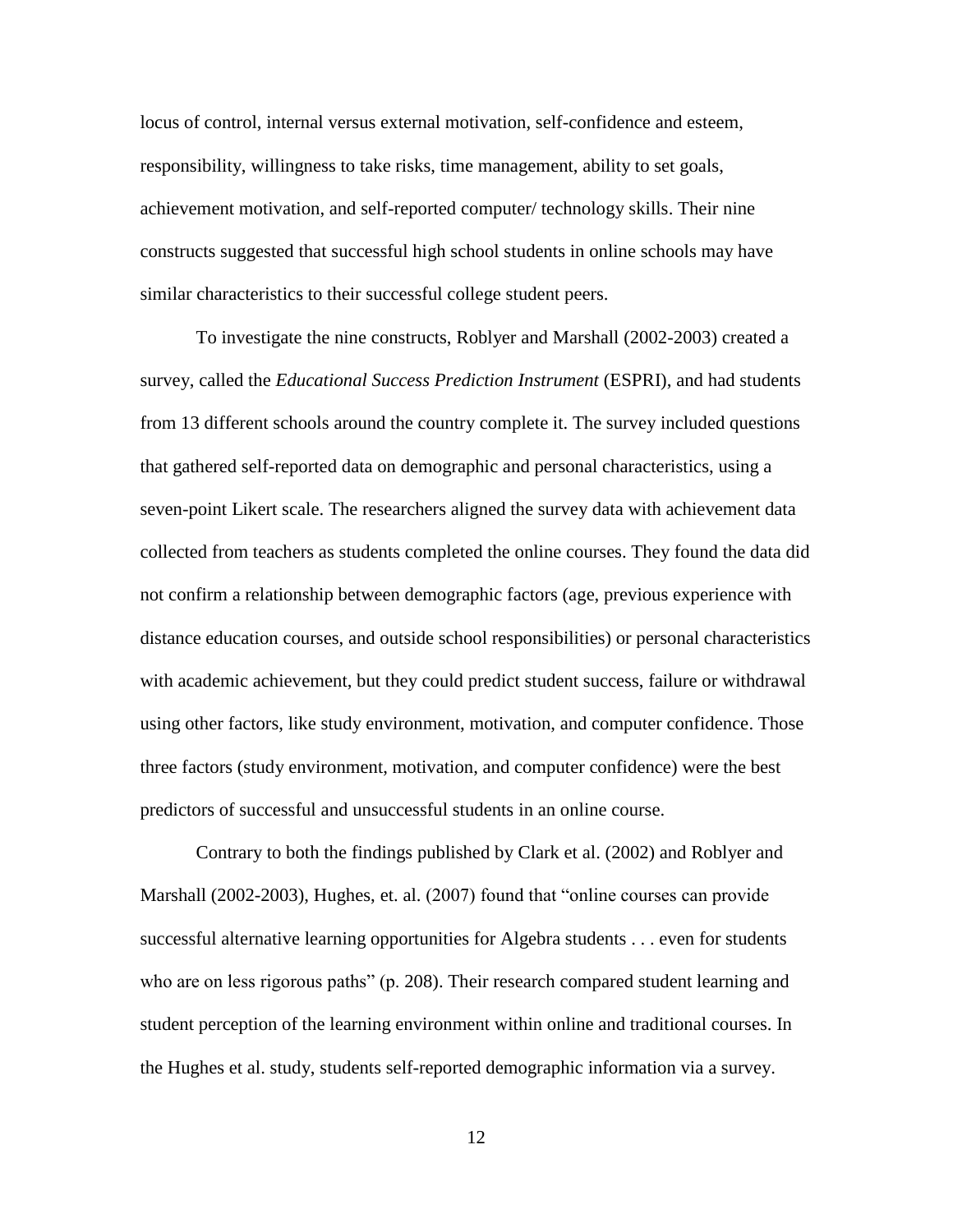While the demographics of the online students and traditional students were very similar, 81 percent of the traditional students reported that they were on a college preparatory path, while only 33 percent of the online students reported this, suggesting that students in the traditional classroom are more likely to have college aspirations than students in online courses.

At the university level, Pierrakeas, et al. (2004) used a mixed method design to study dropout rates for specific online courses. They used three sources of data. First, they analyzed demographic information from student records. Second, they surveyed the tutors who worked with those students enrolled in the online courses for information, such as number of face-to-face meetings, and grades recorded. Finally, they interviewed students who had dropped out to ascertain the reason for their withdrawal. Using multivariate statistics and correlations, they found that student characteristics such as gender and employment were not relevant to student retention in an online university setting. They did not find any characteristics that predicted retention.

In another study using university students, Willgang and Johnson (2009) examined why students dropped out of an online university program by surveying students who left the program during their first course. Using a logistic regression analysis of the student demographic data, they found that males were more likely to drop online university courses than females. No explanation for this finding emerged from their study. Theirs was the first known study to examine the influence of gender on success or withdrawal rates in online education.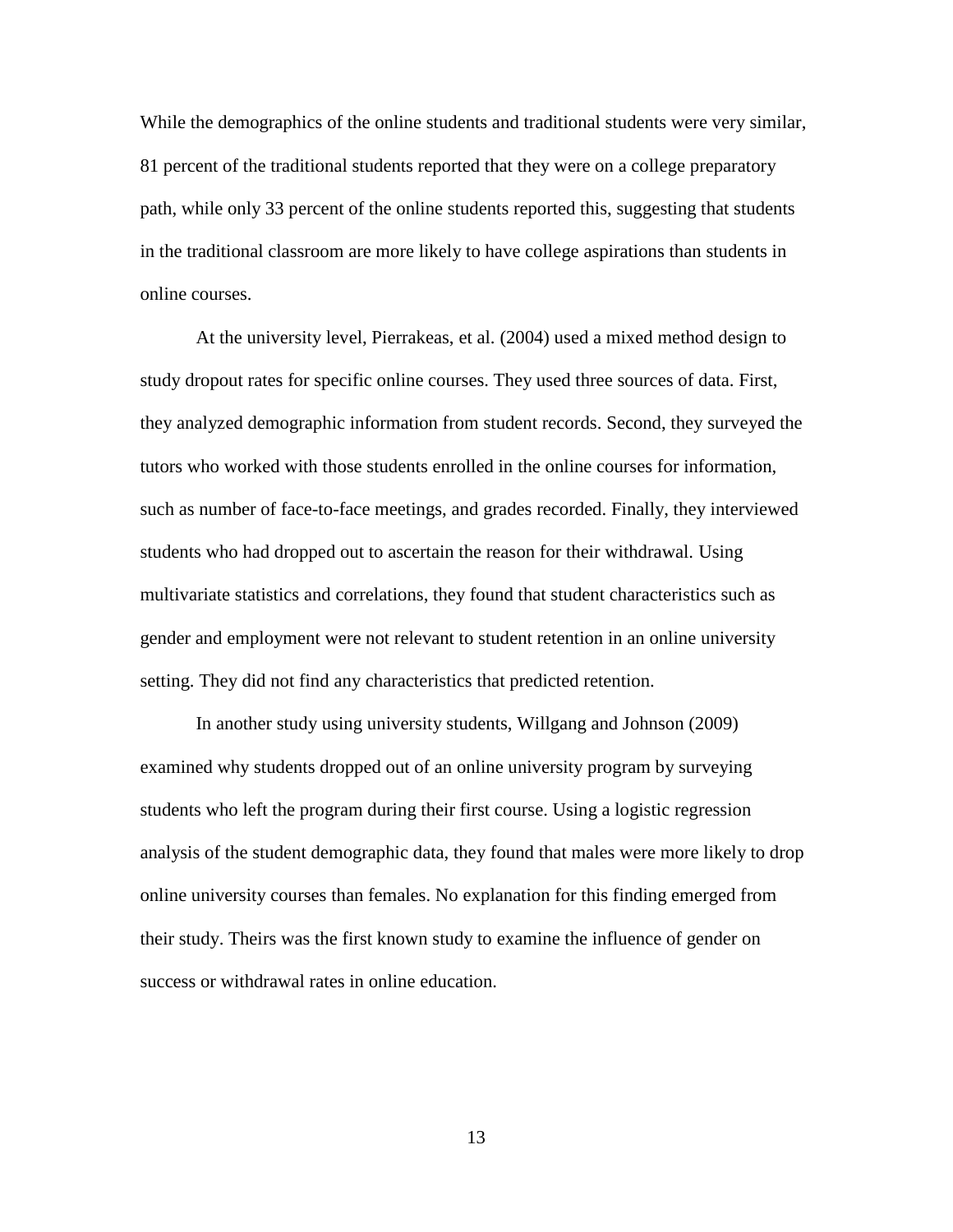#### <span id="page-25-0"></span>**Varying Descriptions of Online Students**

Descriptions of who attended online K-12 schools vary greatly, from students who were self sufficient (as evidenced by strong motivation and engagement) to students who were at-risk or homebound. As described earlier, Roblyer and Marshall (2002-2003) developed an instrument that predicted which students would be successful in online high schools; however, since 2002, online K-12 education has grown significantly, with 213,926 course enrollments in Florida Virtual School in 2009-2010 alone (Watson, Murin, Vashaw, Gemin, & Rapp, 2010). Currently, there is not a consistent description of the students who attended online schools and with such large growth, it was possible that the student characteristics and demographics change significantly over time.

#### <span id="page-25-1"></span>**Student Participation in K-12 Online Schools**

In K-12 online schools, student participation looks significantly different from brick-and-mortar schools. In brick-and-mortar schools, student participation can be measured by attendance in a physical classroom, on-task behavior, such as answering questions, participating in a real-time discussion, or other such measures. In online schools, student participation is measured in different ways, such as lesson completion and/or hours of attendance.

Participation has been identified as an integral component of online schooling if students are to be successful. Paloff and Pratt (1999) stated that "without the support and participation of a learning community, there is no online course" (p. 29). As with course completion, however, there is not a common definition of what participation means in an online school, nor is there a common measure to represent participation in online schools.

**Online standards for participation.** One of the standards identified by the North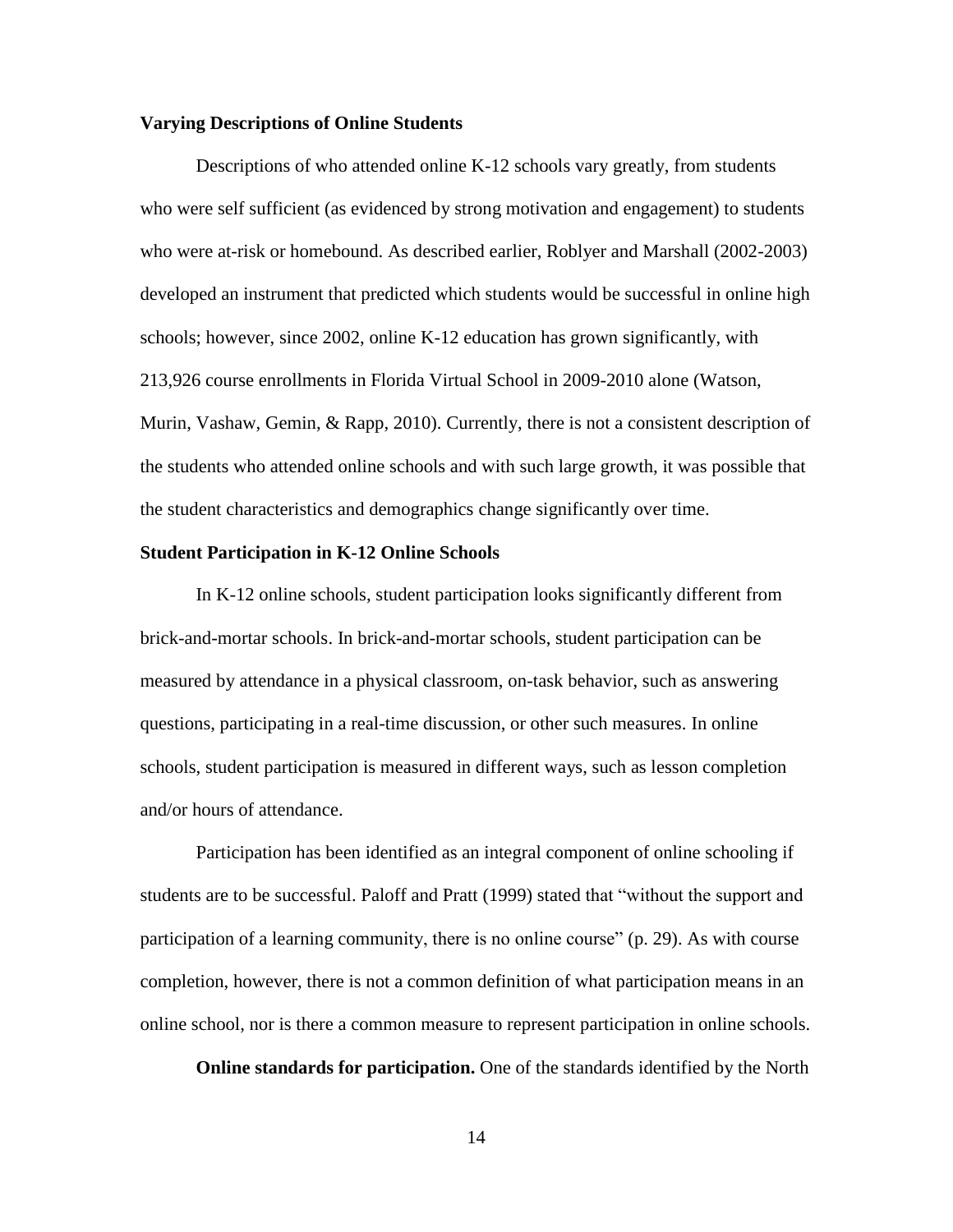American Council for Online Learning (NACOL, 2007) as a standard that would ensure quality online teaching was to plan, design, and incorporate strategies to "encourage active learning, interaction, participation and collaboration in the online environment" (p. 4). The two benchmarks that specifically address participation under this standard maintain that online teachers should mandate participation by "setting limits if participation wanes or if the conversation is headed in the wrong direction" and that teachers should use "best practices to promote participation" (p. 4), although no definition of what is meant by *participation* was offered by NACOL.

One of the aspects of online schooling that is appealing to students is the flexibility of time. Students can complete the course at their own pace (within reason) and on their own schedule. Participation becomes increasingly important for teachers to monitor to ensure that students are completing lessons, turning in assessments, and continuing on to complete the course as a whole. Based on the NACOL standard, participation and interaction or collaboration with the teacher created high quality learning experiences for online students.

**Factors predicting collegiate online course completion.** Nistor and Neubauer (2010) studied participation patterns in an online university course and defined participation as the learner accomplishing "all activities required by the underlying didactical concept" (p. 663). Nistor and Neubauer asserted that unlike other variables that are difficult to measure, such as study habits, participation is "directly and easily observable" (p. 663). To study the participation rates in the university course chosen for their study, Nistor and Neubauer identified five variables of online learning to define participation: (a) registration, (b) organization tasks, (c) email contact with the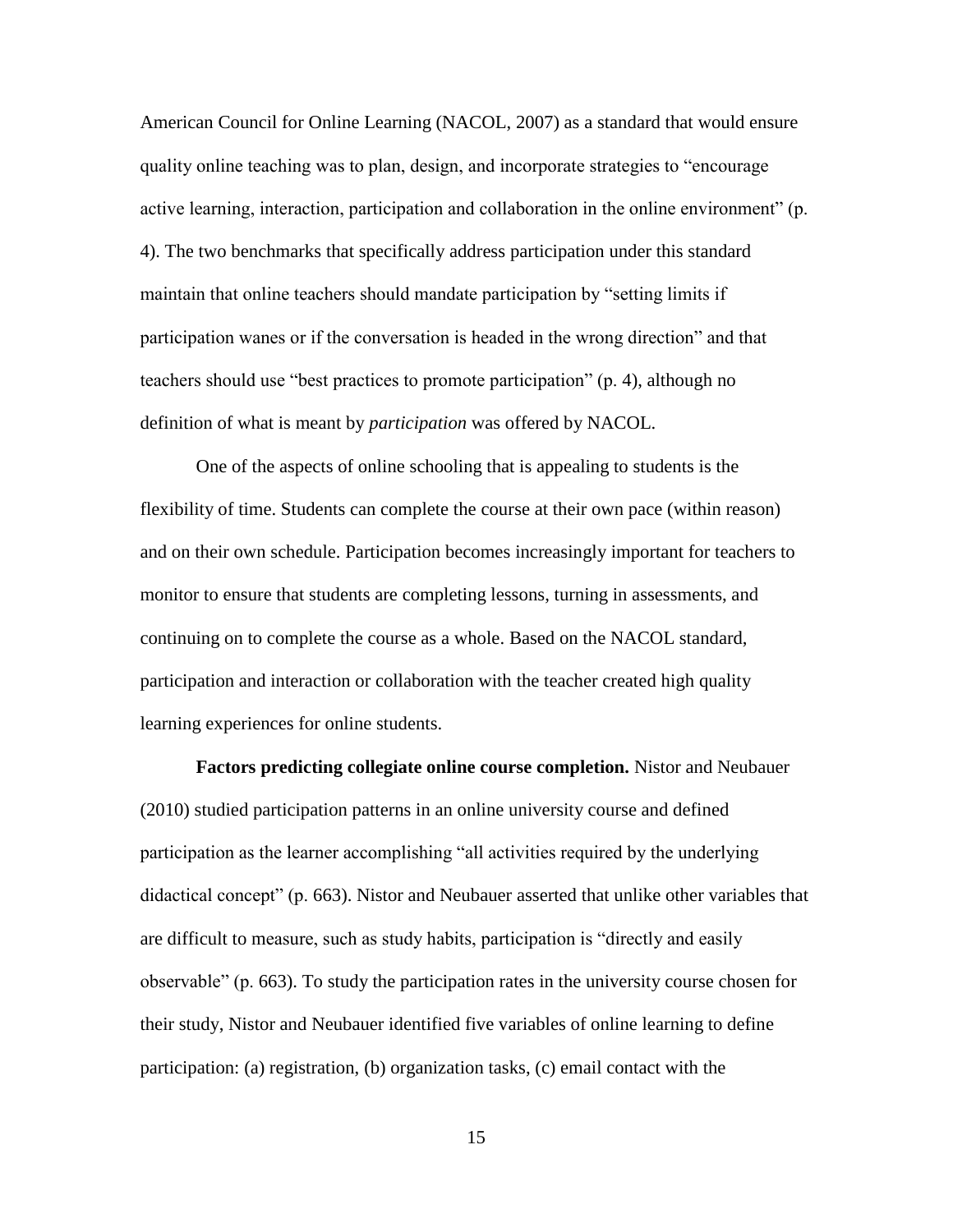instructors, (d) active participation in online discussions, and (e) participation in the course evaluation. They found that three of their five variables displayed significant differences between the completion and the dropout sub-groups: (a) email contact with instructors, (b) participation in the course evaluation, and (c) only some of the organizational tasks (participation in one certain session, personal introduction in the directory).

**Factors predicting high school online course completion.** Dickson (2005) identified measures of student participation when analyzing the data available from Michigan Virtual High School (MVHS) and found that total student participation was strongly predictive of students' final scores in the MVHS courses. He used the total number of clicks of the student driven mouse on a computer as a measurement of participation. Each student's computer behaviors were recorded by the learning management system giving a proxy for measurement of student participation.

While participation, in its various forms, has been identified as a component or predictor of student performance, it has not yet been determined if a lack of participation is related to student withdrawals. Participation may be directly related to withdrawals if a student is not participating or progressing through the online course or school. These types of students have the potential to lose hope for completion and may feel overwhelmed about falling behind – thus, creating a situation where withdrawal may seem to be the best solution.

#### <span id="page-27-0"></span>**Indicators of Participation and Withdrawal from Online School or Course**

Participation might be a critical factor in determining if a student was likely to withdraw from an online school or course. In this section, I examined components of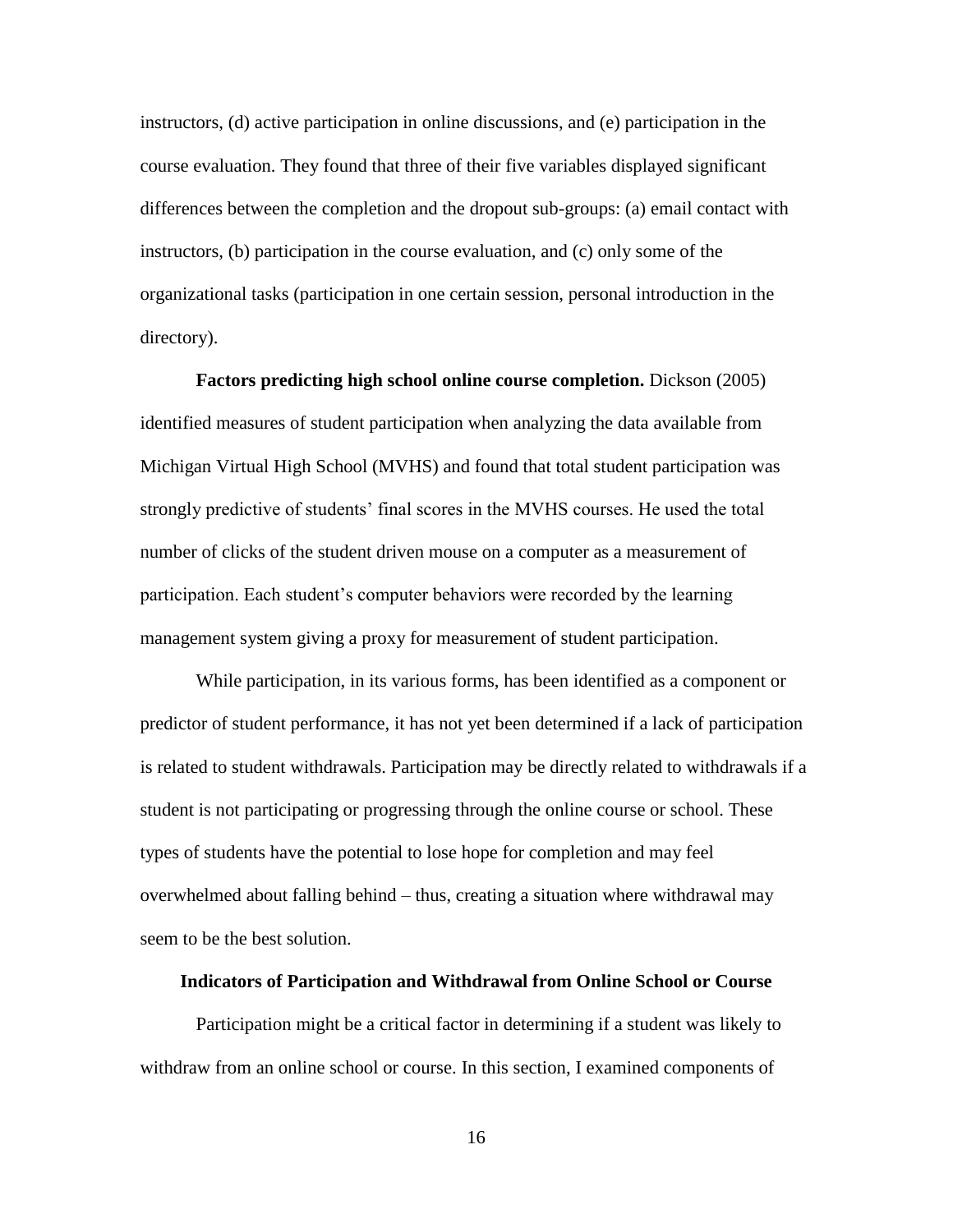participation that may be related to student withdrawals: (a) attendance, (b) course and lesson completion, and (c) teacher-student communication.

#### <span id="page-28-0"></span>**Attendance**

Attendance is a measure that has been linked to students withdrawing or dropping out of brick-and-mortar schools entirely (Schoeneberger, 2011; Balfanz, Herzog, & Mac Iver, 2007; Neild & Balfanz, 2006; Alexander, Entwisle, & Horsey, 1997; Kaplan, Peck, & Kaplan, 1997; Rumberger, 1987, 1995; Ensminger & Slusavcick, 1992; Rumberger, Ghatak, Poulos, Ritter, & Dornbusch, 1990; Barrington & Hendricks, 1989). Attendance in a brick-and-mortar setting has been defined as physically attending the classroom or school building for the duration of the class or of the school day. Attendance itself is problematic; a student can attend a brick-and-mortar classroom but be entirely disengaged from school. This disengaged student would most likely turn in very few assignments and would not demonstrate on-task behaviors, such as participating in discussion or taking notes, in the classroom. For the online student, attendance as a measure to predict student withdrawals is even more problematic. Students are not required to attend a physical classroom, so attendance in an online program needs to be carefully defined. For example, attendance could be defined as a student talking on the phone to a teacher without necessarily completing any coursework or it could be defined if a student attends an online synchronous lesson but does not complete any coursework. I was unable to find any studies conducted that defined attendance in online schools or that examined attendance in any method.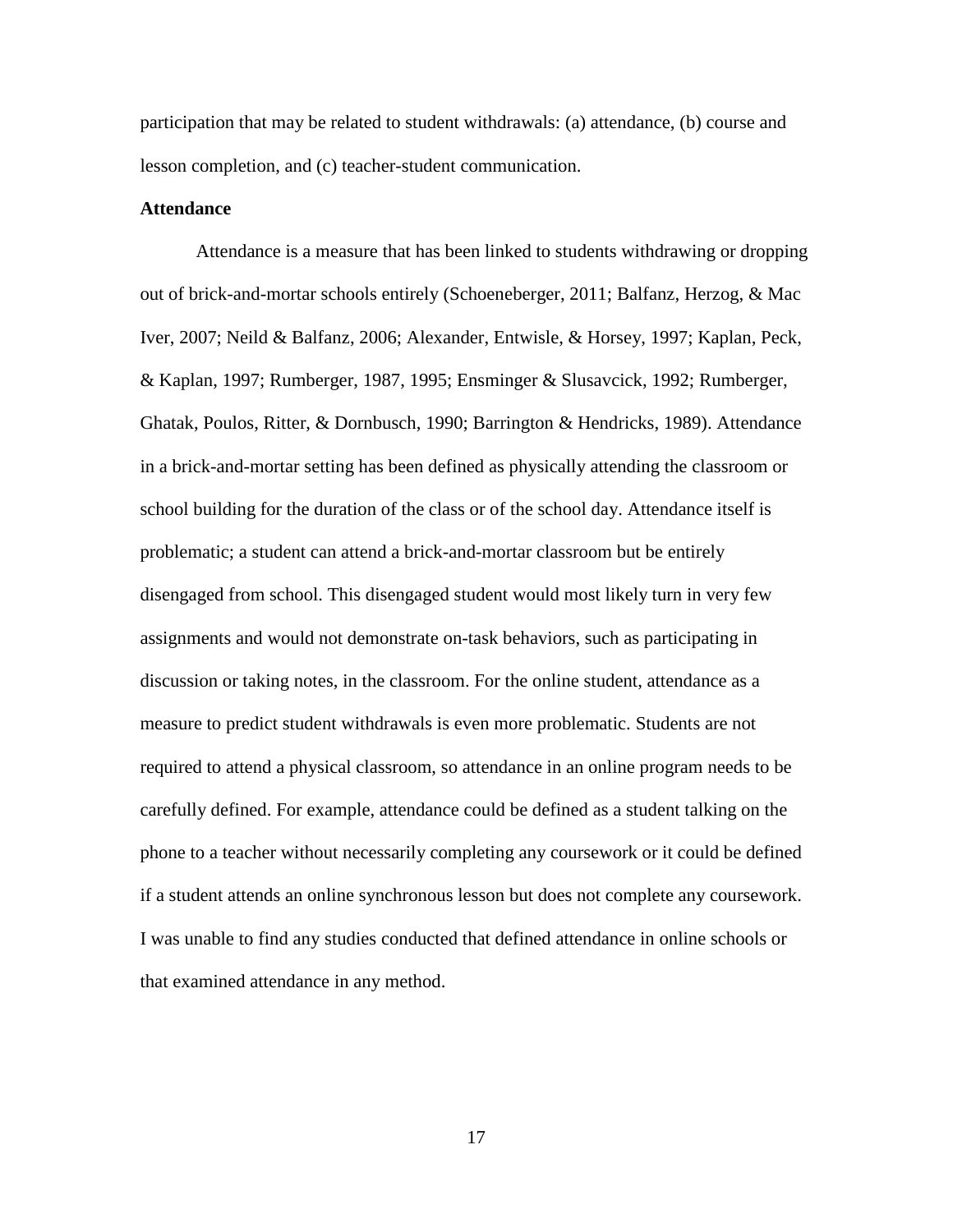#### <span id="page-29-0"></span>**Course and Lesson Completion**

Course and/or lesson completion is commonly used as a measure of student engagement or "persistence of effort" (Pape, Revenaugh, & Wicks, 2007, p. 4). However, there is no agreement among online schools as to the definition of course or lesson completion or to the way to accurately measure this (Pape, Revenaugh, & Wicks, 2007). While course completion rates are defined and measured differently across online school programs, comparisons using these rates are futile (Hawkins & Barbour, 2010). A few of the factors that impact course completion rates are the school's administrative policy relating to the period of time in which a student can withdraw without penalty and without being counted in the rate (Hawkins & Barbour, 2010) and the administrative policy that defines how a course is counted as completed.

**Trial periods as part of course/lesson completion.** Hawkins and Barbour (2010) looked at 86 K-12 virtual schools of all kinds (charter, for profit, multi-district, state-led, etc.) in the United States and found that 68 percent of them had trial period policies. Trial period policies effect enrollment data as students who withdraw during a trial period may or may not be included in withdrawal data. Students who withdraw during a trial period may or may not be included in course completion data either. Trial periods ranged from 1 to 185 days. They also found that all but one of the respondents had definitions of course completion. These definitions fell into three main categories: (a) time-based (student earned any grade, passing or not, within a certain amount of time), (b) grade-based (students who passed the course within the allotted time), and (c) brick-and-mortar based (school relied on brick-and-mortar school the student attends to define course completion) (Hawkins & Barbour, 2010).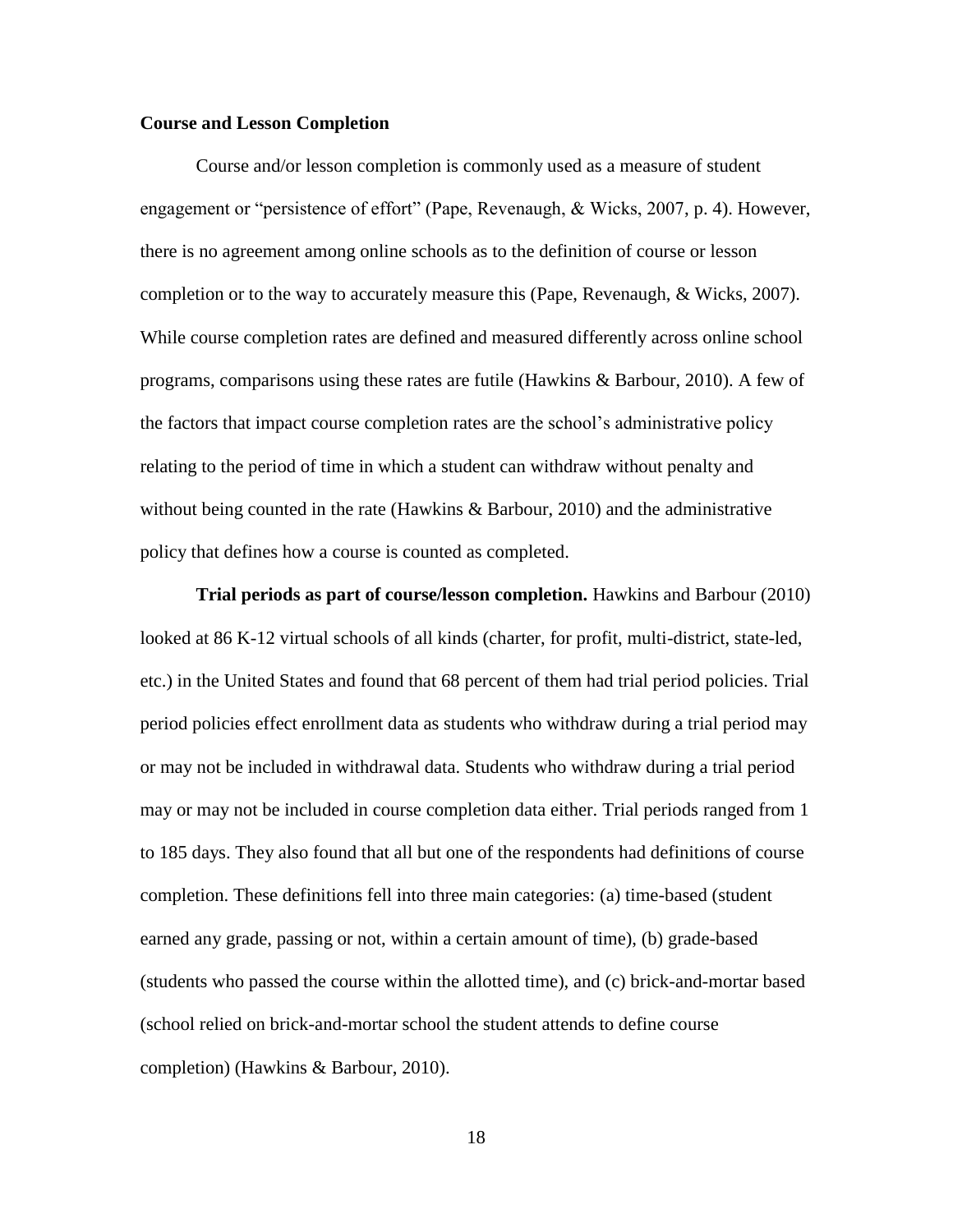Watson and Ryan (2007) also found that there was significant variability in how online schools defined course completion from completing a course with a passing grade to deferring to how the local brick-and-mortar schools define course completion. Using a Fisher's exact probability test, Hawkins and Barbour (2010) found that full-time online schools were prone to not calculate course completion rates. Nistor and Neubauer (2010) defined completion as those students who were still enrolled in a university course at the end of the course.

Even with the variety of definitions and ways of measuring course and/or lesson completion, Pierrakeas, et. al. (2004) found that course and lesson completion was a significant indicator of dropout students in an online university. Eighty percent of the students who dropped out of their online courses had not completed a single assignment, and an additional 16 percent of the sample dropped out after having completed only two written assignments.

Roblyer, and his colleagues (2008) used a revised ESPRI (Roblyer & Marshall, 2002-2003) with 2,880 virtual high school students in grades 9-12 to attempt to replicate the findings of Roblyer and Marshall of a significant relationship between student success and this instrument. While Roblyer and Marshall (2002-2003), found that they could predict success based on the ESPRI, they had a more difficult time predicting failure. Roblyer, et. al. (2008) findings were similar and confirmed that they were able to predict success more easily than they could predict withdrawal. These findings speak to the difficulty of identifying students who may be at risk for withdrawing from an online course or school. They found that initial active involvement in online courses predicts success in the course; however, research in K-12 online schools to date has not indicated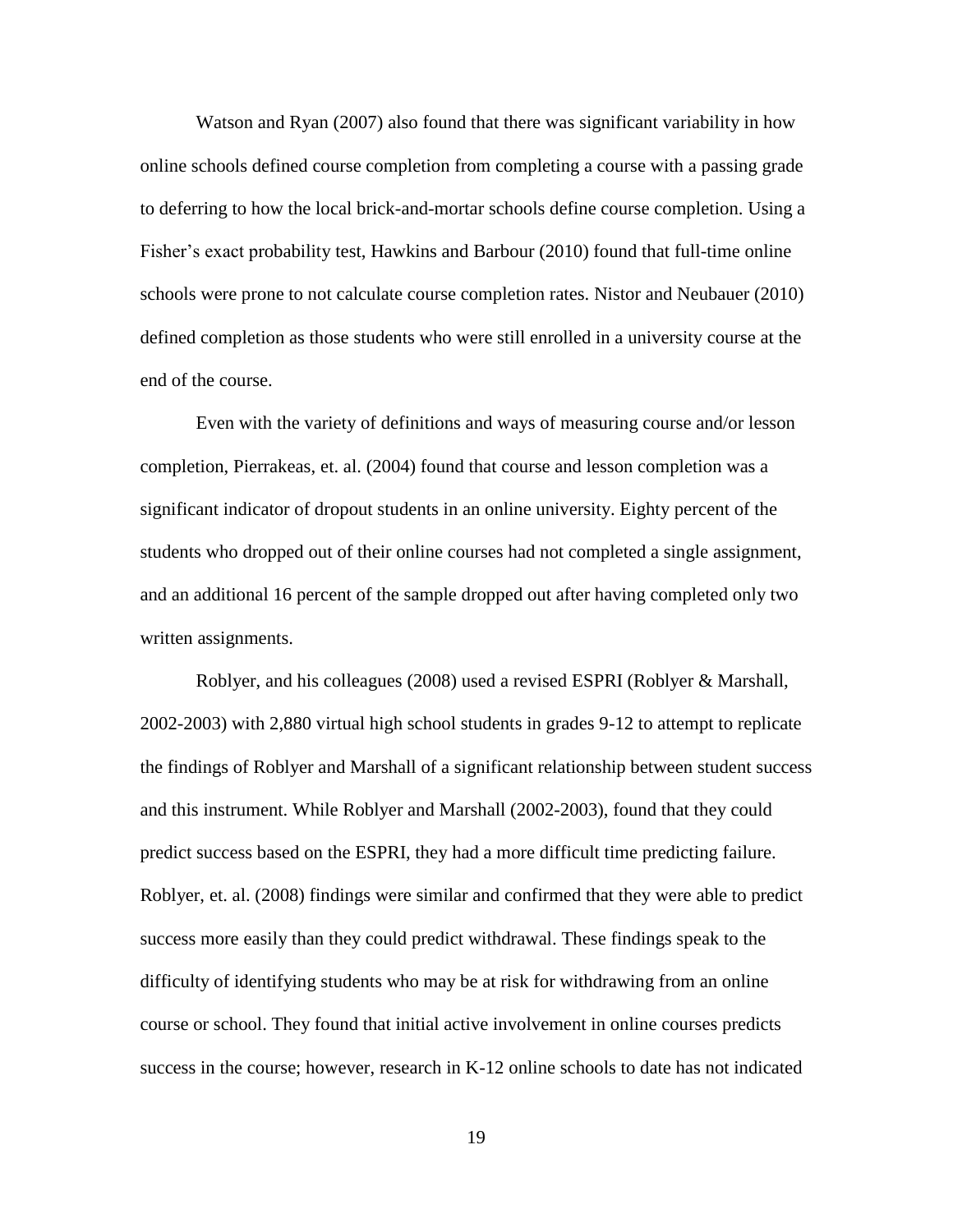if the opposite is true as well – that initial lack of involvement predicts student withdrawal from the online course or school. The relationship of course completion to student withdrawal from online K-12 schools has not been established.

#### <span id="page-31-0"></span>**Teacher-Student Communication**

Researchers have found that different types of communication between student and instructors/tutors are indicators of either student success in online programs or of student withdrawal from online programs (Nistor & Neubauer, 2010; Pierrakeas, et. al, 2004; Rice, 2006; Ronsisvalle & Watkins, 2005). Ronsisvalle and Watkins (2005) indicated that two factors, which contribute to building online community, are participation and interaction. Pierrakeas, et. al. (2004) found that when online university students were asked their opinion of the tutor they worked with, 23 percent reported communication problems with the tutor. Nistor and Neubauer (2010) found that while frequency of email contact with instructors was not a good predictor of dropping out among university students, overall the dropout subgroup of the population had lower frequency of communication when compared with students who stayed in their online courses.

In K-12 education, communication between student and instructors/tutors may even be more important than in the collegiate studies conducted about university online courses with adults due to the developmental needs of those younger students. Cavanaugh, Gillian, Kromey, Hess and Bloymeyer (2004) asserted that younger students need "more supervision, fewer and simpler instruction, and a more extensive reinforcement system than older students" (p. 7) as well as frequent teacher contact and lessons divided into smaller chunks. They assert that adults have moved through all of the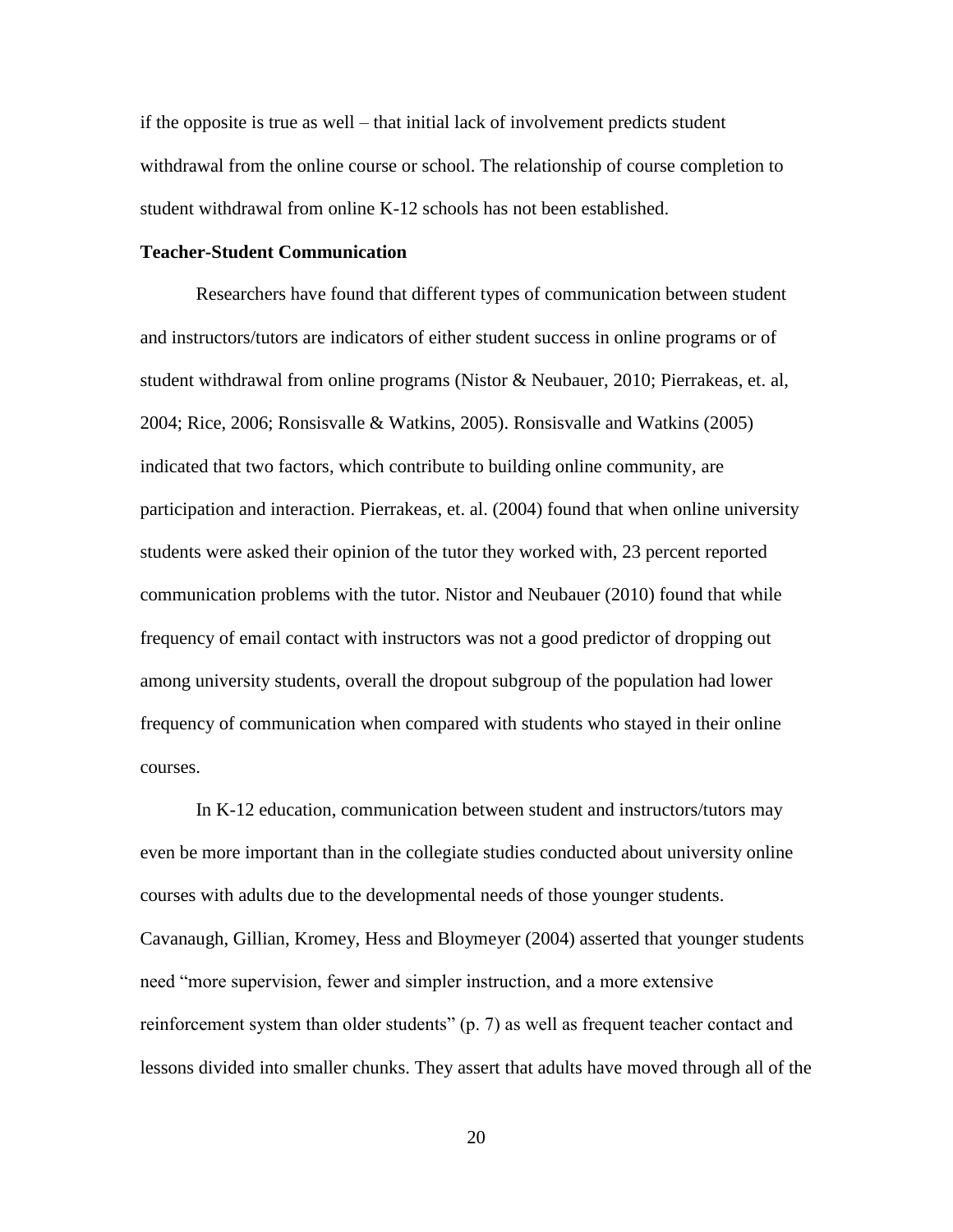stages of development identified by Piaget, while K-12 students are still moving through them and instruction should be tailored to their development.

**K-12 online teacher-student communication.** Hughes, et. al. (2007) used a student survey and found that online high school students perceived more communication support from their teacher than their brick-and-mortar counterparts did. Their study also indicated that the students' self-perceptions of being college-oriented was lower for online students than it was for students who participated in traditional or brick-andmortar classes. Rice (2006) studied online K-12 schools and found that the "amount of engagement by the adult supervisor seemed to influence the amount of and quality of participation by students" (p 435). Cavanaugh, Gillan, Kromrey, Hess and Blomeyer (2004) asserted that K-12 online teachers must help students become more autonomous and self-regulating in order to increase retention of students at the online school and also to increase student achievement.

#### **Student Academic Performance in Online Versus Traditional Courses**

<span id="page-32-0"></span>Researchers have repeatedly found that there is no significant difference between student performances in online courses when compared to traditional, or brick-andmortar courses (Dickson, 2005; Russell, 1999; Bernard, Abrami, Lou, Borokhovski, Wade, Wozney, Wallet, Fiset, & Huang, 2004; Cavenaugh et al, 2004). However, grade point average (GPA) is a significant factor in student success and retention in online courses (Diaz, 2002; Morris, Wu, & Finnegan, 2005; Roblyer, et. al., 2008; Willgang & Johnson, 2009; Wojciechowski & Palmer, 2005). As the online K-12 courses and schools are all options, or choice for students, it seems logical to postulate that students who do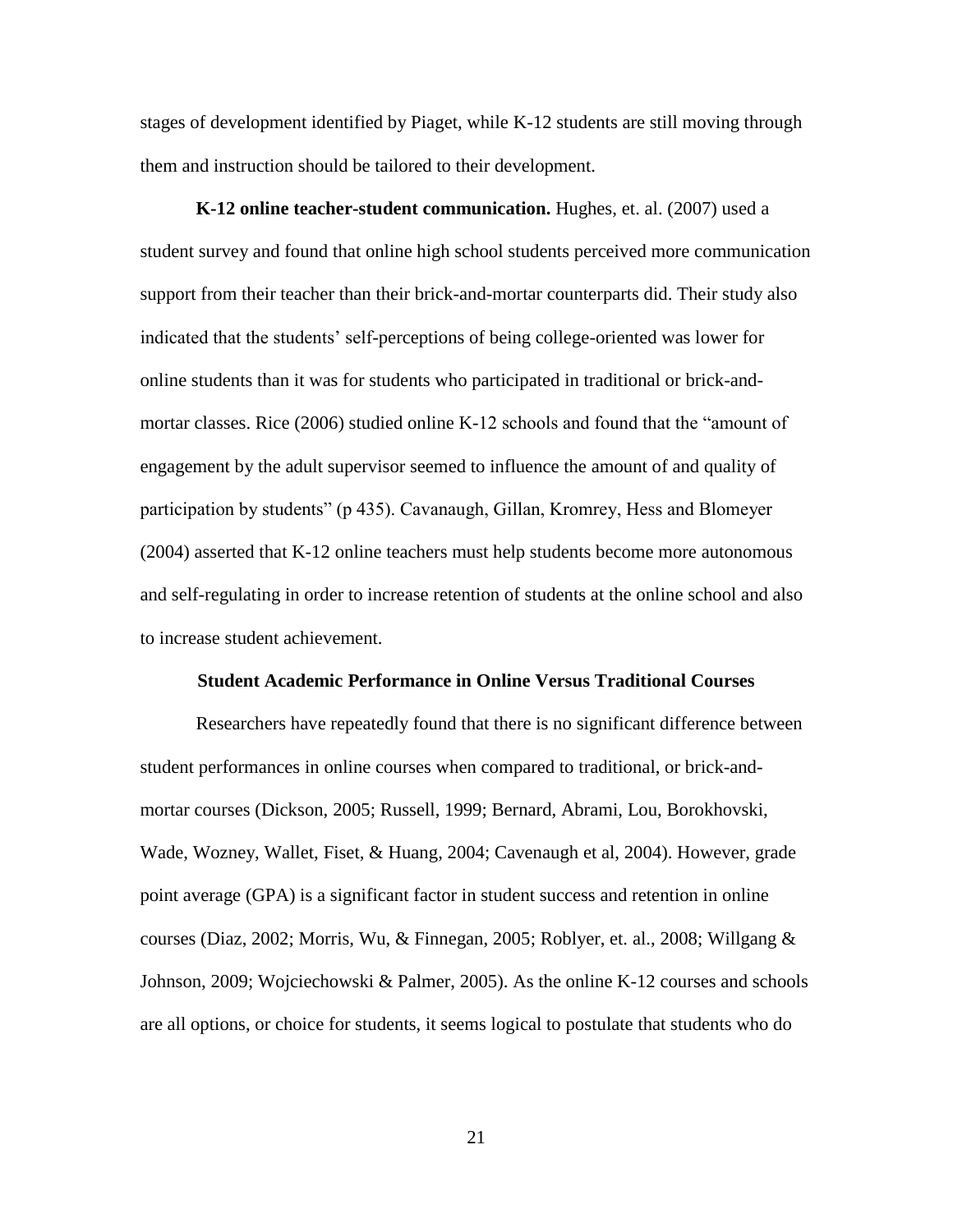not experience success in the online setting would withdraw from it, unless it is the only option left for them.

Dickson's (2005) work with Michigan Virtual High School (MVHS) pertained to performance as well. MVHS was a selection of courses offered online that issue a percentage score at the end of the course that the student's local school analyzed and decided (a) what grade to issue and (b) if the performance and curriculum were credit worthy. The local school personnel then entered the information onto the student's transcript. Students who took courses through MVHS did so to supplement their full-time school experience in their local school setting. Dickson found that performance in online courses was bimodal; there was a cluster of students whose final scores ranged from 70- 100 percent and another cluster of students whose final scores were low, failing scores, including scores of 0, which potentially indicated that the student withdrew from the course (Dickson, 2005).

Hughes, et. al. (2007) conducted a comparative study of students in online and traditional Algebra 1 courses. All students who participated in the study took the *Assessment of Algebraic Understanding*, a 50-question exam aligned with the National Council of Teachers of Mathematics (NCTM) algebra standards. They used *t*-tests and multiple regression to examine differences in algebra performance. They observed higher algebra achievement among the online students, despite that these students were generally older and less inclined to identify themselves as on a college preparatory path (as discussed previously). This conclusion, however, is made without access to *a priori* algebra knowledge, as the researchers asserted, and it was made without any reference to withdrawal policies. If students had the ability to withdraw from the online courses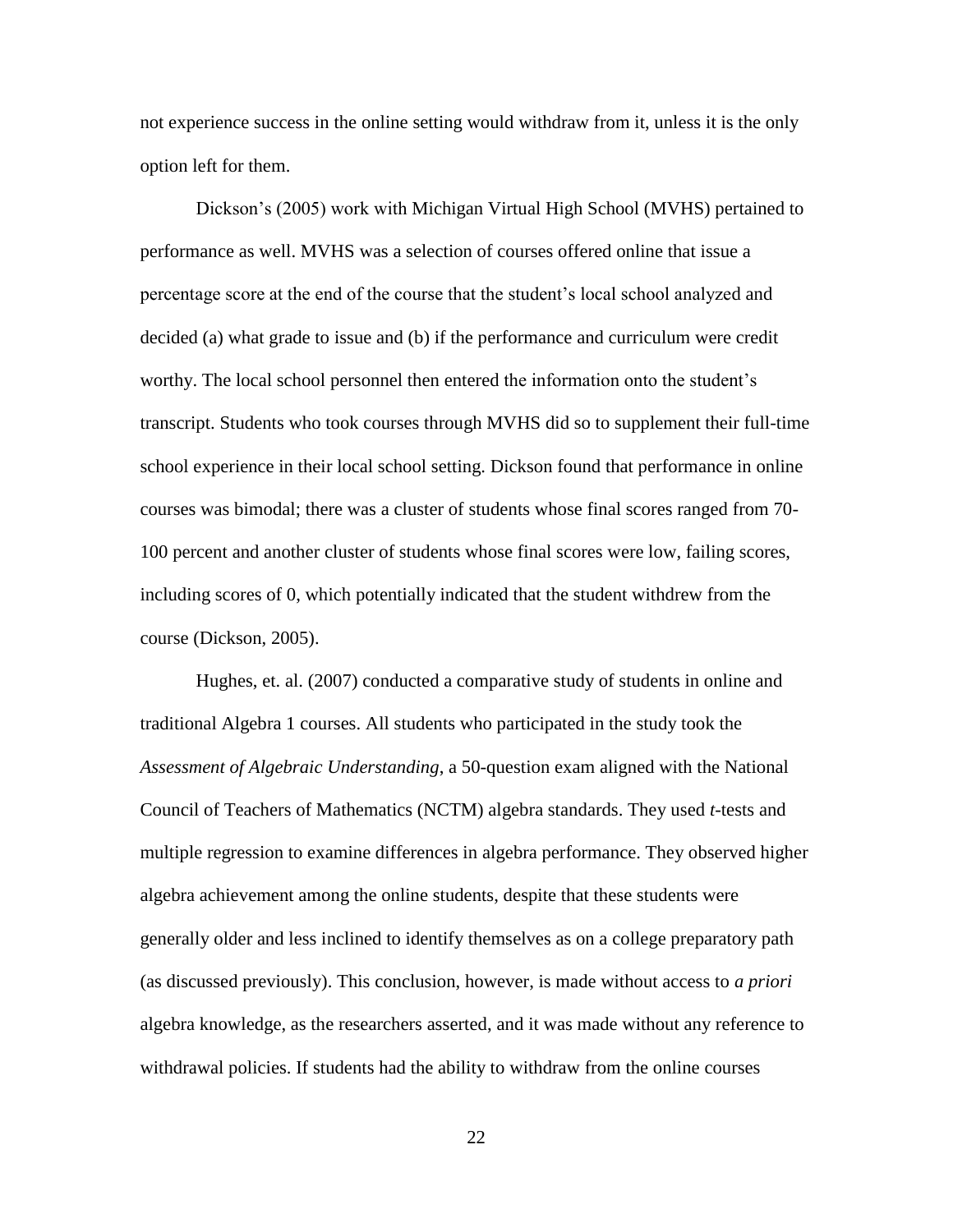without consequence, this could potentially explain the higher level of achievement. When analyzing performance in online courses, withdrawal policies should be considered as they may affect the results.

As discussed as it related to course and lesson completion, the findings of Roblyer, et. al. (2008) were even more relevant to performance. They found that students' grade point averages (GPA) were a significant predictor of success in online programs; but that when this predictor was combined with certain learning conditions (such as having a computer at home), it was stronger. Therefore, a higher GPA was a significant predictor of greater success in online courses. Again, Robleyer, et al. (2008) worked with VHS to conduct this study. VHS was an online course provider for a consortium of schools. Students take online courses through VHS to supplement their full-time schooling in a traditional setting.

#### <span id="page-34-0"></span>**Student Withdrawals Versus Course Grades**

Student withdrawals have a significant impact on studies regarding student performance depending on the withdrawal policy of the online school or program. Some studies reported that student performance in online courses was comparable to traditional courses (Dickson, 2005; Russell, 1999; Bernard, et. al., 2004; & Cavenaugh et al, 2004), while others reported that student performance in online courses was higher than in traditional courses (Hughes, et. al., 2007). However, the withdrawal policy and/or attrition rate may impact these findings significantly. Importantly, no research has directly studied a relationship between student grade performance and student withdrawal.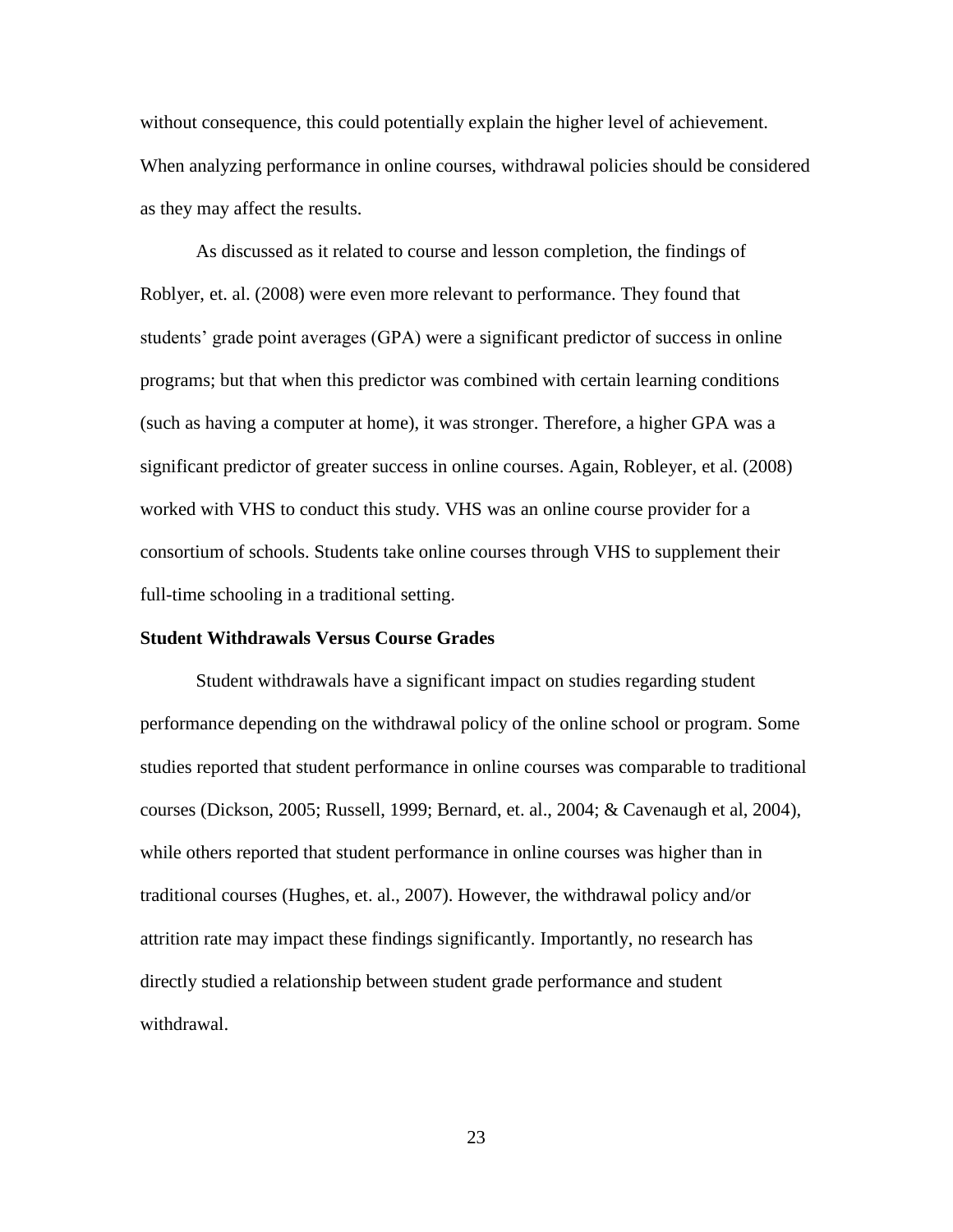#### **Research Summary**

<span id="page-35-0"></span>In order to understand withdrawal rates in online K-12 schools, it is vital to have detailed documentation of these rates and to describe characteristics of the students who withdraw compared to the students who remain enrolled. Once these characteristics are known schools can develop programs and/or policies that support students who are at risk of withdrawing. Student communication with teachers in the online K-12 schools has not yet been linked to student withdrawals; however, because of the links that have been reported in the university setting, it is important to investigate to discover if there is a relationship between student communication with K-12 online teachers or not.

#### **Research Questions**

<span id="page-35-1"></span>Based upon my literature review, I have chosen five questions in the areas of (a) student attendance, (b) student lesson completion, (c) average lessons completed per day, (d) teacher-student communication, and (e) student performance as it applies to student enrollment status (enrolled versus withdrawn).

#### <span id="page-35-2"></span>**Participation**

- 1. Is there a difference between students with differing enrollment status (enrolled, withdrawn) and student attendance?
- 2. Is there a difference between students with differing enrollment status (enrolled, withdrawn) and student lesson completion?
- 3. Is there a difference between students with differing enrollment status (enrolled, withdrawn) and student average lesson completion per day?
- 4. Is there a difference between students with differing enrollment status (enrolled, withdrawn) and teacher-student communication?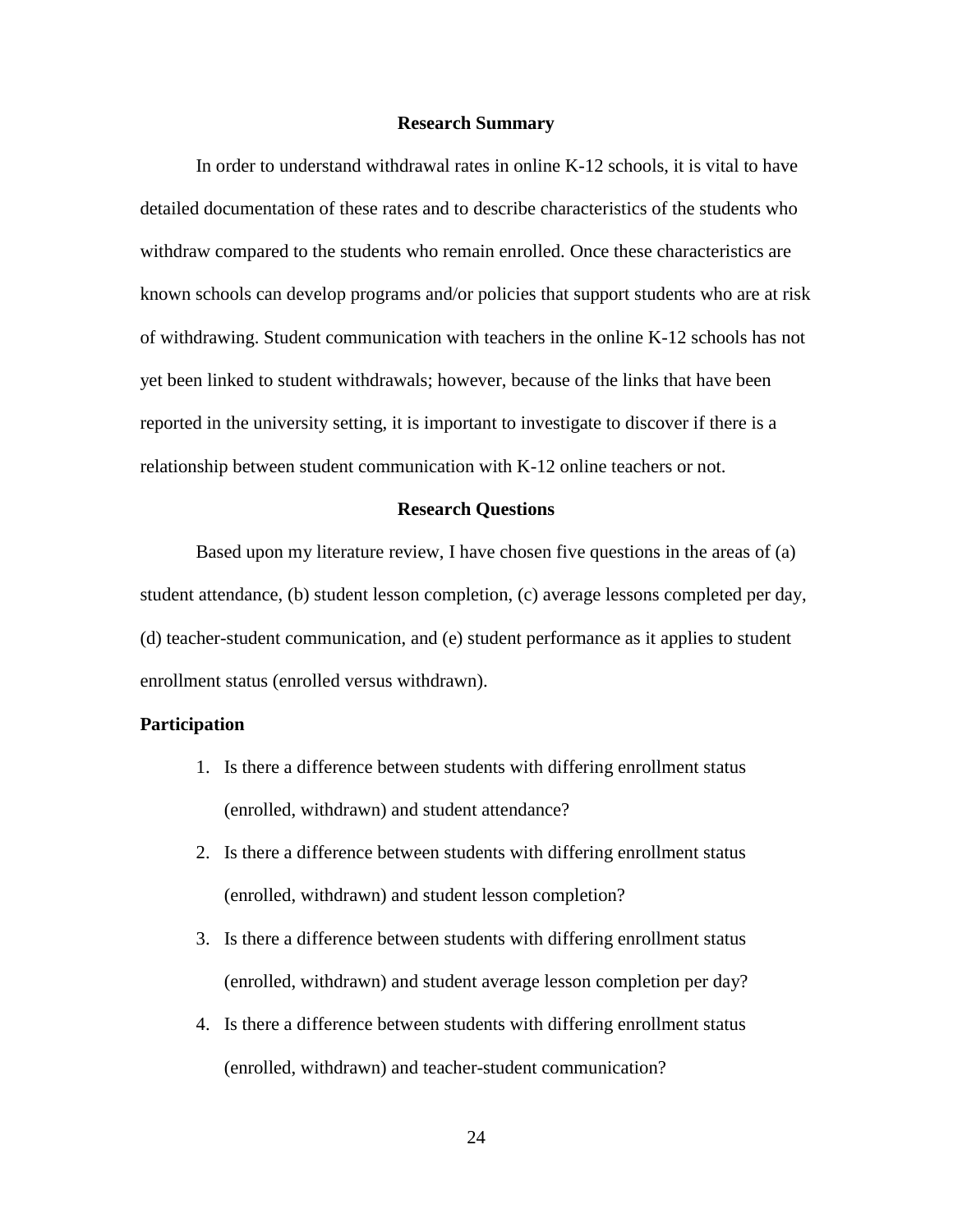# **Performance**

5. Is there a difference between students with differing enrollment status

(enrolled, withdrawn) and student performance?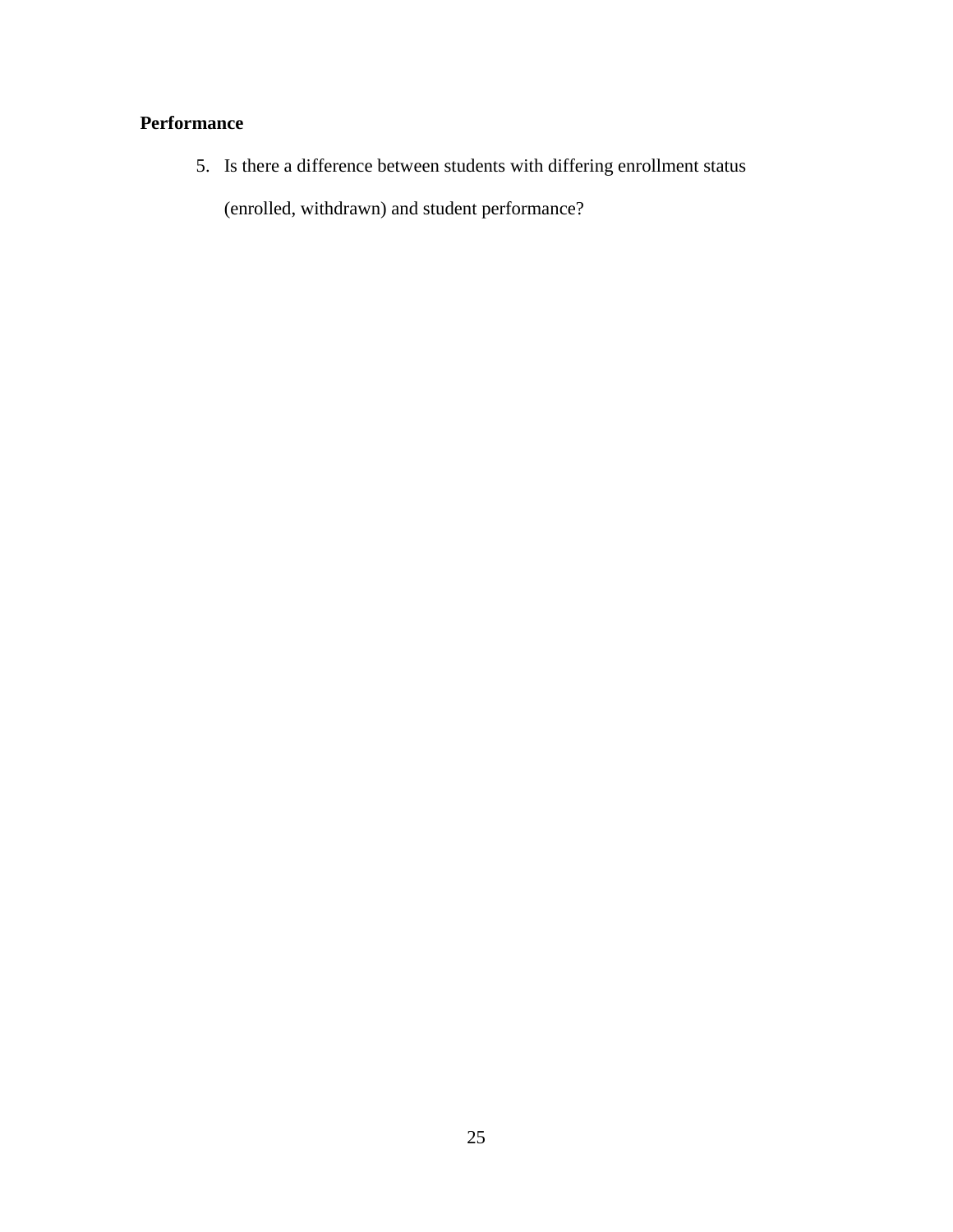# **CHAPTER II**

# **METHODOLOGY**

### **Setting**

Both schools used in this study were multi-district online charter schools that provided full time programs for students across their respective states (Watson, et. al. 2010). They both used the same Education Management System (EMS) and Adobe Connect synchronous lesson platform. All students were required to have an adult Learning Coach (LC) in their home with them who guided them through the curriculum and set up physical components of the lessons. The EMS contained all of the instruction and supports for students; however, if a student needed help or clarification, the teacher could supplement the curriculum with written instruction, synchronous lessons, phone instruction, and pre-recorded lessons. There were also many supportive programs that teachers could assign to students to help them with skills or concepts that they struggled with—from Head Sprout (a phonics based reading program) to Discovery Education (subject-specific videos). The EMS captured student related data: lesson completion, days enrolled, emails sent between teacher and student, performance specific to subject areas, performance across subject areas, last login date, and other key dates (date first assessment completed, last assessment completed, etc). LCs entered the amount of hours students worked each day as some of the work—especially in the lower grades—was completed on paper rather than online. All student demographic information was entered into the EMS by administrative assistants based on the enrollment documents collected as a part of the enrollment process.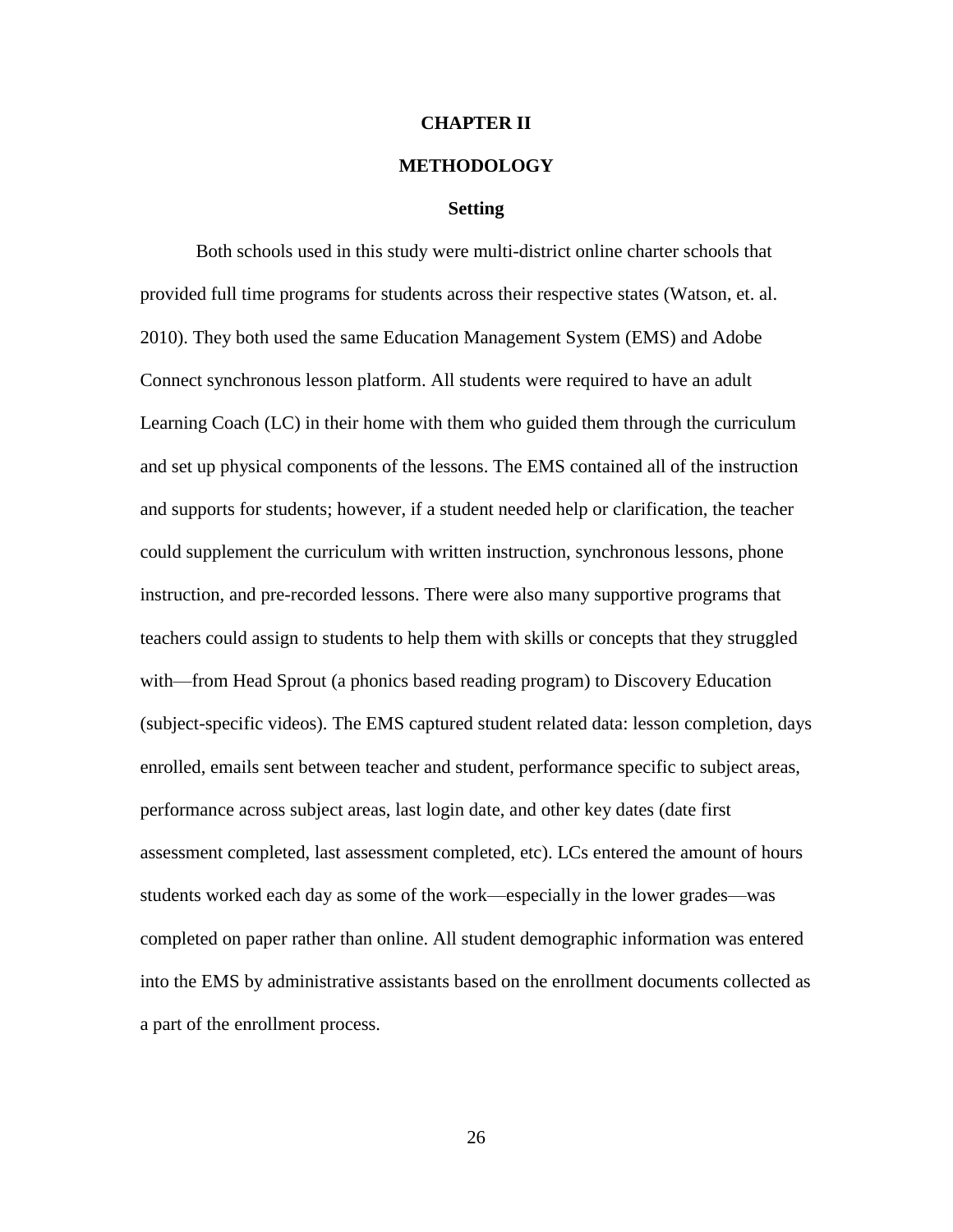In accordance with No Child Left Behind (2001), all teachers were highly qualified and fully licensed in the state. Teachers graded all assignments using the gradebook in the EMS. Some assessments were more automated than others, but all assessments had components that required teacher grading and automated grades could be changed by the teacher (for example, a teacher could have issued half of a point for getting a portion of the answer correct). Teachers also communicated with students by email (all within the EMS and in the student information), by phone, or via synchronous lessons. Teachers entered phone and synchronous contact information into the EMS. Teachers also provided synchronous lessons for students. These ranged from drop-in office hours to targeted direct instruction for students.

In the same way that school personnel could view and use these student level data, the EMS captured data regarding teacher performance as well. Data such as last login, amount of ungraded assessments, oldest ungraded assessment, contact with students by phone, contact with students by email, and other similar items are all captured and reported on documents provided. Any synchronous lesson could be recorded if the teacher chose to do so and attendance to synchronous lessons was automated; however the lesson software did not import this information directly into the EMS, so teachers entered it manually.

The curriculum accessed by the students through the EMS was built around textbooks that brick-and-mortar schools also use from well-known publishers such as Prentice Hall and Glencoe. Asynchronous lessons included instructions for the LCs, instructions for the student, online tools and tutorials, and directions regarding the textbook for the course. Assessments varied from portfolio assessments that were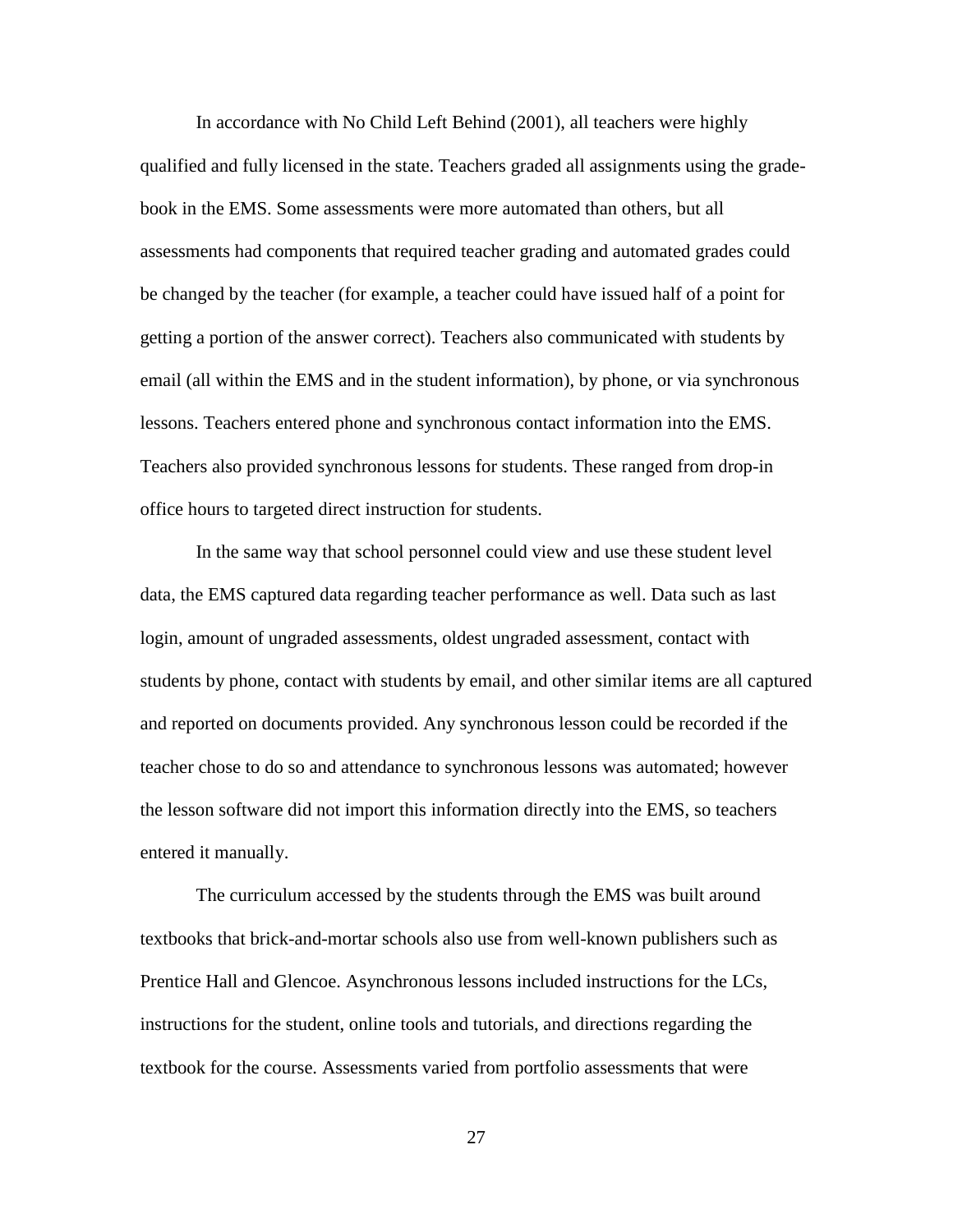scanned or mailed to teachers to multiple-choice tests that included short answer questions.

## **Operationalization of Variables**

In this study, *enrollment status* was the dependent variable. *Enrollment status* was coded as ES2 and was a nominally scaled variable with two levels: *enrolled and withdrawn. Enrolled* referred to students who had fully enrolled in the school and completed at least one assessment. *Withdrawn* referred to students who had withdrawn from the school and completed at least one assessment while they were enrolled.

Attendance, lesson completion, average lessons completed per day, teacherstudent communication, and student achievement were the independent variables. *Attendance* was the number of hours each day that represents the amount of time the student spent on his/her schoolwork that day. *Lesson completion* represented the amount of lessons a student completed when compared to the total in a percentage. *Average lessons completed per day* was portrayed as a percentage, with most recent days enrolled over lessons completed. Teachers were required to have synchronous contact with their core-area students at least two times per semester for a minimum of 8 synchronous contacts each semester (2 from each core-area teacher—English, Social Studies, Science, and Math). *Teacher-student communication* was represented as a percentage of teacherstudent contacts completed compared to those required. Finally, *student performance* was measured as an overall percentage earned in all of the courses for which the student is active.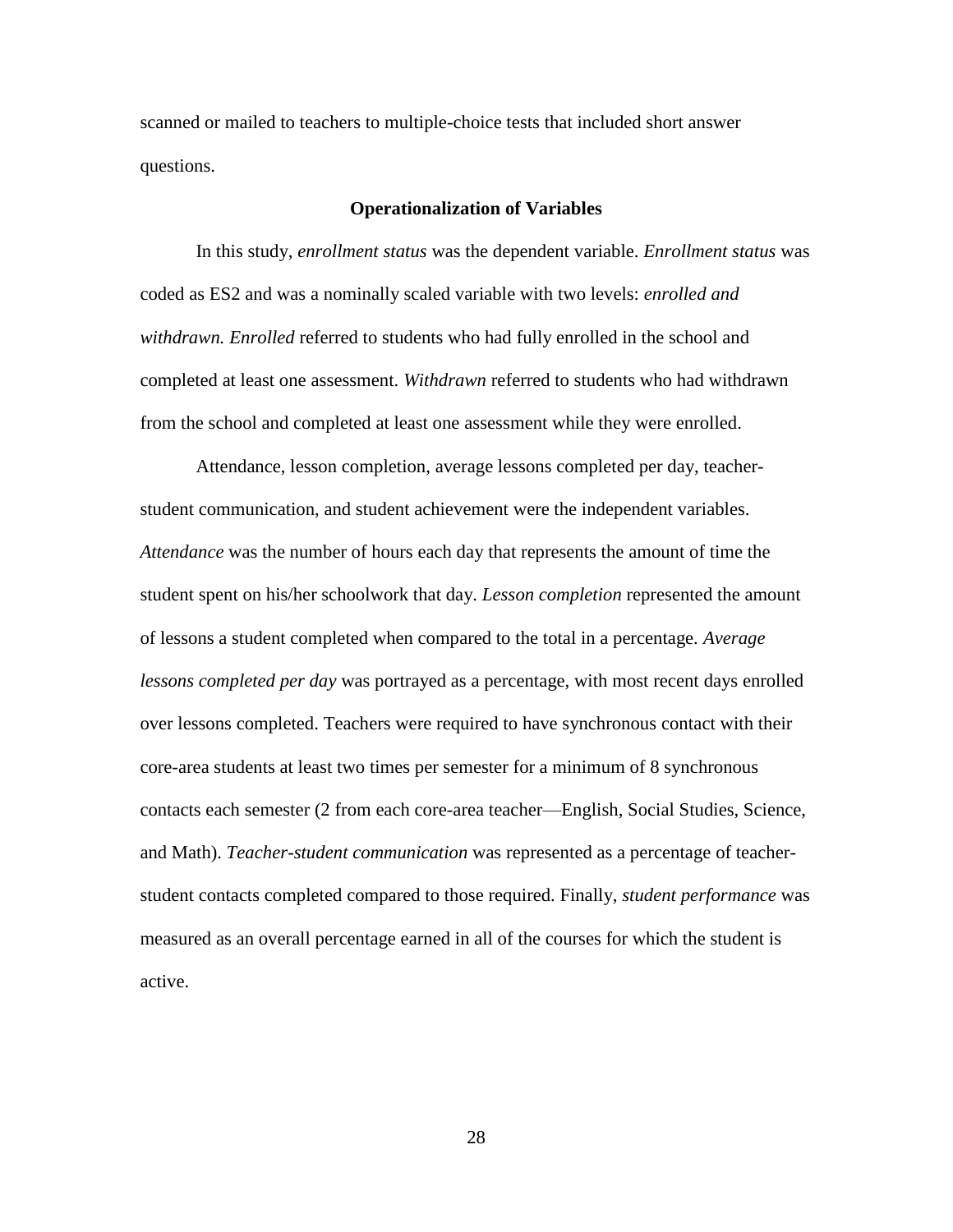# **Participants**

The participants of this study were students from two online full time K-12 public charter schools with similar structure in separate states, with approximately 1700 enrolled students each school (3500 students total including enrolled and withdrawn over the course of one full school year). Both schools were in the central region of the United States. Table 1 displays the total number of enrollments (including both enrolled and withdrawn students) for each school during the course of the 2011-12 school year. These data were extracted on March 23, 2012.

Table 1

*Characteristics of Schools A and B*

| Characteristic          | School A      | School B      |
|-------------------------|---------------|---------------|
| Grades K-6 Enrollment   | 752 students  | 673 students  |
| Grades 7-8 Enrollment   | 407 students  | 379 students  |
| Grades 9-12 Enrollment  | 632 students  | 657 students  |
|                         |               |               |
| <b>Total Enrollment</b> | 1791 students | 1709 students |

Figure 2 shows the ratio of students who remained enrolled versus those who withdrew. In School A, 28.5 percent  $(n = 511)$  of the total student enrollment withdrew whereas 20.7 percent  $(n = 354)$  of the total student enrollment withdrew in School B.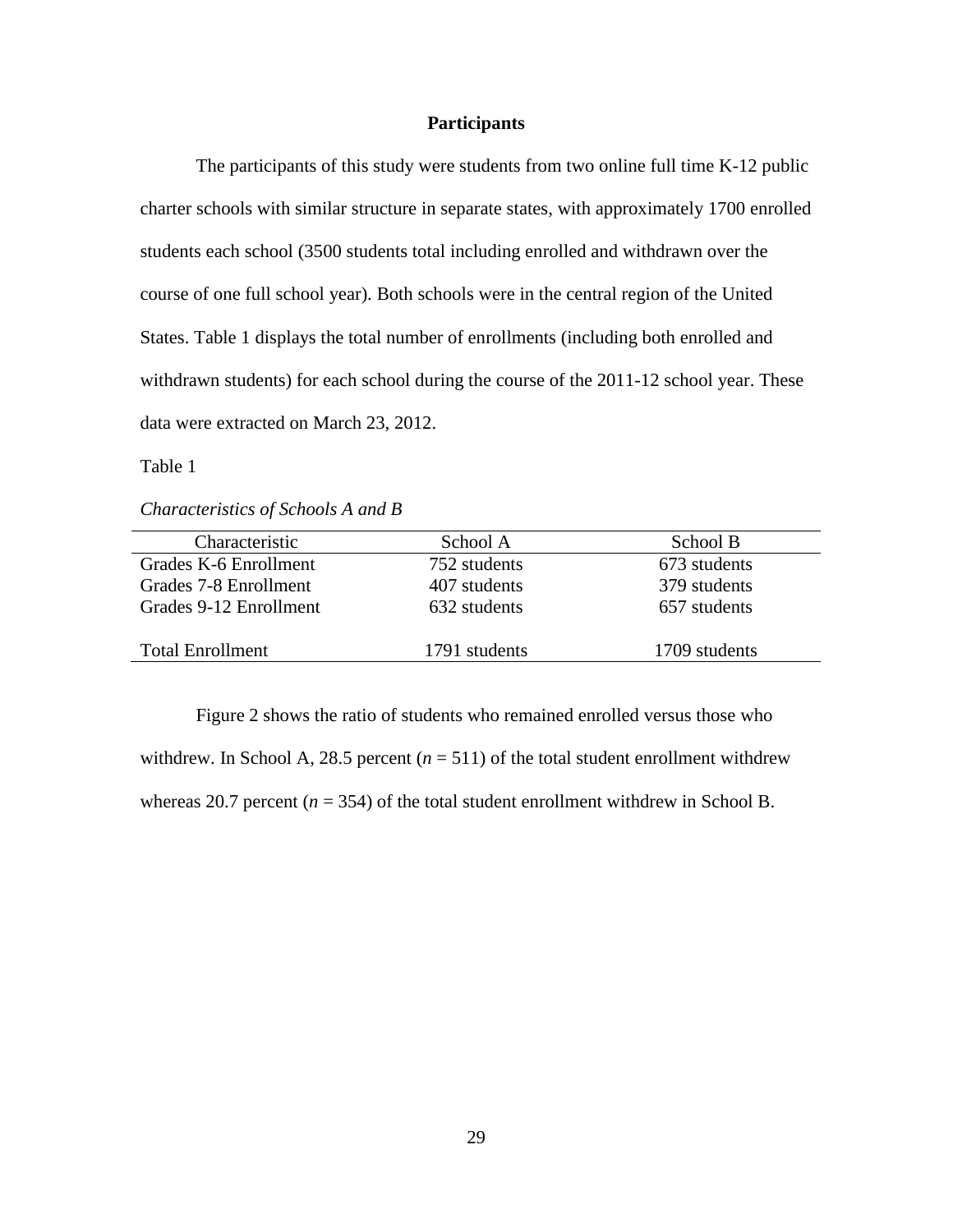



# **Gender of Participants**

Table 2 shows the gender of the students in both schools was almost evenly distributed. Fifty-one percent of the total student enrollment when both schools are combined were female ( $n = 1785$ ). Forty-nine percent ( $n = 1715$ ) of the total student enrollment were male. Table 2 lists the exact breakdown of student gender by school and by enrollment status.

# Table 2

| Characteristic          | Female | Male | Total |
|-------------------------|--------|------|-------|
| School A Enrolled       | 648    | 632  | 1280  |
| School A                | 258    | 253  | 511   |
| Withdrawn               |        |      |       |
| School B Enrolled       | 699    | 656  | 1355  |
| School B                | 180    | 174  | 354   |
|                         |        |      |       |
| Withdrawn               |        |      |       |
|                         |        |      |       |
| <b>Total Enrollment</b> | 1785   | 1715 | 3500  |

*Gender of Total Student Enrollment in Schools A and B*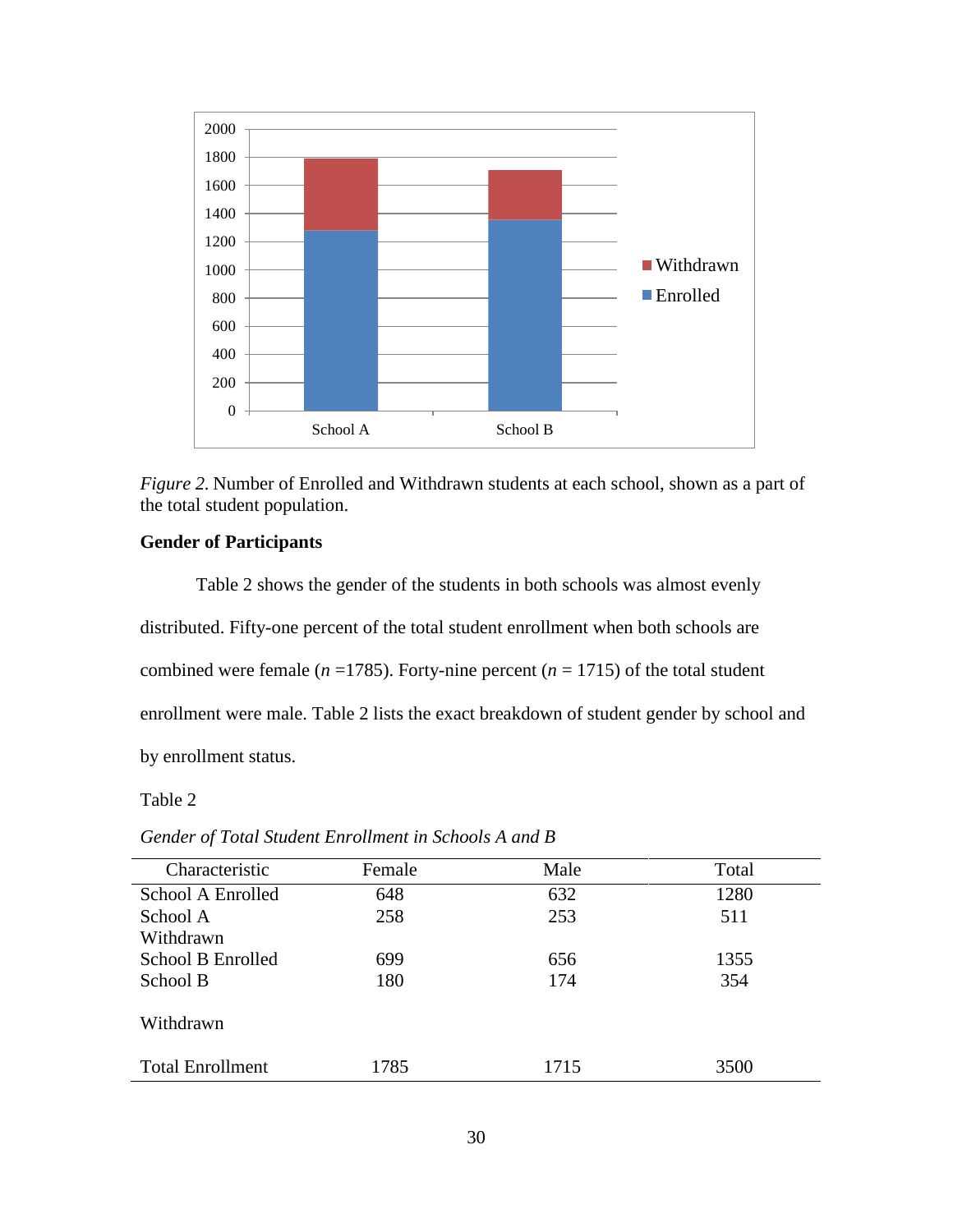Figure 3 visually displays the distributions shown in Table 2. Again, you can see that almost half the students were male and half were female.



*Figure 3.* Gender of participants, shown as part of total student participation.

# **Ethnicity of Participants**

Table 3 shows the breakdown of the ethnicity of the student participants by both school and enrollment status with 74.89 percent  $(n = 2621)$  of the total student enrollment in both schools combined identified themselves as White,  $12.1$  percent ( $n = 425$ ) of the total student enrollment in both schools combined identified themselves as Hispanic, 5.57 percent of the total student enrollment in both schools combined identified themselves as Multiple Race, and 4.6 percent  $(n = 161)$  of the total student enrollment in both schools combined identified themselves as Black/African American. The rest of the total student enrollment in both schools combined identified themselves as American Indian or Alaskan Native ( $n = 47$ ), Asian ( $n = 43$ ), and Native Hawaiian or Other Pacific Islander  $(n = 8)$ .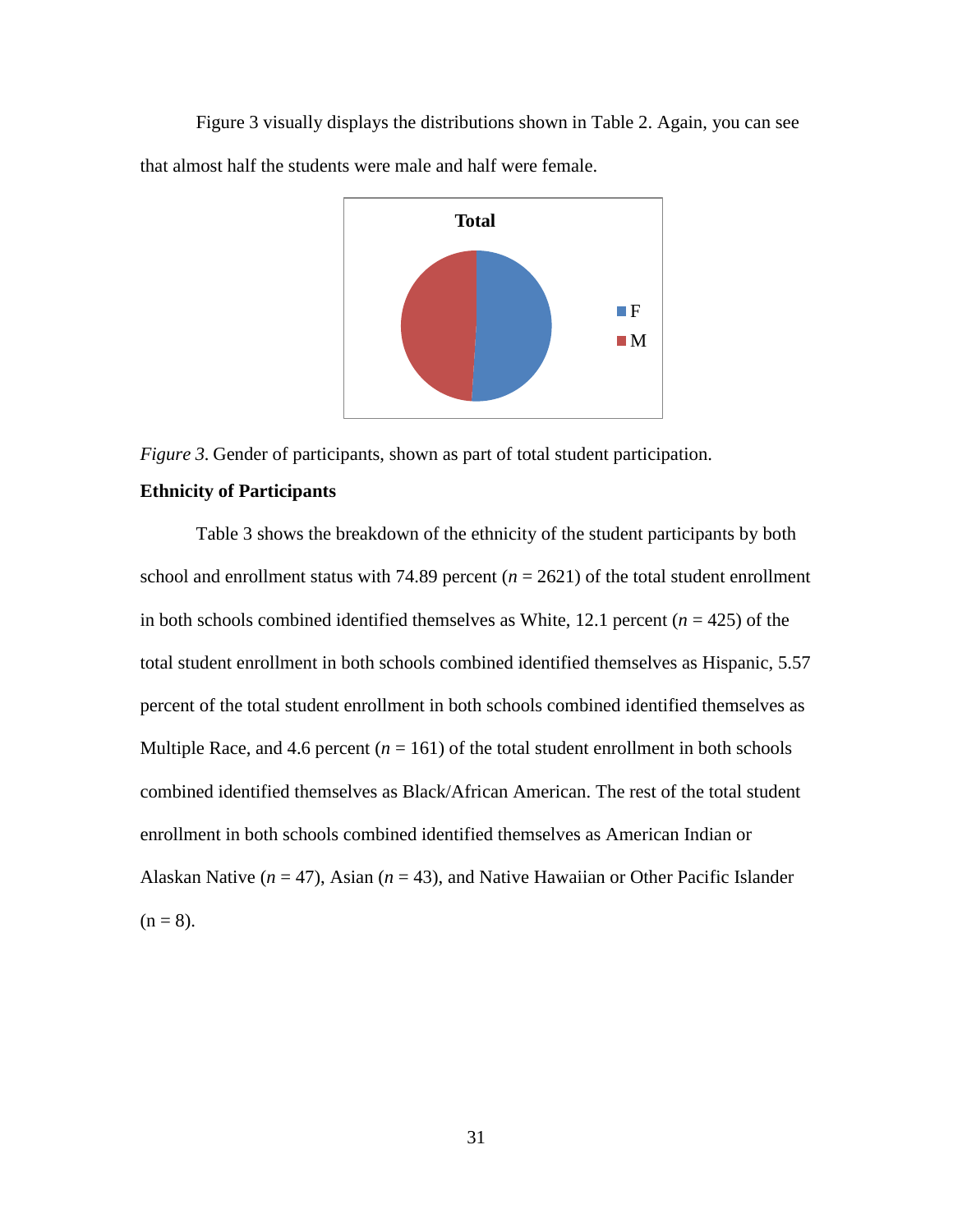# Table 3

| School     | Ethnicity                         | Enrolled | Withdrawn      | Total    |
|------------|-----------------------------------|----------|----------------|----------|
| School A   | American Indian or Alaskan Native | 13       | 9              | 22       |
|            | Asian                             | 16       | 3              | 19       |
|            | Black/African American            | 53       | 20             | 73       |
|            | Hispanic or Latino                | 215      | 106            | 321      |
|            | <b>Multiple Races</b>             | 51       | 24             | 75       |
|            | Native Hawaiian or Other Pacific  | 6        | $\overline{2}$ | 8        |
|            | Islander                          |          |                |          |
|            | White                             | 926      | 347            | 1273     |
| School B   | American Indian or Alaskan Native | 15       | 10             | 25       |
|            | Asian                             | 18       | 6              | 24       |
|            | Black/African American            | 58       | 30             | 88       |
|            | Hispanic or Latino                | 75       | 29             | 104      |
|            | <b>Multiple Races</b>             | 95       | 25             | 120      |
|            | Native Hawaiian or Other Pacific  | $\Omega$ | $\overline{0}$ | $\Omega$ |
|            | Islander                          |          |                |          |
|            | White                             | 1094     | 254            | 1348     |
| Total      |                                   | 2635     | 865            | 3500     |
| Enrollment |                                   |          |                |          |
|            |                                   |          |                |          |

*Ethnicity of Total Student Enrollment in Schools A and B*

Figure 4 displays the ethnicity of all of the student participants combined. The

majority of the students and families in School A and School B identified themselves as

white.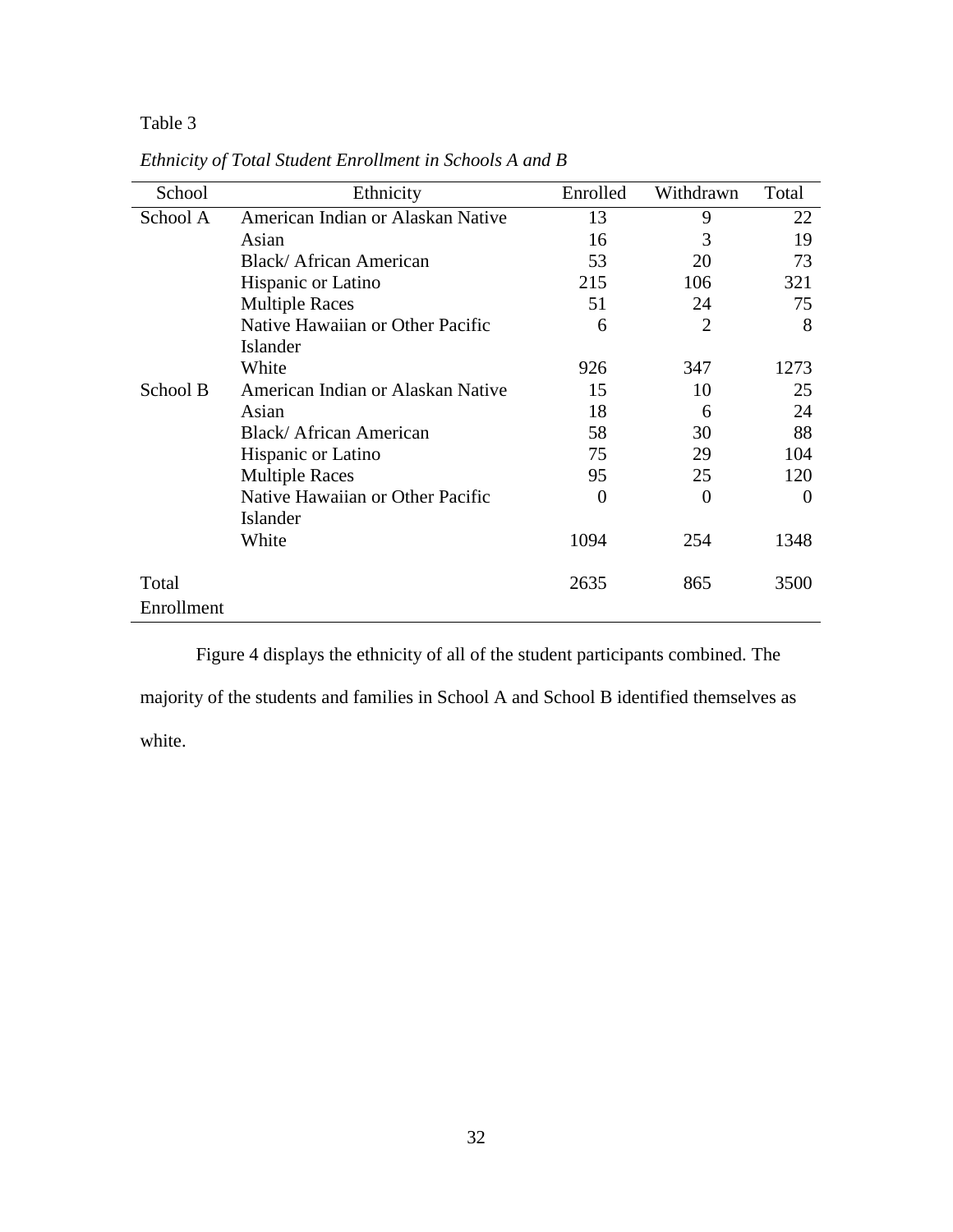

*Figure 4.* Ethnicity of participants, shown as part of total student population.

## **Socio-economic Status of Participants**

Approximately 44 percent ( $n = 1547$ ) of the total student enrollment in both schools combined qualified for free or reduced lunch. In School A, 42 percent  $(n = 756)$ of the enrolled students qualified for free or reduced lunch. In School B, 46.2 percent (*n* = 791) of the enrolled students qualified for free or reduced lunch. Figure 4 shows the Socio-economic status of the students by school and by enrollment status (enrolled or withdrawn). The amount of students who qualified for free and reduced lunch status and withdrew from both School A and School B were similar in number to those who withdrew and did not qualify for free and reduced lunch status. However the number of students who were enrolled from School A and School B and qualified for free and reduced lunch was much lower than the amount of students who were enrolled in School A and School B and who did not qualify for free and reduced lunch, as shown in Figure 5.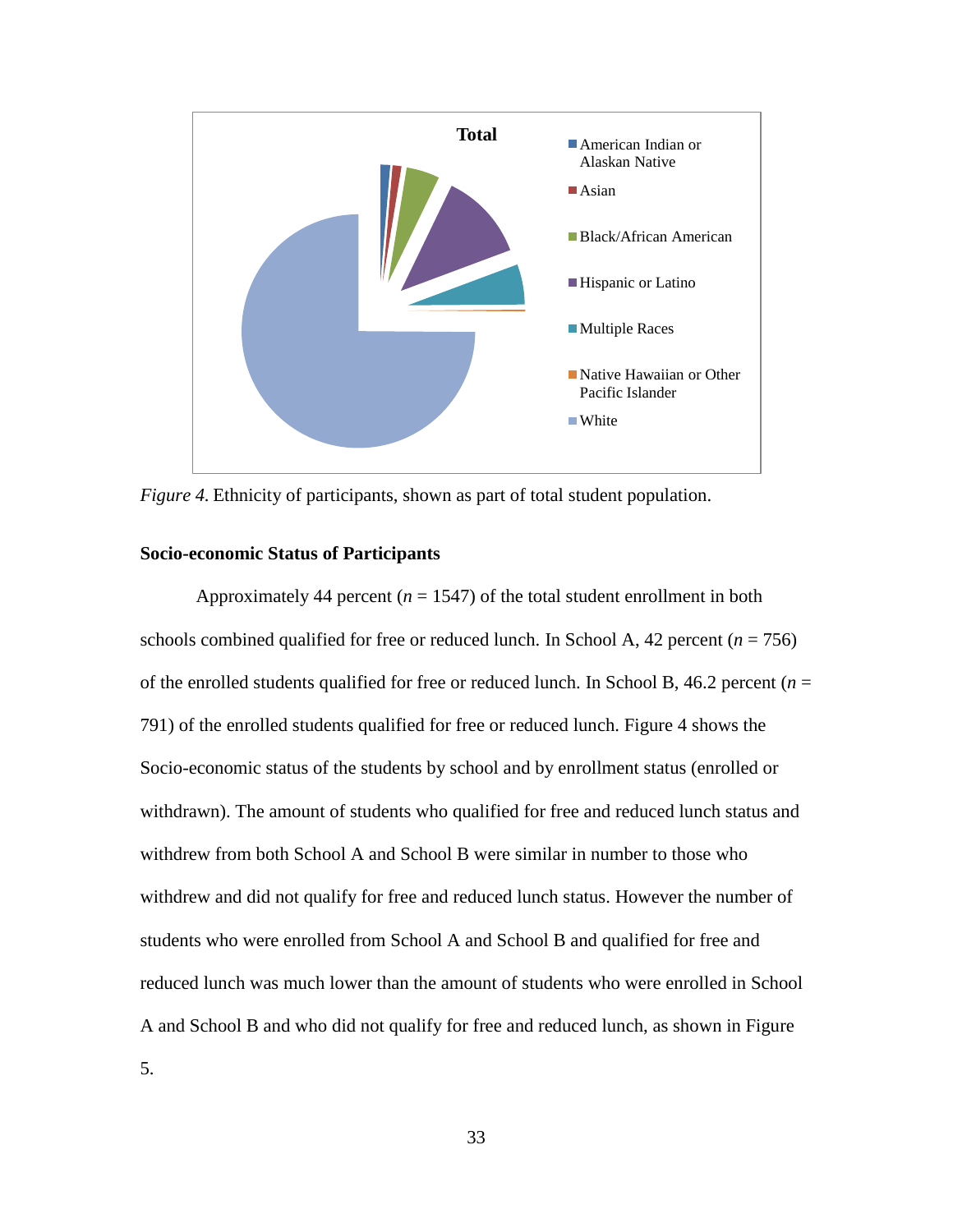

*Figure 5.* Comparison of Enrolled and Withdrawn students by school who qualify for free and reduced lunch and are enrolled or withdrawn.

# **Overview of Research Design**

This was a descriptive quantitative analysis using extant data. Data was pulled on March 23, 2012 to capture students with the status of *enrolled or withdrawn* for that school year.

# **Procedures**

Data were collected from students during the enrollment process (demographic data) and then throughout their time with the school. Socio-economic status data were collected during the enrollment process; however, each family had the option not to complete the associated form. Families that did so were rewarded by the school and given a computer for in-home use if they qualified for free or reduced lunch. A Learning Coach entered attendance data into the EMS. Learning Coaches all received the same asynchronous orientation training regarding how to input attendance; however, not all of them completed the orientation. While the attendance marked by the Learning Coach was flexible, each state had a certain number of hours per week that they recommended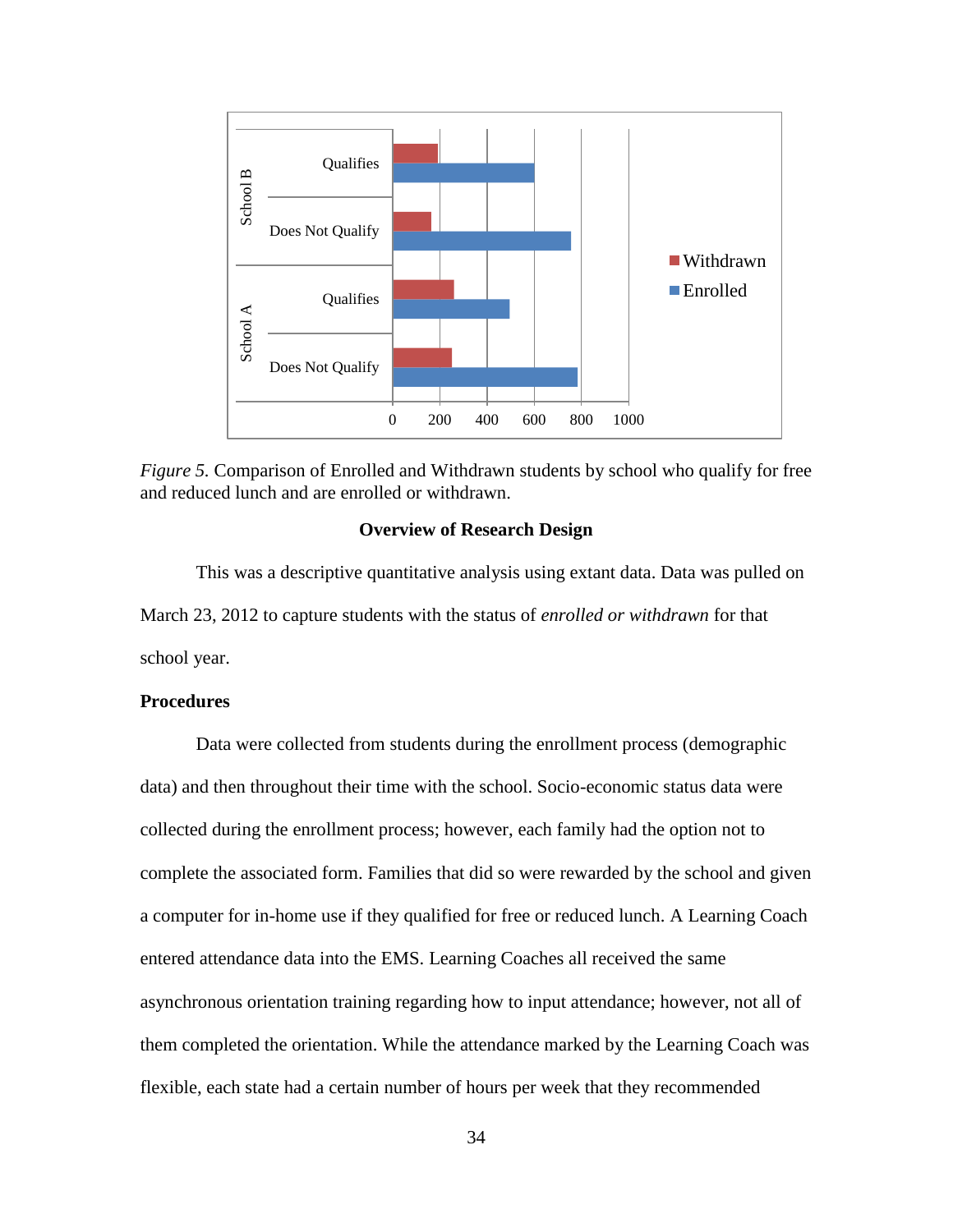students work to meet state reporting guidelines. The hours recommended by each school for full time enrollment are on Table 4.

Table 4

*Recommended Attendance Hours per Week*

| Grade(s) | School A:                  | School B:                  |
|----------|----------------------------|----------------------------|
|          | Recommended Hours per week | Recommended Hours per week |
|          |                            |                            |
| $1 - 5$  |                            |                            |
|          |                            |                            |

Full time students should have completed at a minimum 5 lessons per school day, with the school year having 180 school days total. Kindergarten students were part time students and therefore should have completed a minimum of two lessons per day. The lessons a student completed were captured in the EMS automatically. Teachers entered detailed information about synchronous contacts in each student's log. Student achievement data was collected from student grade books as teachers graded and recorded the grades of their assessments and portfolios.

## **Data Analysis**

To analyze the variables relating to student participation, I conducted a series of independent samples *t*-tests. I verified that the population met the criteria for the independent samples *t*-test by drawing a histogram of the populations and using simple descriptive statistics (mean scores, and standard deviation). To account for performing multiple *t*-tests on the same data, I adjusted the *p*-value using the Bonferroni method. Table 5 displays the data and analysis of the variables related to participation: attendance, lesson completion, participation (average lessons completed/ days enrolled), and teacherstudent phone contact.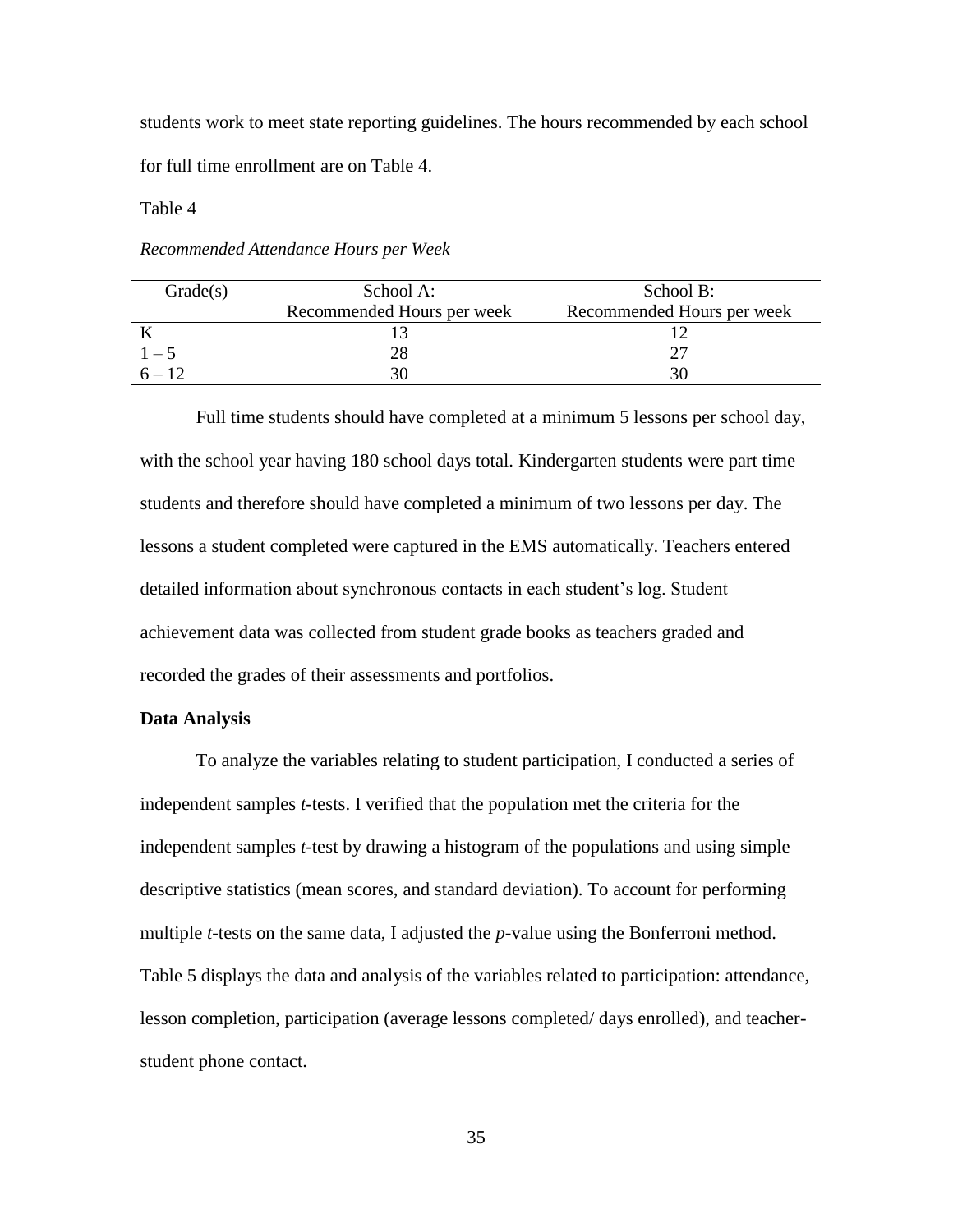# Table 5

| Relationship                                    | Data Description                                                                                              | Analytic |
|-------------------------------------------------|---------------------------------------------------------------------------------------------------------------|----------|
| ES2/Attendance                                  | Nominal 2 Category to Attendance Mean<br>Hours by Category (In Percentage of Total<br>Possible)               | t-test   |
| ES2/Lesson<br>Completion                        | Nominal 2 Category to Mean Lesson<br>Completion Rate by Category (In Percentage)<br>of Total Possible)        | t-test   |
| <b>ES2/Average Lesson</b><br>Completion per Day | Nominal 2 Category to Mean Participation<br>Completion Rate by Category (In Percentage)<br>of Total Possible) | t-test   |
| ES2/Student-Teacher<br><b>Phone Contact</b>     | Nominal 2 Category to Mean Contact rate                                                                       | t-test   |

*Data Analysis for Student Participation*

To determine if there was a statistically significant difference between enrollment status and overall performance, I performed an independent samples *t*-test. To ensure that the study population met the criteria for this test, I determined that the study population was drawn from a normally distributed population and reviewed descriptive statistics, including the mean, and standard deviation. Table 6 below shows the analysis and variables as related to student performance.

Table 6

*Data Analysis for Student Achievement*

| Relationship               | Data Description                                                                                                    | Analytic |
|----------------------------|---------------------------------------------------------------------------------------------------------------------|----------|
| ES2/Student<br>Performance | Nominal 2 Category to Percentage Student<br>Achievement Score Mean by Category (In<br>Percentage of Total Possible) | t-test   |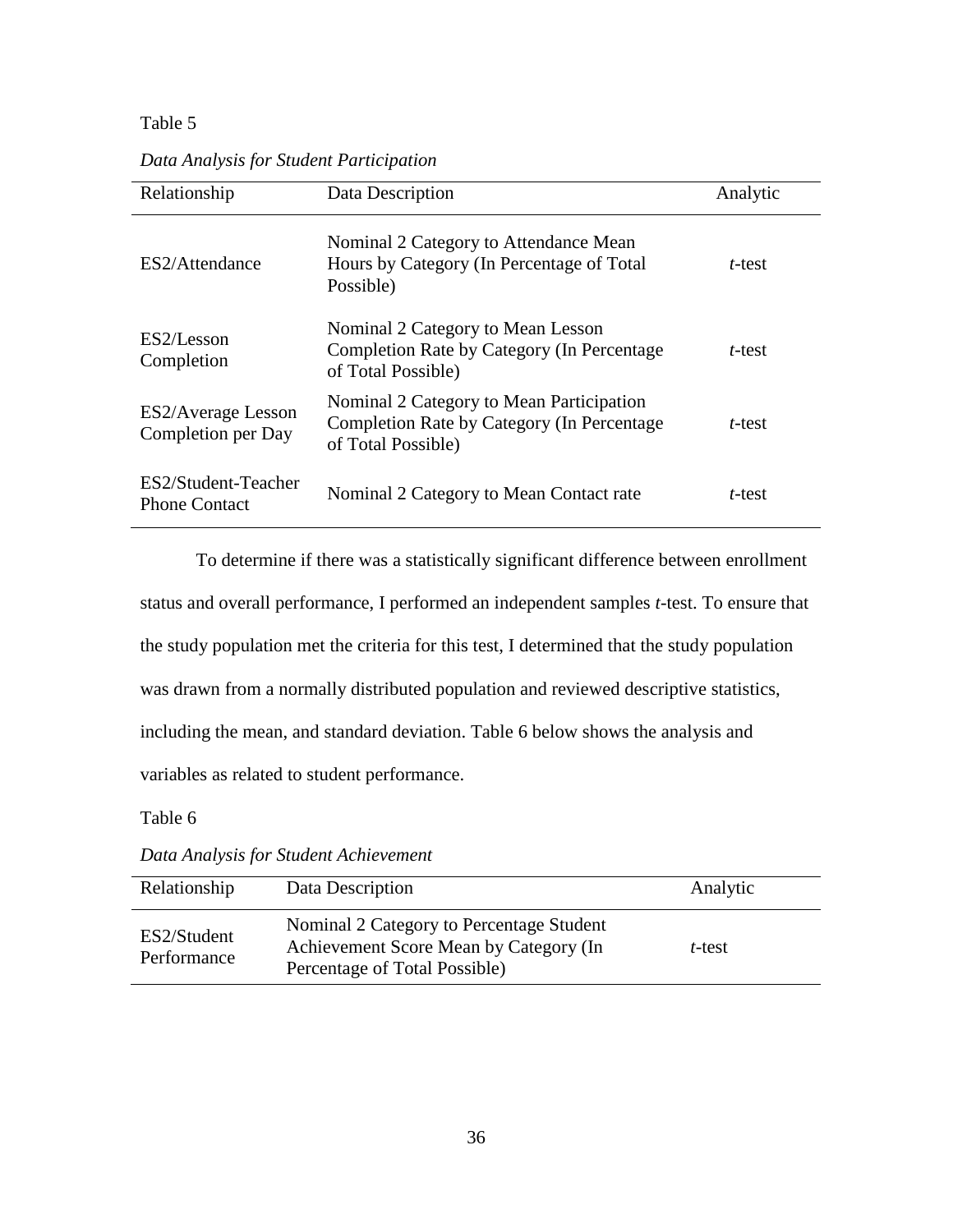## **CHAPTER III**

# **RESULTS**

In this chapter, I present statistical data that answers each research question in their numbered order. For each question, a means table followed by a graphical display of the score distributions is provided. Tests of the five analyses using independent samples t-tests were conducted using the Bonferroni adjusted alpha levels of .01 per test (.05/5).

## **Question One – Student Attendance**

I used an independent samples *t*-test to compare student enrollment status by mean hours of attendance (in percentage of total possible). There was a significant difference in mean hours of attendance on enrollment status of enrolled and withdrawn. Results indicated that the Enrolled group had significantly higher mean hours of attendance versus the Withdrawn group. These results showed that attendance hours were a factor in student enrollment status in online K-12 schools. Table 7 provides a complete means table.

Table 7

| <b>Student Enrollment</b><br><b>Status</b> | n    | Range of<br>hours | M      | <b>SD</b> |
|--------------------------------------------|------|-------------------|--------|-----------|
| Enrolled                                   | 2639 | $0-150$           | 106.60 | 17.83     |
| Withdrawn                                  | 861  | $0-150$           | 85.54  | 33.61     |
|                                            |      |                   |        |           |

*Means Table for Student Attendance*

*t*(3498)= 23.596, *p* = <.01

Figure 6 shows the distribution of the mean attendance hours of enrolled students and withdrawn students. The attendance means of the students with a status of enrolled were normally distributed while the attendance means of the students with a status of withdrawn were positively skewed.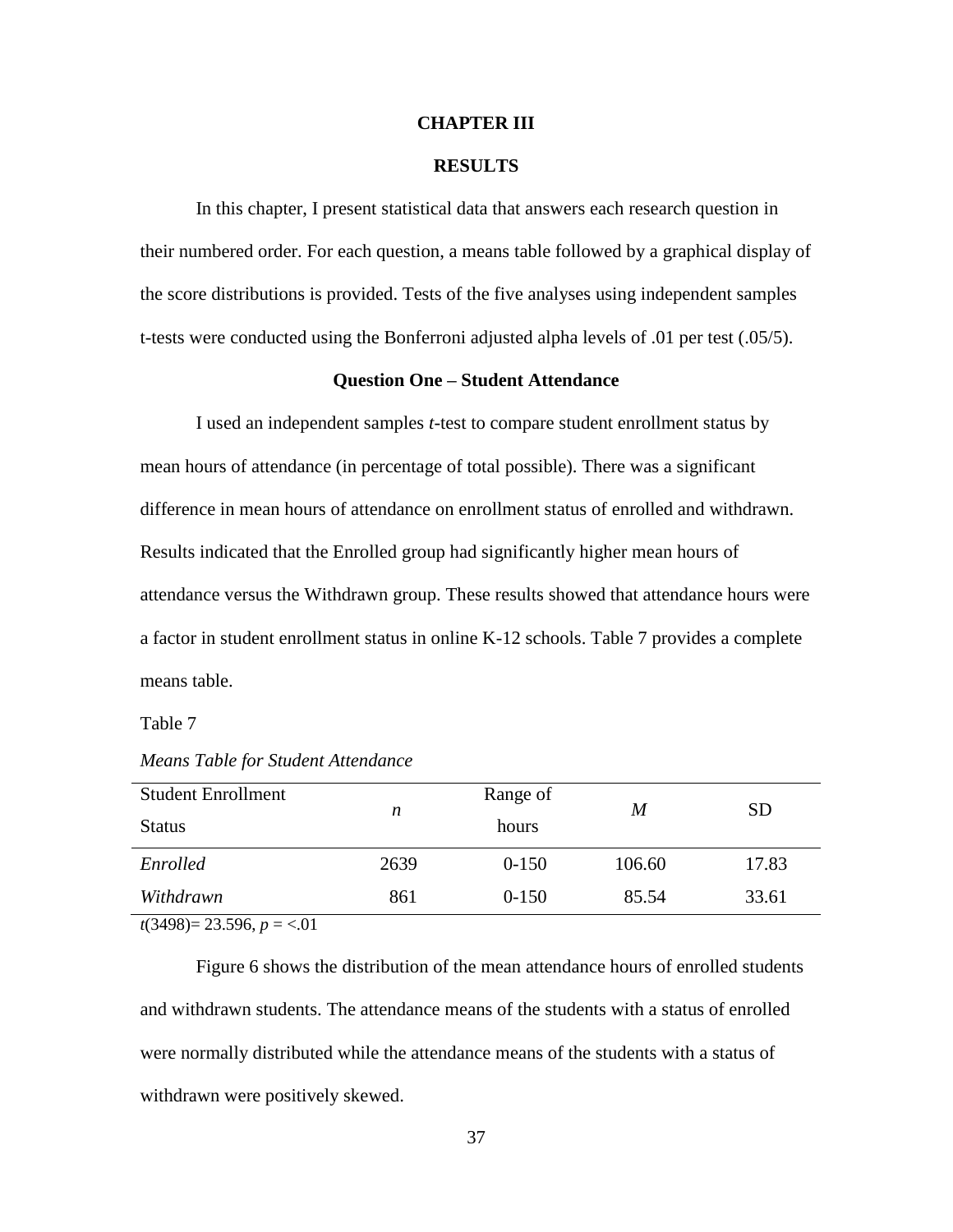



There was a significant difference in mean lessons completed (in percentage of total possible) for enrollment status of enrolled versus withdrawn. Results indicated that the Enrolled group had significantly higher percentage of mean lessons completed versus the Withdrawn group. These results showed that the percentage of lessons completed is a factor in student enrollment status in online K-12 schools. Table 8 provides a complete means table.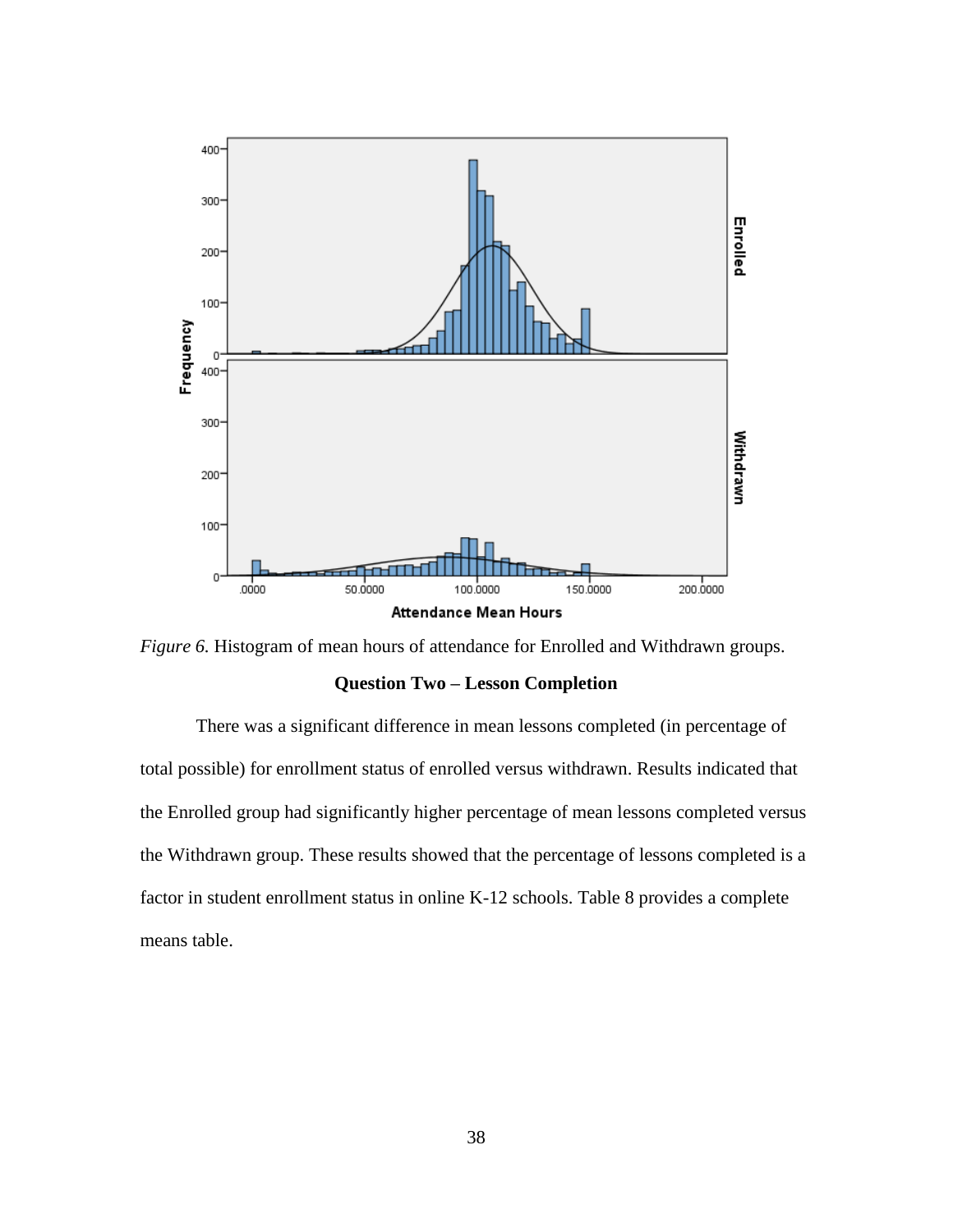# Table 8

| <b>Student Enrollment</b><br><b>Status</b> | n    | Range of<br>lessons<br>completed | M     | <b>SD</b> |
|--------------------------------------------|------|----------------------------------|-------|-----------|
| Enrolled                                   | 2639 | $0-100$                          | 64.45 | 19.09     |
| Withdrawn                                  | 861  | $0 - 100$                        | 47.86 | 32.01     |

*Means Table for Lessons Completed*

*t*(3498)= 18.413, *p*=<.01

Figure 7 shows the distribution of the mean percentage of lessons completed of enrolled students and withdrawn students. The mean percentage of lessons completed by students with a status of enrolled were negatively skewed while the mean percentage of lessons completed of the students with a status of withdrawn were bimodal.



*Figure 7.* Histogram of mean number of lessons completed by Enrolled and Withdrawn groups.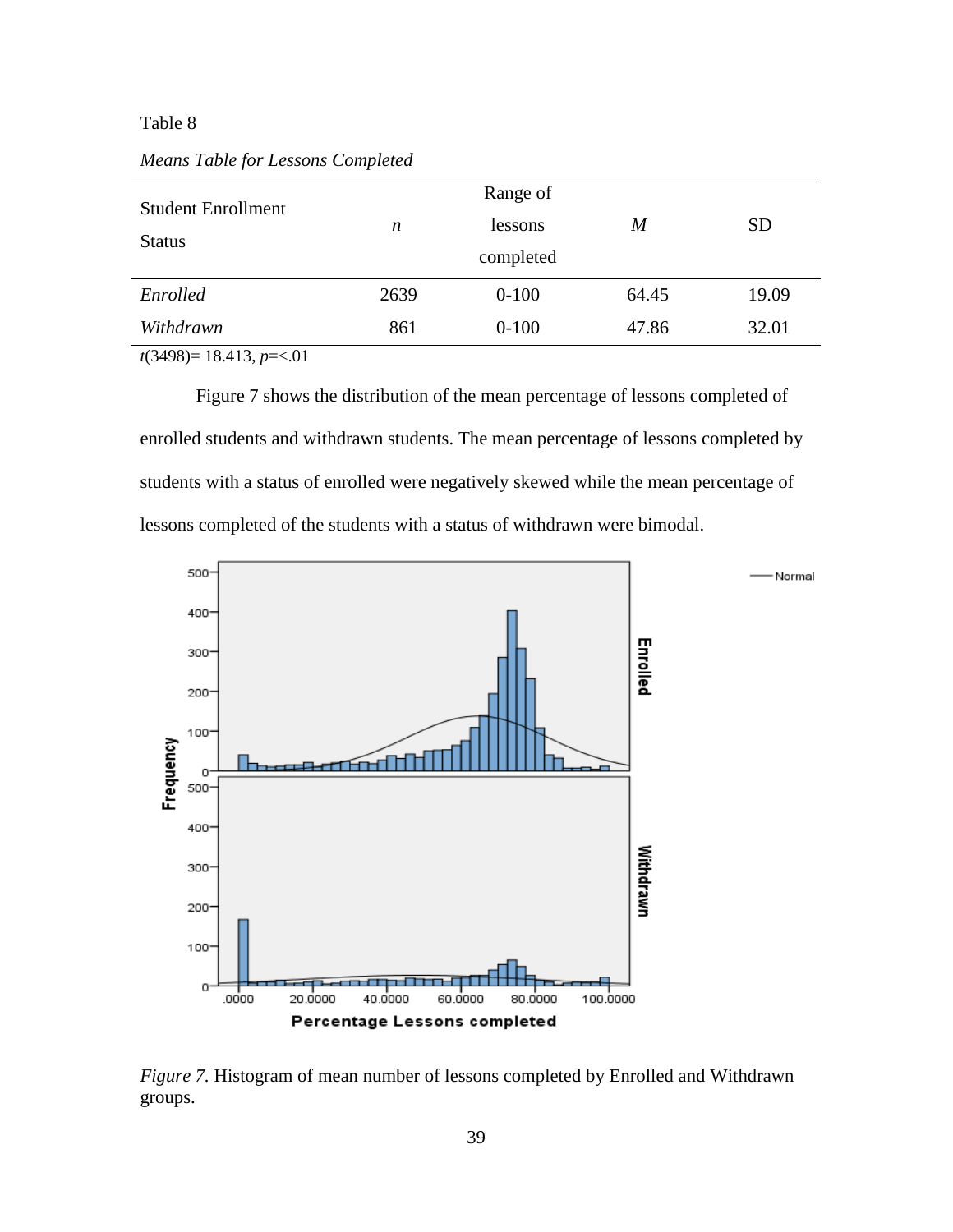### **Question Three – Average Lessons Completed per Day**

After running the independent samples *t*-test it became apparent that the data for average lessons completed were not sufficient to test this question. I needed two types of data that could not be appropriately combined. Data for average lessons completed was cumulative throughout the school year. This was a benefit to students who withdraw and later return to the school. When they did so they were able to either start on the lesson that followed the last one they completed or their teacher was able to make adjustments to reflect the additional student learning acquired while they were enrolled at another school. But the data for days enrolled reflected only the most recent days enrolled. The mean average lessons completed per day by the students with a status of enrolled and withdrawn were normally distributed; however, there was an unusual range in the withdrawn variable. Completing 666.4 lessons during the school year until March 23 indicates problems with the data. The calculation of enrolled days included only the most recent consecutive enrolled days during the school year; that is, if a student withdrew and re-enrolled, the days that the student was enrolled prior to the first (or more) withdrawal were not added into the 'days enrolled' calculation. However, the lessons completed metric included the lessons a student completed throughout the course of the year (in total). Though these data were captured in this way, it was reasonable to use the means of the data as the mean lessons completed of the enrolled group was approximately what students should be completing  $(M= 5.83, SD = 7.87)$ . The withdrawn student data showed that there were quite a few students whose lesson completion rates were either skewed or unreasonable ( $M = 13.06$ ,  $SD = 38.03$ ). Because I used extant data that did not include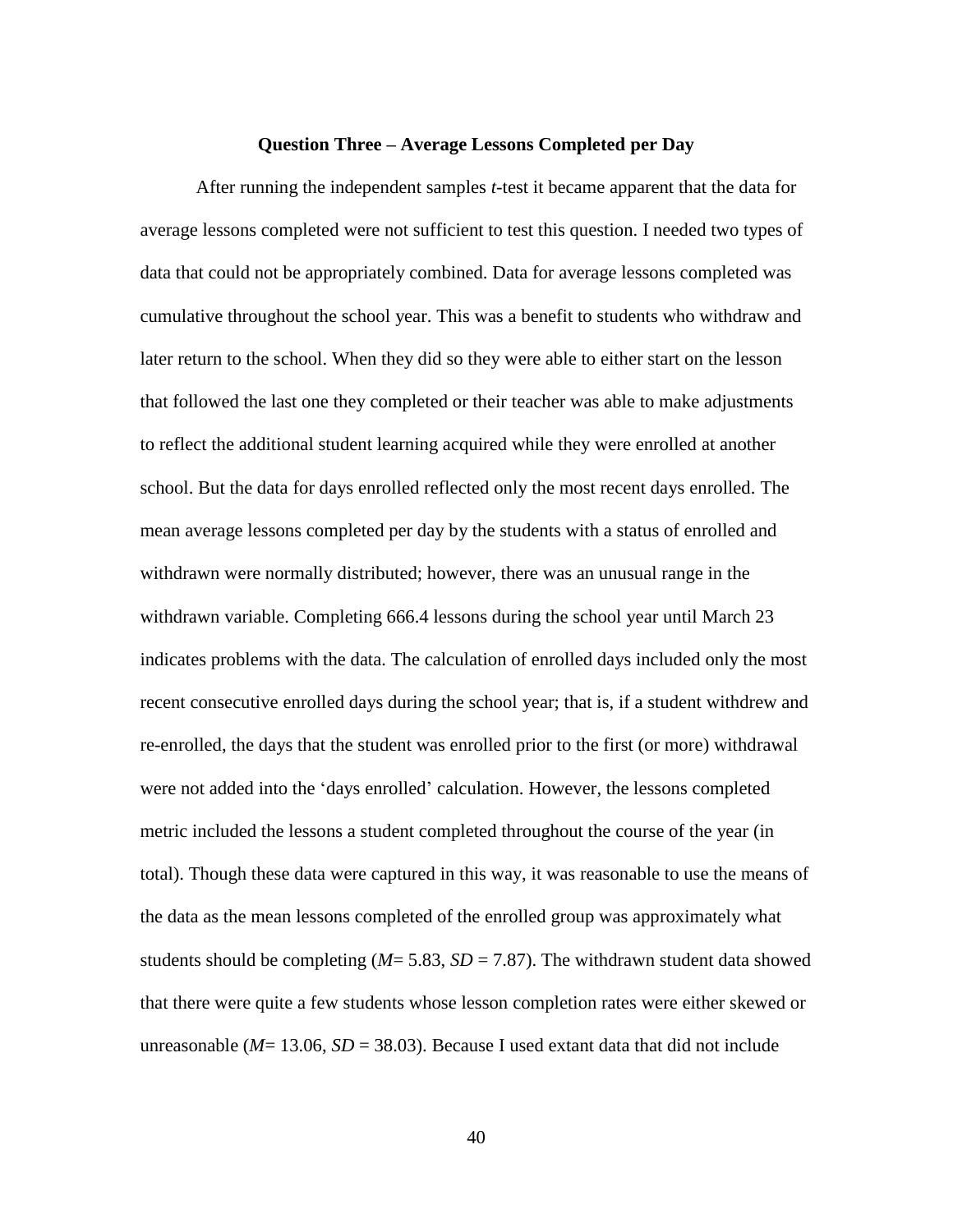student identity, I was not able to further analyze these data to review the reasons why these data were skewed.

# **Question Four – Teacher-Student Communication**

An independent samples *t*-test compared mean teacher-student synchronous contact rate (communication) for enrollment status of enrolled versus those with the enrollment status of withdrawn. There was a significant difference between enrolled and withdrawn. Results indicated that the Enrolled group had significantly higher mean of teacher-student synchronous contact versus the Withdrawn group. Table 10 provides a complete means table.

Table 9

*Means Table for Mean of Teacher-Student Synchronous Contact*

| <b>Student Enrollment</b> | n    | Range     | M     | <b>SD</b> |
|---------------------------|------|-----------|-------|-----------|
| <b>Status</b>             |      |           |       |           |
| Enrolled                  | 2639 | $0 - 398$ | 66.89 | 57.13     |
| Withdrawn                 | 861  | $0-172$   | 21.25 | 25.33     |
| $(2400)$ 224 $\approx$ 01 |      |           |       |           |

*t*(3498)=22.724, *p*=<.01

Figure 9 shows the distribution of the mean of synchronous contacts between teachers and enrolled students and withdrawn students. The mean of synchronous contacts between teachers and students with a status of enrolled were positively skewed in much the same manner that they were for students with a status of withdrawn.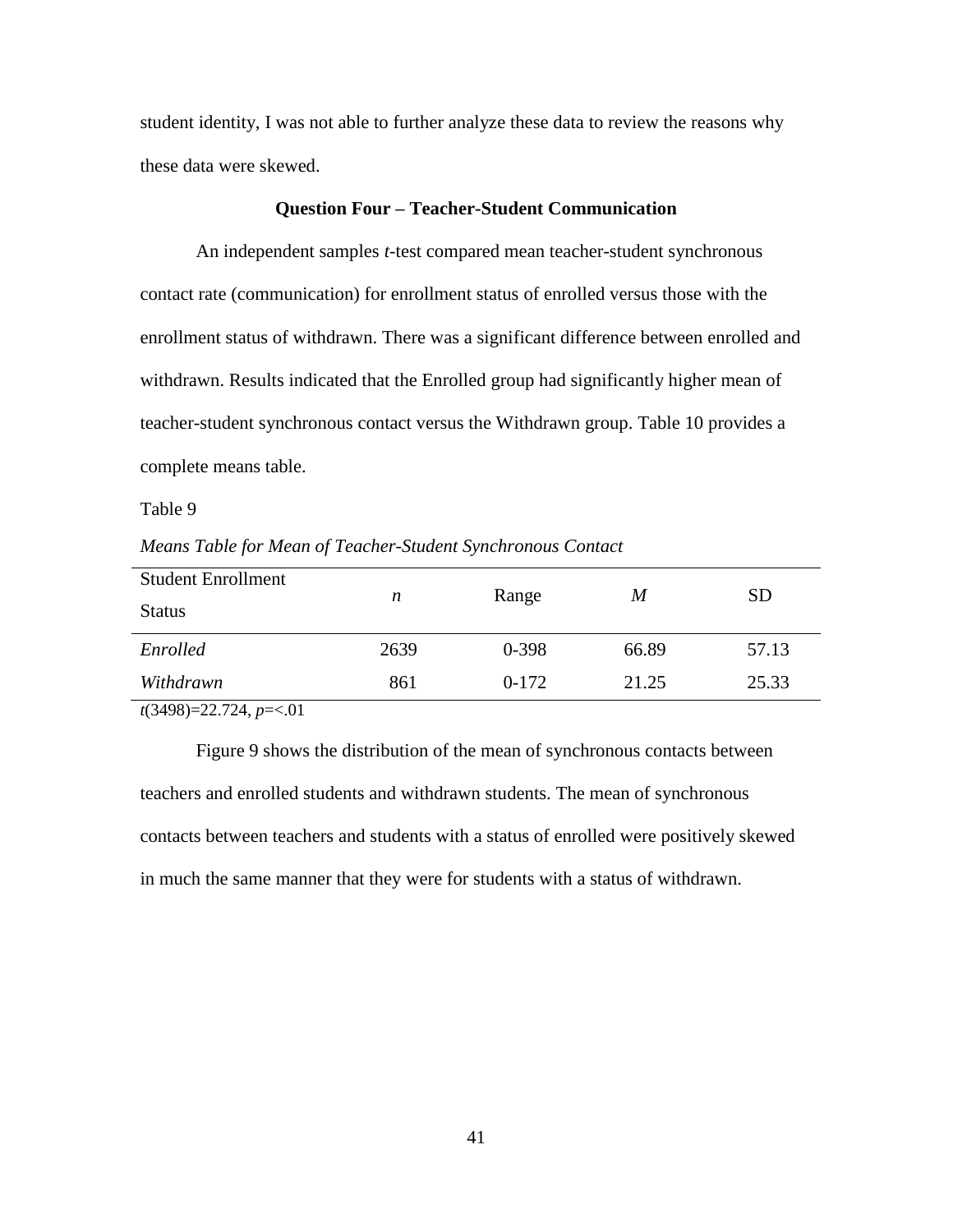

*Figure 8.* Histogram of mean number of synchronous contacts between teacher and student by Enrolled and Withdrawn groups.

# **Question Five – Student Performance**

An independent samples *t*-test evaluated mean overall performance percentage (in percentage of total possible) in students for the enrollment status of enrolled versus those with the enrollment status of withdrawn. There was a significant difference between enrolled and withdrawn. Results indicated that the Enrolled group had significantly higher mean overall performance percentage versus the Withdrawn group. Table 11 provides a complete means table.

Table 10

| <b>Student Enrollment</b>  |      |           |       | <b>SD</b> |
|----------------------------|------|-----------|-------|-----------|
| <b>Status</b>              | n    | Range     | M     |           |
| Enrolled                   | 2639 | $0 - 102$ | 80.46 | 16.25     |
| Withdrawn                  | 861  | $0 - 100$ | 58.59 | 28.08     |
| $(2400)$ - 20 11 $m = 201$ |      |           |       |           |

*Means Table for Student Performance*

*t*(3498)=28.11, *p*=<.01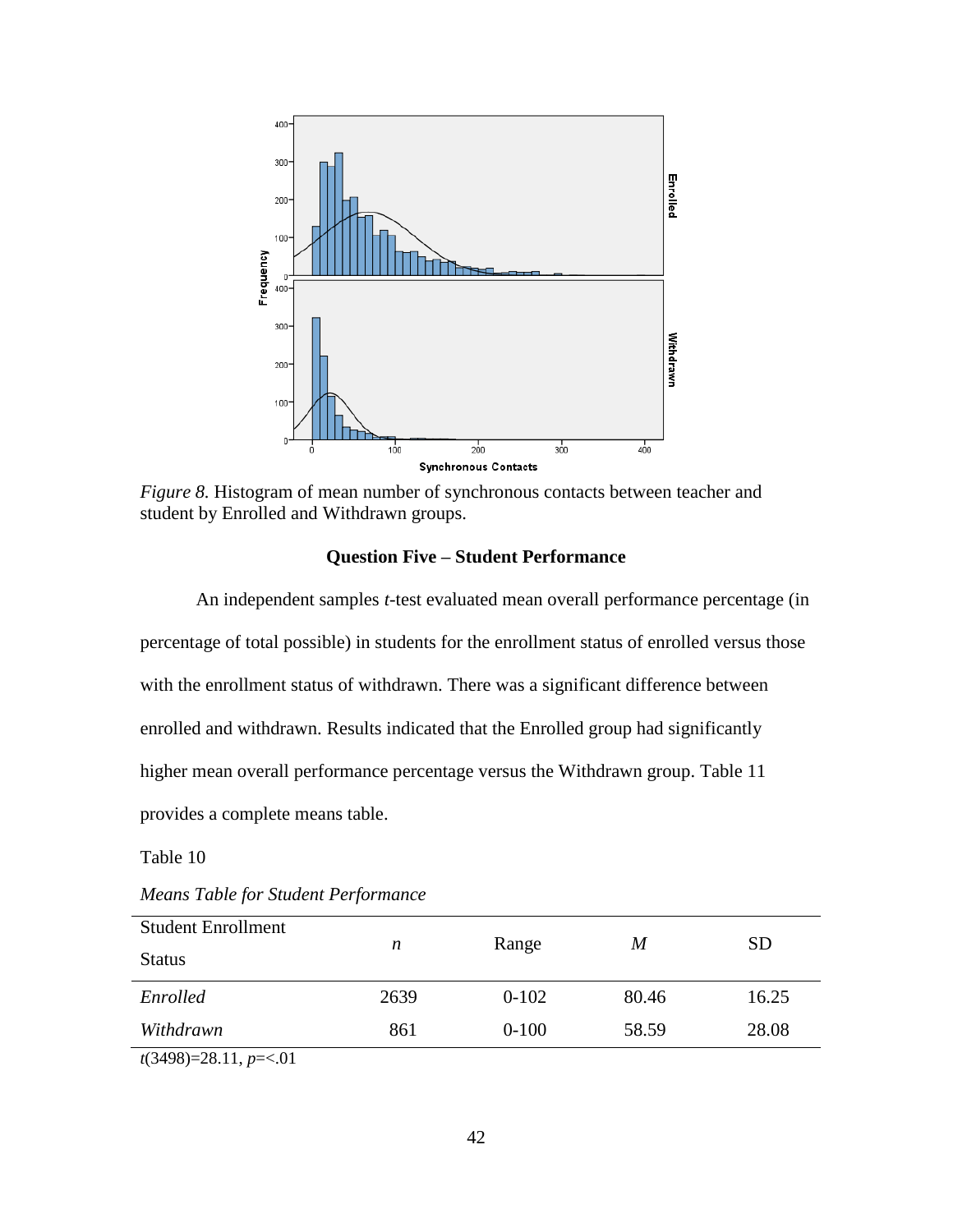Figure 10 shows the distribution of the mean of the performance percentage for enrolled students and withdrawn students. The mean of the performance percentage for students with a status of enrolled were negatively skewed; the mean of the performance percentage for students with a status of withdrawn were related to the normal curve.



*Figure 9.* Histogram of mean overall performance in percentage by Enrolled and Withdrawn groups.

# **Summary of Findings**

Four of the variables: (a) attendance, (b) lessons completed, (c) teacher-student communication, and (d) overall performance percentage were significant at the *p*=<.01 level. The Enrolled group had significantly higher means in the following variables: (a) attendance, (b) lessons completed, (c) teacher-student synchronous contact, and (d) overall performance percentage. Due to the way in which the data were collected, results were not appropriate to report regarding participation, or average lessons completed per day.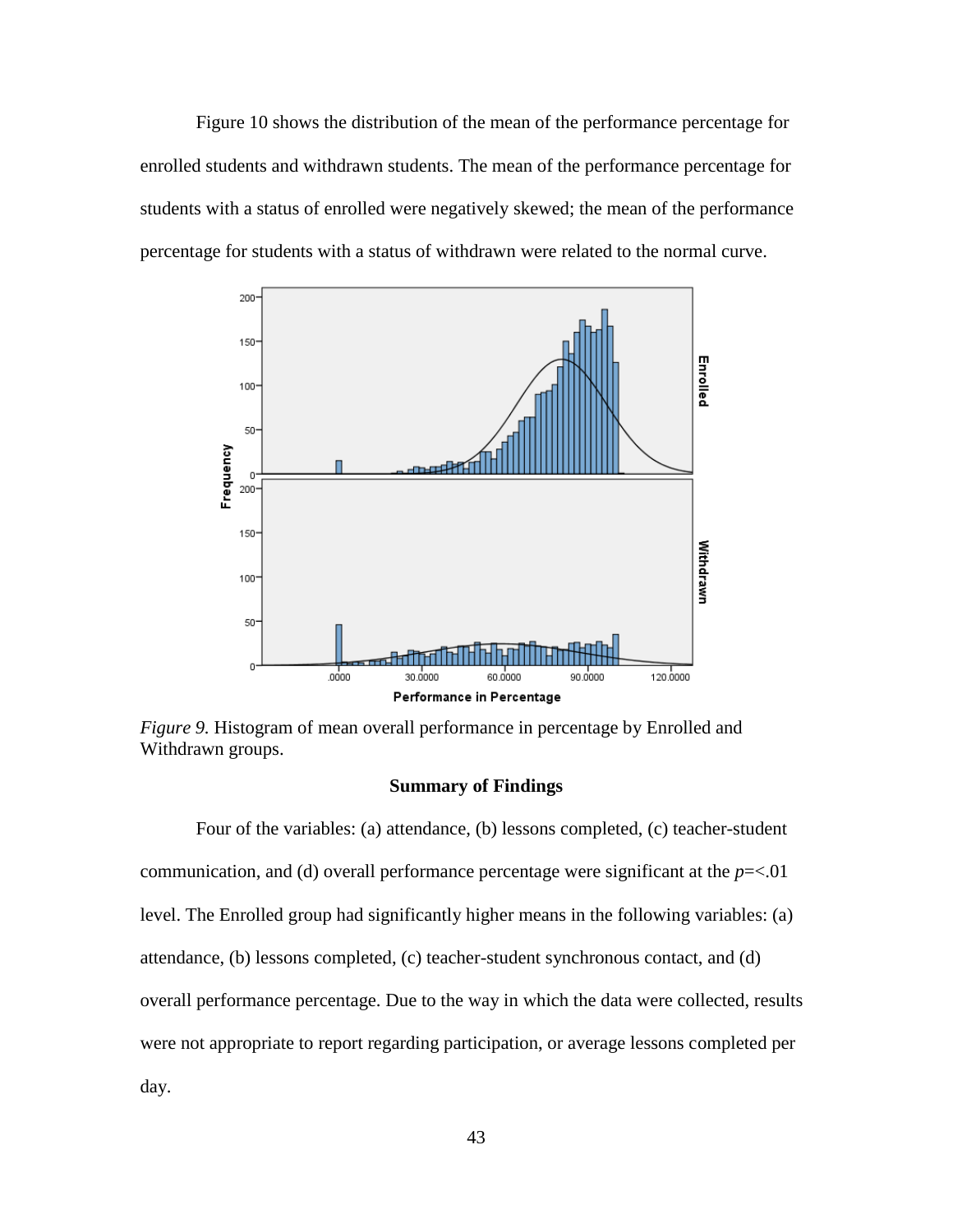#### **CHAPTER IV**

## **DISCUSSION**

As online K-12 schools continue to grow across the nation, it is important to study the student enrollment status and variables that contribute to students remaining enrolled or withdrawing so as to ensure that K-12 online schools are equitably serving K-12 student populations. The primary purpose of my study was to analyze whether there were significant indicators related to student enrollment status. In my study, I answered the following research questions: (a) *Is there a difference between students with differing enrollment status and student attendance?* (b) *Is there a difference between students with differing enrollment status and student lesson completion?* (c) *Is there a difference between students with differing enrollment status and average lessons completed by students per day?* (d) *Is there a difference between students with differing enrollment status and teacher-student communication? and, (e) Is there a difference between students with differing enrollment status and student performance?* I found a significant relationship among the variables in four of the five research questions. The findings of my study have the potential implications to develop, guide, and impact implementation of online school practices and policies so the schools and staff therein can better serve all students.

#### **Major Findings**

# **Attendance**

As I anticipated, students in the Enrolled group had a significantly higher mean of hours of attendance (in percentage of total possible) than students in the Withdrawn group. Students in both schools did enroll throughout the year and withdraw throughout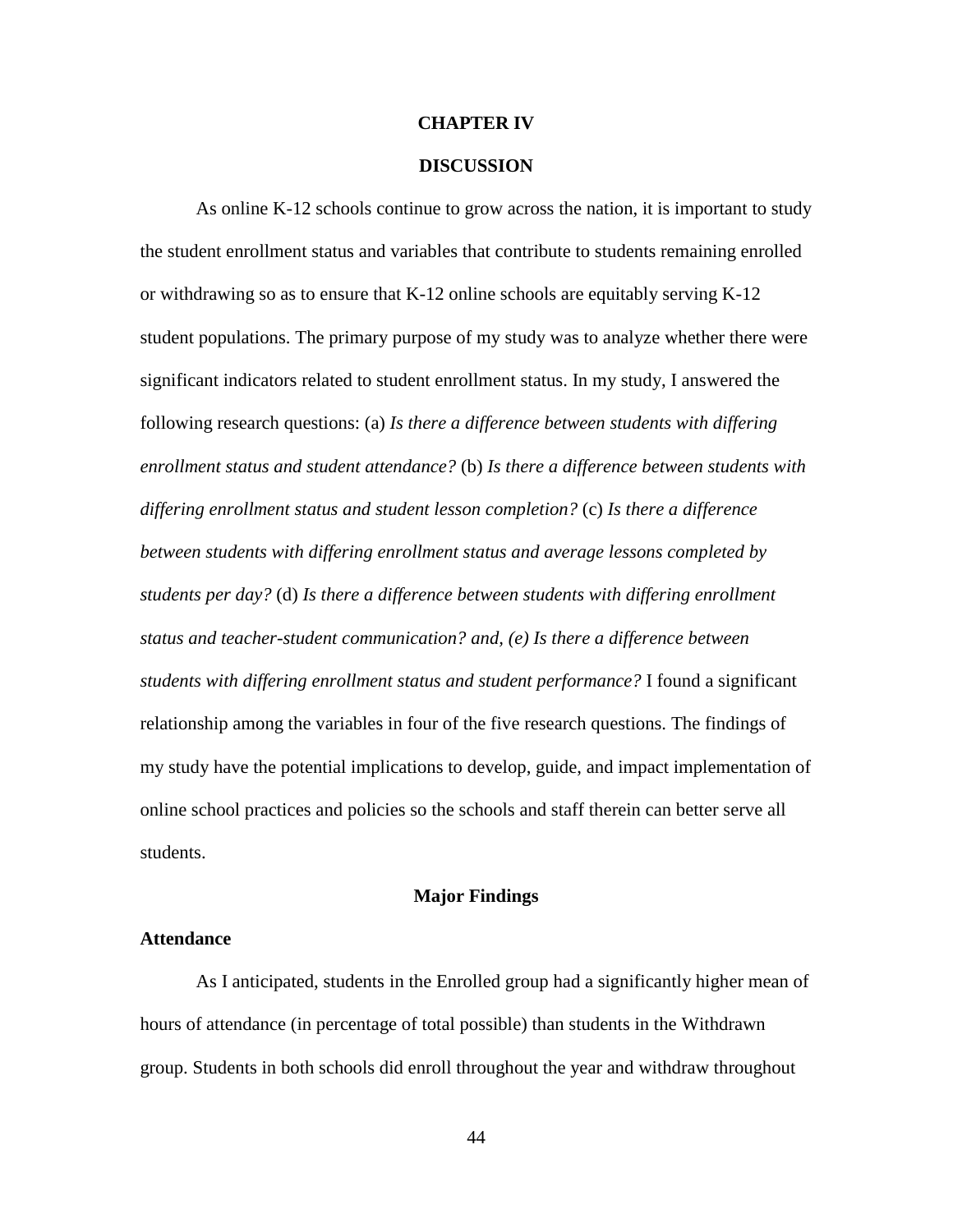the year, so using a *t*-test was the best method of comparing the means. This finding is of particular interest because it is the Learning Coach (who is often a parent) who enters the hours the student is attending. School A and B also communicated the hours students are expected to work (see Table 4) to the Learning Coaches. School staff monitor attendance for accuracy; however, Learning Coaches could potentially enter the amount of expected hours rather than the amount of actual hours a student is attending. This finding shows that the hours that a Learning Coach is entering for a student are useful in identifying students who may withdraw and that schools can use these data to identify students with whom they need to work more closely in order to remain enrolled. Attendance has been identified as a measure that is linked to students withdrawing or dropping out of K-12 brick-and-mortar schools (Schoeneberger, 2011; Balfanz, Herzog, & Mac Iver, 2007; Neild & Balfanz, 2006; Alexander, Entwisle, & Horsey, 1997; Kaplan, Peck, & Kaplan, 1997; Rumberger, 1987, 1995; Ensminger & Slusavcick, 1992; Rumberger, et. al, 1990; Barrington & Hendricks, 1989), and my finding shows that this is true in K-12 online schools as well.

Students who spend more time working in the school are investing more of their resource of time, which may make them less inclined to withdraw. Students who spend less time in school are less invested—especially in online schooling where the entire curriculum, instruction, and socialization opportunities are, for the most part, integrated into the online school experience (as opposed to brick-and-mortar where students may invest time socializing at school and getting to and from school but may not be invested in school itself). Learning Coaches who enter less than the amount of attendance required by the local school, district, and state, are essentially supporting their student not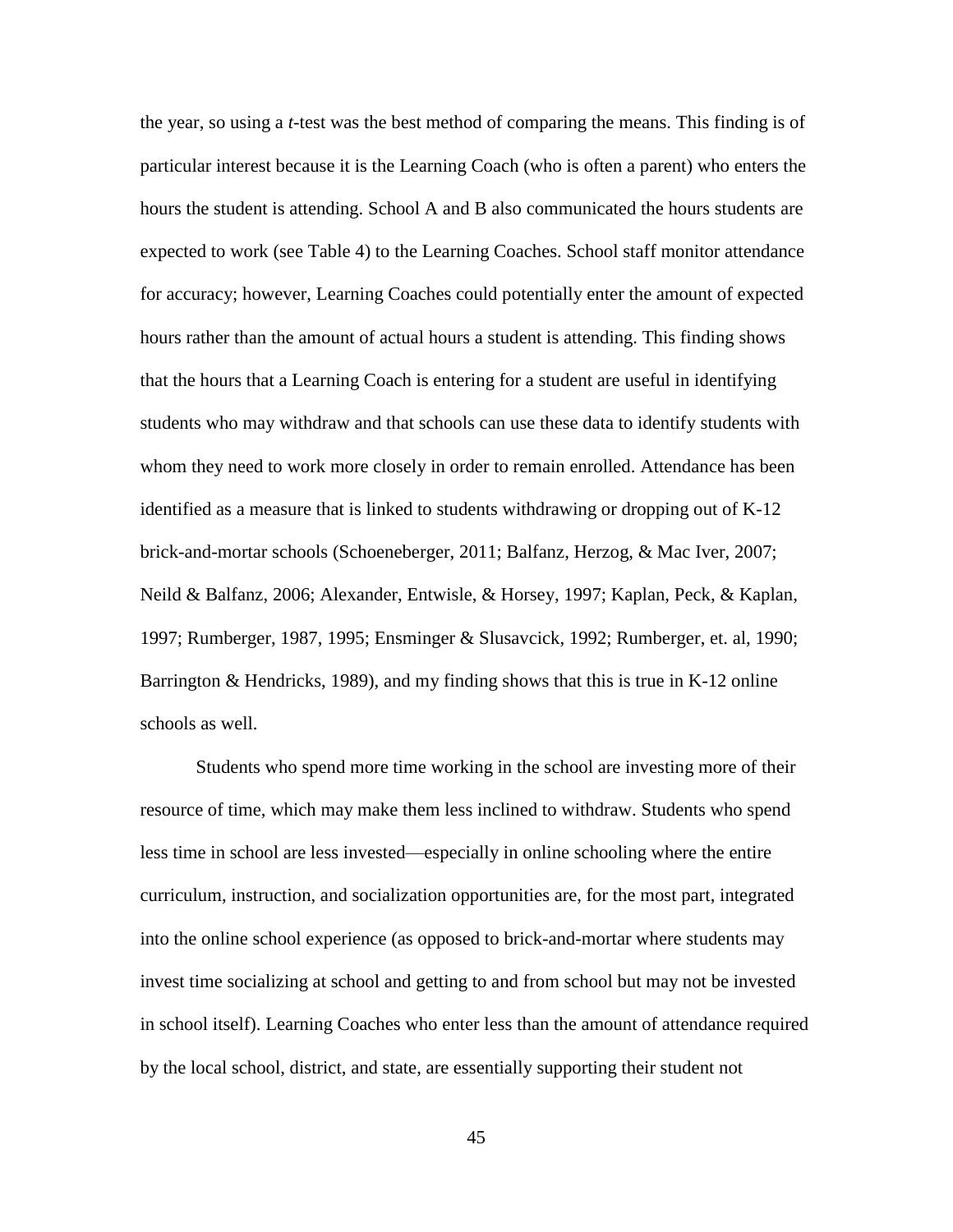investing the required time. This action signifies a potential lack of support from the parent or caretakers.

In these two schools, current practice related to attendance is that advisory or homeroom teachers monitor and track student attendance in compliance with local state law. In addition to monitoring and tracking, interventions can be identified and used with students who are not attending. Interventions should be developed that are based on (a) ensuring students experience success and (b) engaging students in their achievement and progression. Online K-12 schools should use benchmark pre-tests to identify academic areas in which students may need more support; however, they should also provide many opportunities to help students understand how concepts, skills and projects relate to reallife experiences (thus creating an engaging environment). For any interventions that are developed and implemented, research should be conducted to analyze the results of the identification and interventions created.

It would also benefit both these schools and future research possibilities to be able to review attendance hours per enrolled days (cumulative throughout the year even if the student withdraws and re-enrolls). These data would allow for more specific statistical review and analysis. It would also allow the schools to review this information and support students and Learning Coaches both daily and weekly in regards to attendance.

# **Lessons Completed**

My study confirmed that the mean amount of lessons completed (in percentage of total possible) was significantly higher for the Enrolled group of students. My results supported the finding of Pierrakeas, et. al. (2004) who found that lesson completion was a significant factor of dropout online students at the university level; this is also true at the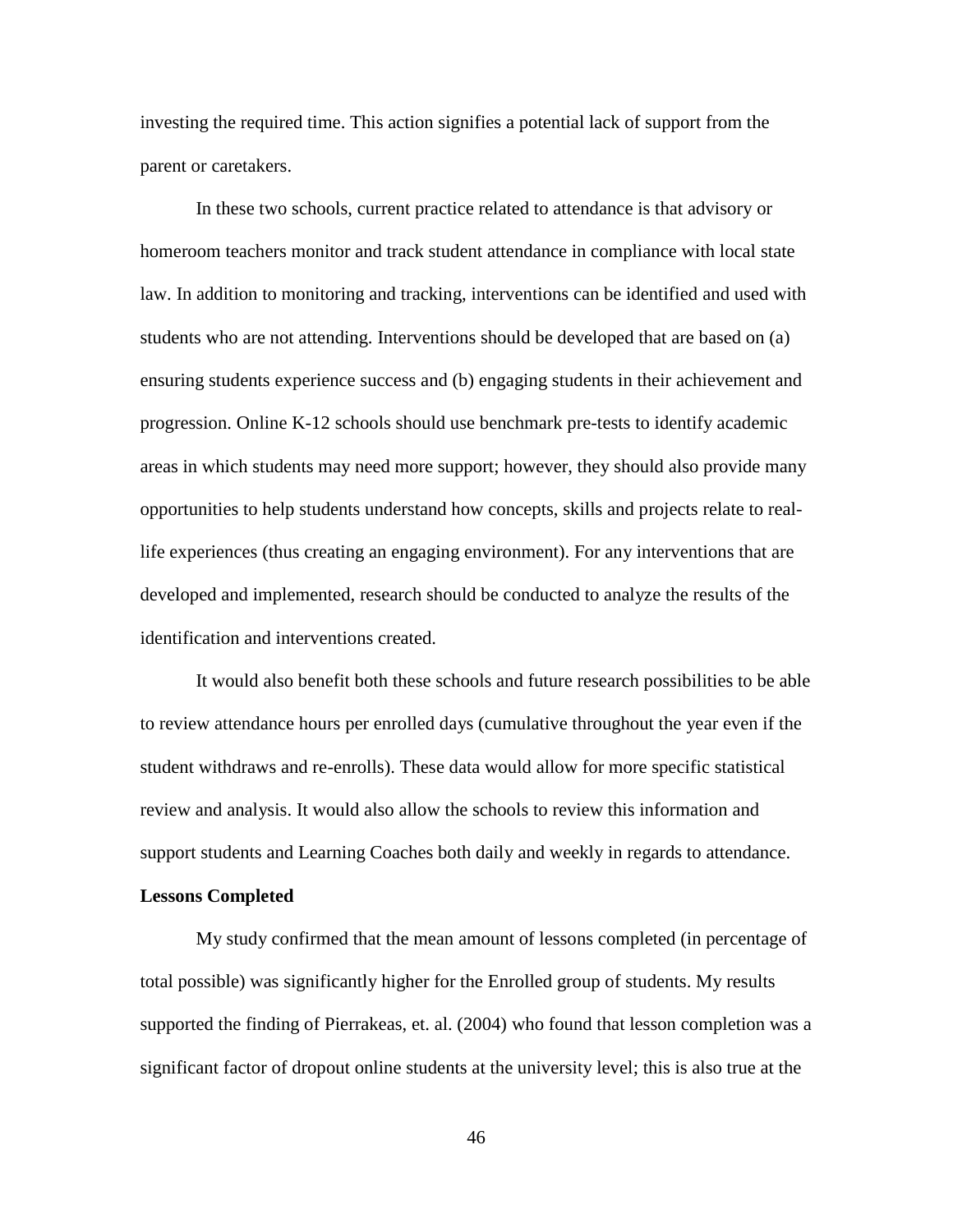K-12 level as well. Students who fall behind in completing lessons may feel overwhelmed at the prospect of trying to catch up. Students in online K-12 schools have visibility into the curriculum and how much more they need to complete in order to complete the course in a way that they may not have in brick-and-mortar schools.

Currently, advisory and/or homeroom teachers monitor lesson completion and work with students to strategize how to best complete their lessons. Advisory and/or homeroom teachers need to communicate directly and frequently with students and Learning Coaches regarding the importance of completing a full day's worth of lessons (all of the lessons that populate on the student's planners) and how completing these lessons effects their progress through the curriculum.

# **Participation**

The total amount of lessons completed included all lessons completed during the school year; however, the days enrolled variable only included the most recent enrollment. Therefore, if a student withdrew and reenrolled, the average lessons per (enrolled) day would be inaccurate. Review of the means of the data indicated that students in the Withdrawn group (a) may be actually completing more lessons per day than the Enrolled group or (b) their scores may have been inflated by the data keeping system. These data need to show more accurately the lessons completed (cumulative through the school year) compared to days enrolled (cumulative through the school year). Data should also include the number of times one student re-enrolls so that this can be reviewed when the data are analyzed.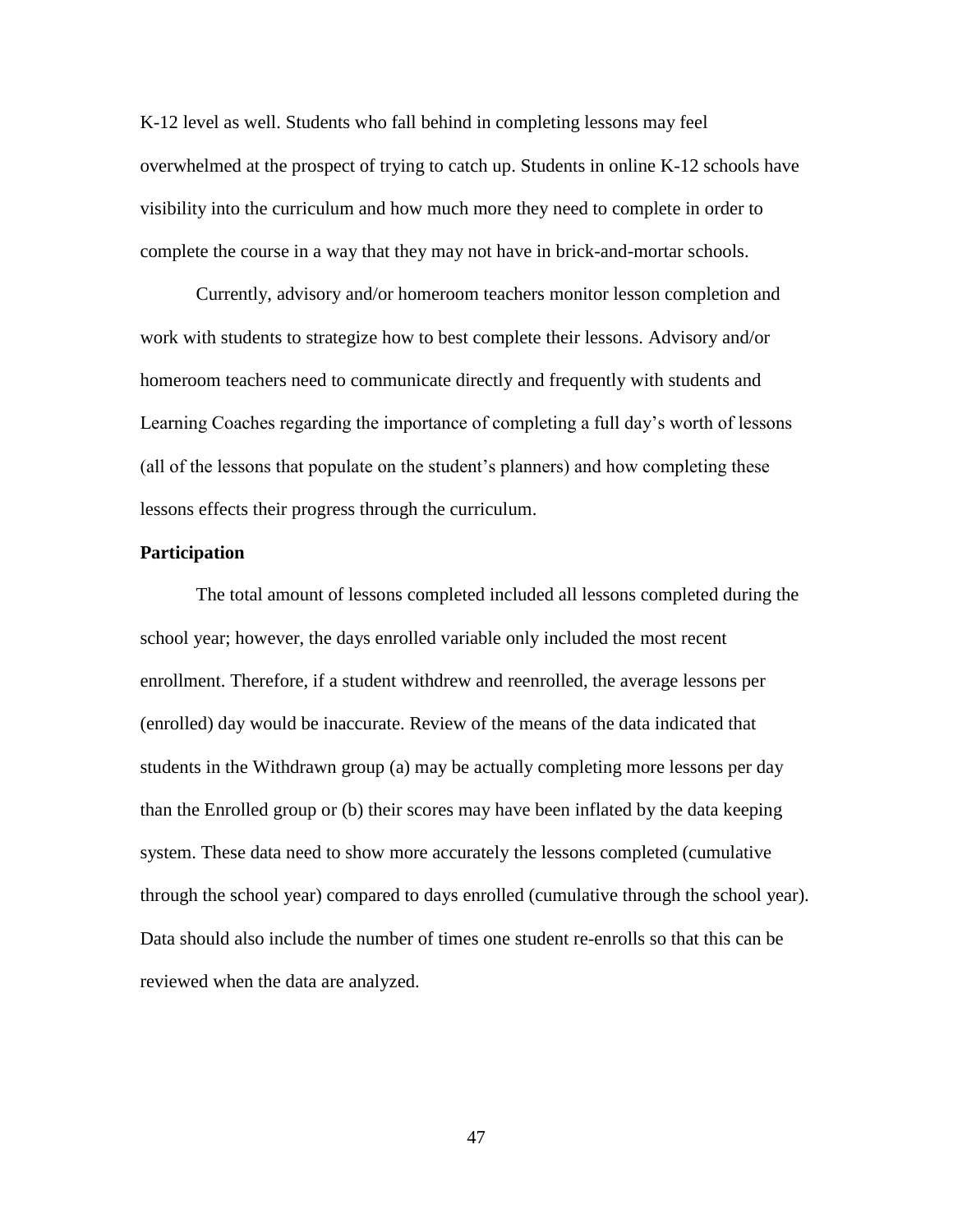# **Teacher-Student Communication**

Students in the Enrolled group had a significantly higher mean of synchronous contact than did students in the Withdrawn group. This finding is consistent with the findings at the university level (Nistor & Neubauer, 2010; Pierrakeas, et. al, 2004; Rice, 2006; Ronsisvalle & Watkins, 2005).

Teacher-student communication is vital for students to experience success. Attending online school can feel very isolating unless there is ample opportunity to interact with others—and teachers provide this opportunity. Online K-12 schooling is a very different experience from brick-and-mortar schooling; students and Learning Coaches need instruction and guidance to be able to have students experience success.

At these two schools, current practice is that teachers conduct a welcome call within one week with each student and encourage students to interact via email. Because of the significance of this finding, teachers should be encouraged to interact synchronously with students as often as possible – on a weekly basis would be ideal, whether it is opening their virtual classrooms for students more often during the day or calling them on the phone. Virtual classrooms are currently optional for students to attend and participate in; however, the findings here suggest that providing more opportunities and even requiring use of them would increase teacher student communication and likely improve overall student success.

#### **Overall Performance Percentage**

My research findings confirmed that mean overall performance percentage was significantly higher for the Enrolled group of students. This finding supports the findings of others that student achievement is a significant factor in student success and retention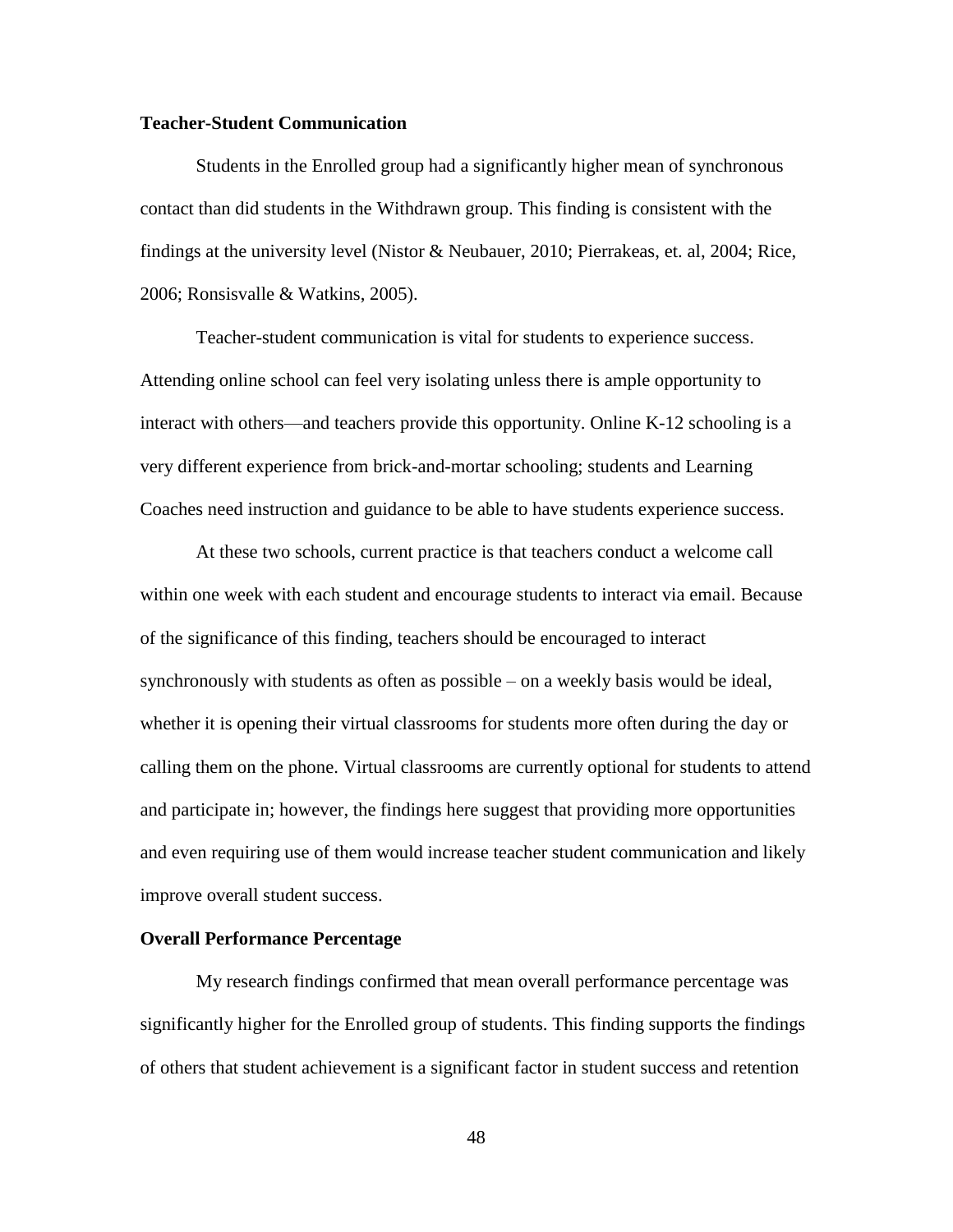in online courses (Wojciechowski and Palmer, 2005; Roblyer, et. al., 2008; Willgang & Johnson, 2009).

If a student is not experiencing success, it is relatively easy for the student to withdraw from an online school – there is no cost to the family (hence, no loss of personal money) and there are compulsory attendance laws that would extrinsically motivate the students to remain with a school of choice (as there are with neighborhood or district schools). Students can withdraw and return to their local schools at any time, and students who are not successful are more inclined to do this (or withdraw and look for a different school of choice). In my experience, there are many families who move back and forth between online schools of choice.

Current practice at these two schools is to identify students who need academic interventions throughout the year and then use a multi-tiered system to support students and provide appropriate interventions. Students are identified using both formative and summative assessments as well as conversation with the student and Learning Coach throughout the school year. Something that may need to be considered in practice is how the gradebook works, which is on a point system. Therefore, if a student is not successful on the first assessment, that student would need to do enough passing work to compensate for the failing work. There are many other ways to have gradebooks set up so that the student is encouraged to redo work or revisit concepts for mastery while not carrying failure—and online schools should look into how to best assess students and maintain the integrity of the program as a whole while still encouraging students to learn and raise their achievement.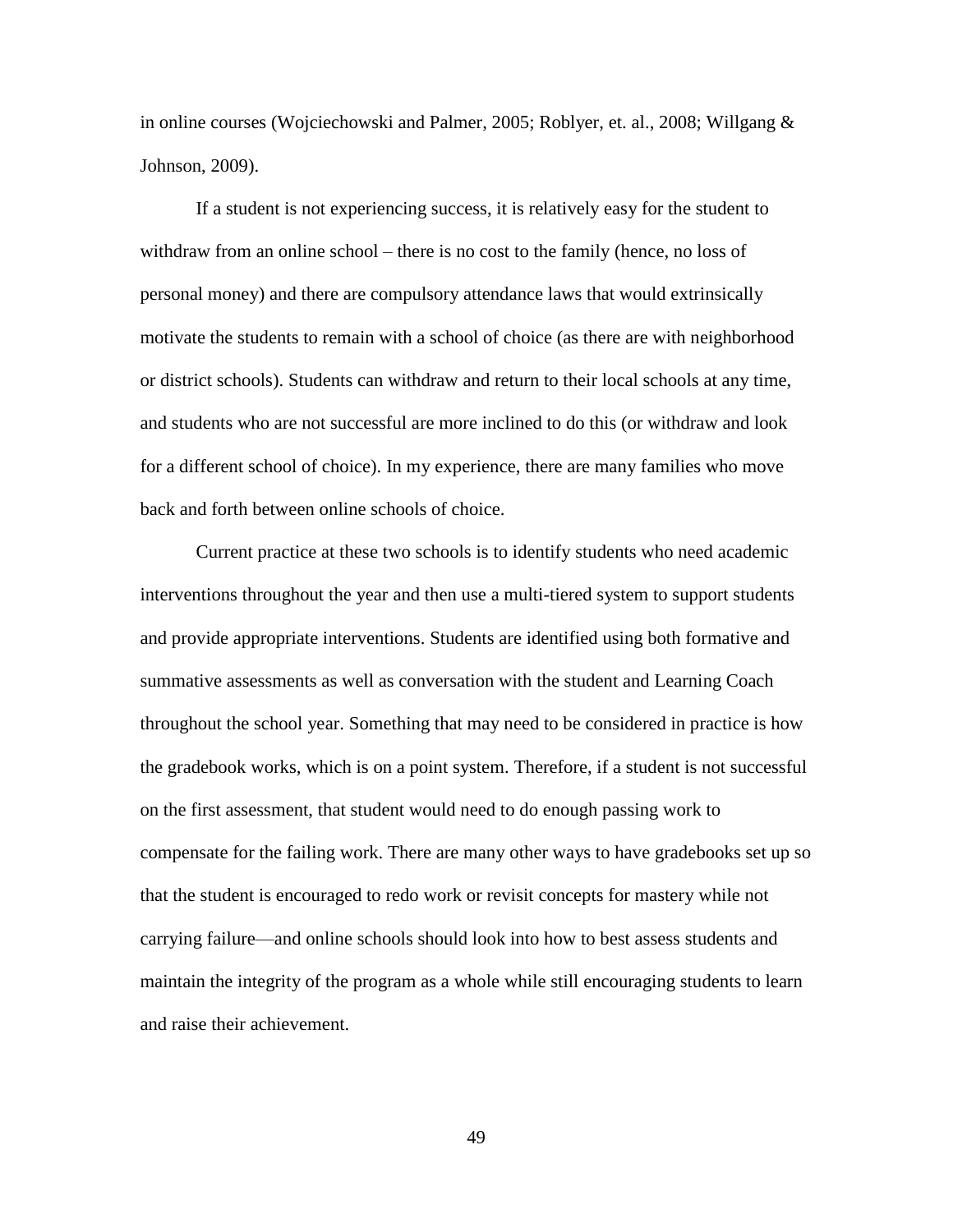#### **Study Limitations**

I have identified three potential threats to the validity of my study. Those threats included internal, external, and construct validity issues.

## **Threats to Internal Validity**

**Instrumentation.** For the attendance variable, there is a threat to internal validity due to the accuracy of the observers, which in this case, are the Learning Coaches. As noted earlier, most Learning Coaches are one of the student's parents. Due to state requirements regarding mandatory attendance, Learning Coaches are aware that there is a minimum amount of attendance they need to enter in order to be in compliance. Therefore, the hours they input may or may not reflect the actual hours the student is working because the parent wants to avoid the legal requisites of mandatory attendance law. Due to the nature of the school work (a combination of printed text and workbooks and online printed, asynchronous, and synchronous instruction) there is no way to have the LMS collect attendance data. Some schools use amount of time logged in to the LMS for attendance; however, if a student is reading text offline, this time should be incorporated, but the LMS does not delineate different hours (online or offline) of attendance.

**Mortality – leaving the online charter school.** Due to the use of extant data, there was no way to follow up with the students. It was not possible to identify reasons the students may leave and establish why the Withdrawn group is different; it was only possible with these data to establish that they are different. One could logically conclude that those students that stay are different on multiple [unmeasured] factors from those students that leave. For example, students that stay may be more intrinsically motivated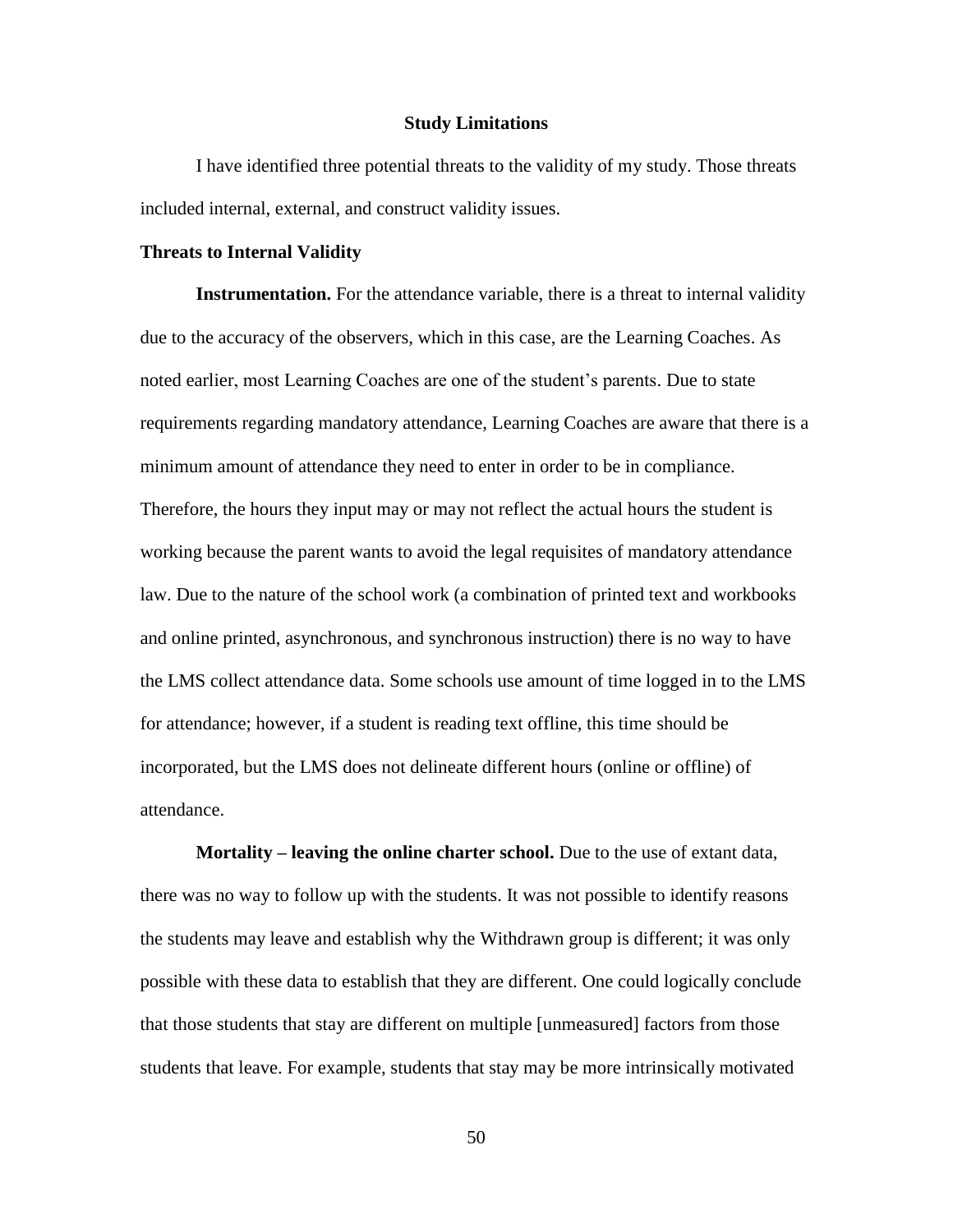by independent study than those that leave. Conversely, the leavers may be more extrinsically motivated and require more day-to-day and hour-to-hour curriculum and lesson guidance, like that provided in bricks-and-mortar schools.

**Selection.** Selection was a possible threat to validity due to the fact that the students and schools were not randomly selected. The sample used was a convenience sample; that is, schools and students where extant data was accessible to the researcher. The schools were similar in demographics of student population but may not be similar to other online K-12 school student populations around the nation. Not only was the sample not randomly selected, it also included volunteer participants. Students chose to participate in the online K-12 schools involved in this study and should then be considered volunteers, which may be a further limit to the external validity of this study. Volunteers are problematic as they may share characteristics that cause them to choose or volunteer to participate (Parker, 1990).

#### **Threat to External Validity**

**Interaction of selection and treatment.** Because the sample consisted of volunteers (students who chose to participate in an online K-12 charter school), the results of this study are limited in their generalization to other populations. The results may not be comparable to students enrolled in part time online courses, district-run online schools, brick-and-mortar schools or to students who left the school. The only accurate comparison to be made from the results of this study would apply to other full time students in public online K-12 charter schools.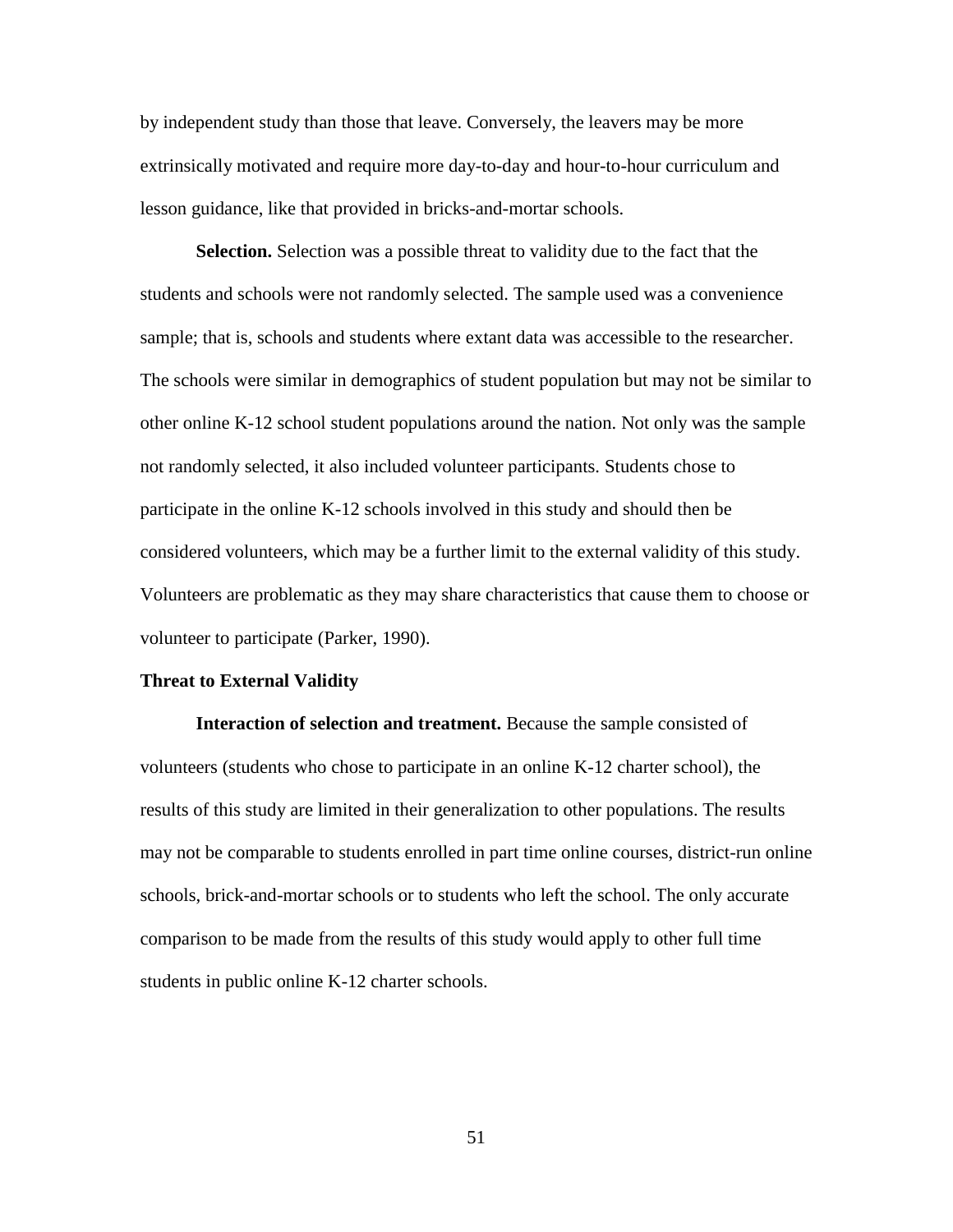# **Threat to Construct Validity**

**Mono-operation bias.** For the purpose of this study, I limited each variable to one definition. With many variables, different definitions could apply. One example is with attendance. Some states require that attendance be recorded as being present for the day or half day rather than in hours. Furthermore, other schools or K-12 programs may use varying definitions of attendance. Another example is with the participation metric used in this study. This metric was defined as average lessons completed through the school year per most recent enrolled days. There are other ways to define participation, such as student interaction in the online learning community through message boards, amount of clicks a student uses in the online program, and a host of others.

**Confounding levels of lessons completed and days enrolled.** The levels of the variables of lessons completed and days enrolled were a threat to the results in the participation variable as the LMS reported the number of lessons completed during the course of the school year, while the days enrolled variable only showed the most recent number of school days enrolled. For this metric, the numerator was the total number of lessons completed during the school year and the denominator was the total days most recently attended. This metric may have been biased towards students with multiple online charter school enrollments during the academic year. For example, if (a) a student was enrolled for 15 days during the first quarter of the school year and completed 10 lessons, but (b) then left the online charter school and re-enrolled in a bricks-and-mortar school until reenrolling in the online charter school during the third quarter for only three days and completed three lessons, (c) the LMS metric would list 13 lessons for the numerator, but three days as the denominator. Because the LMS' algorithm did not parse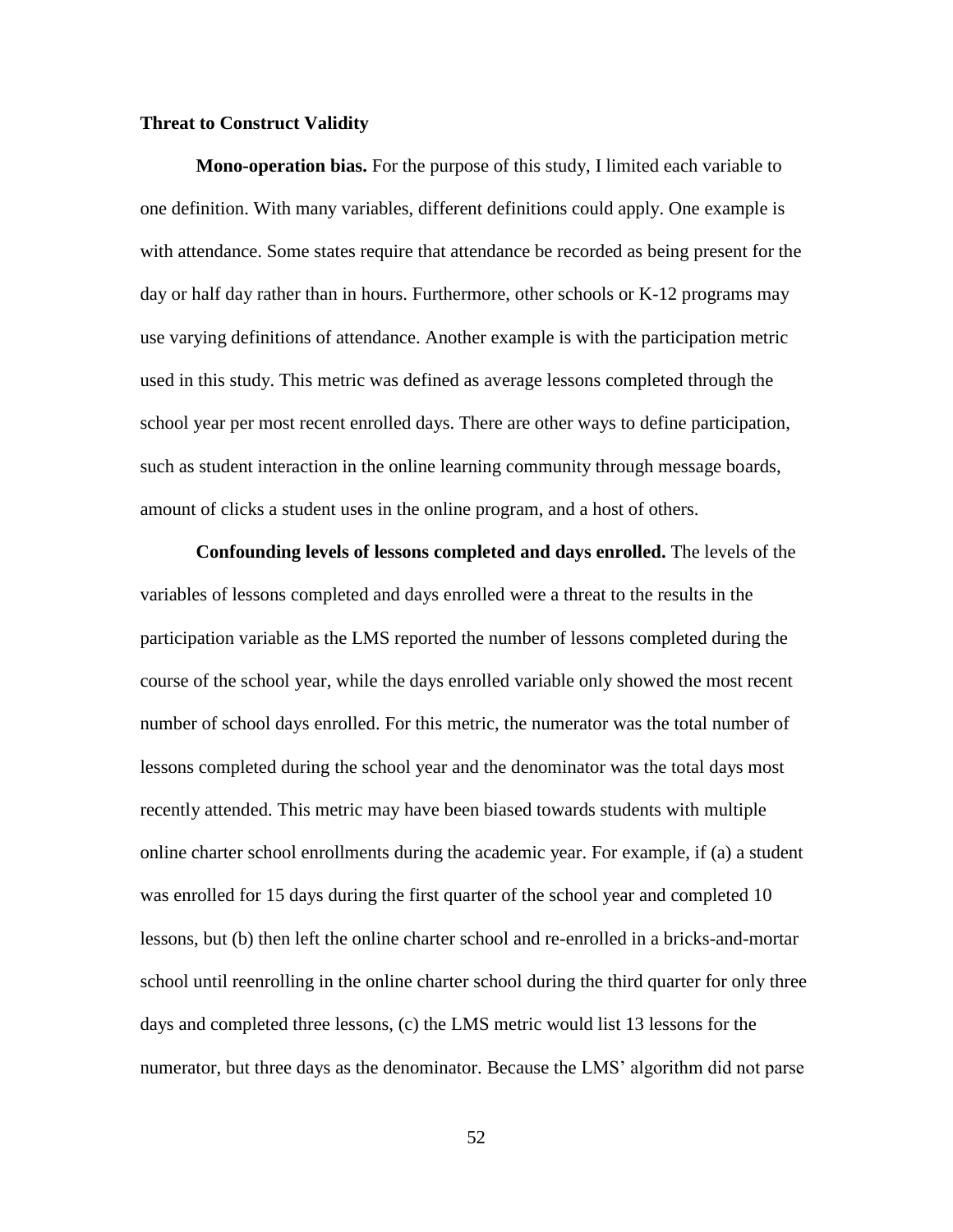out the Withdrawn group's lessons completed each enrollment time, there was no way of knowing whether the Withdrawn group actually completed more lessons per day or their accumulated lessons unfairly benefited them.

# **Implications for Future Research**

This study provided an initial description of the students who enrolled and/or withdrew from two online K-12 charter schools. More research will need to be done in this field as online school enrollment continues to grow. This study will need to be replicated to ascertain further validity of the results therein. Conducting this study on a larger population or sub-populations will produce more information about the consistency of the results across populations. It would also be valuable to combine variables and test for significance. Additionally, the role of the Learning Coach as related to student enrollment and success needs to be carefully analyzed to provide more information about this support position that is unique to online K-12 public charter schools.

Finally, unidentified variables need to be examined as related to student enrollment and withdrawal from online K-12 schools. For example, what effect does the economy have on the ability of students to have a Learning Coach? Does Learning Coach behavior when entering student attendance hours have a relationship with the level of support the LC provides? What effect do teacher characteristics have on student enrollment? What effect does teacher quality have on student enrollment? Do different components of online K-12 school programs, such as student orientations, impact student enrollment? How strong is the internal locus of control in online enrolled students compared to online students who withdraw? How many students withdraw because they miss socializing at school?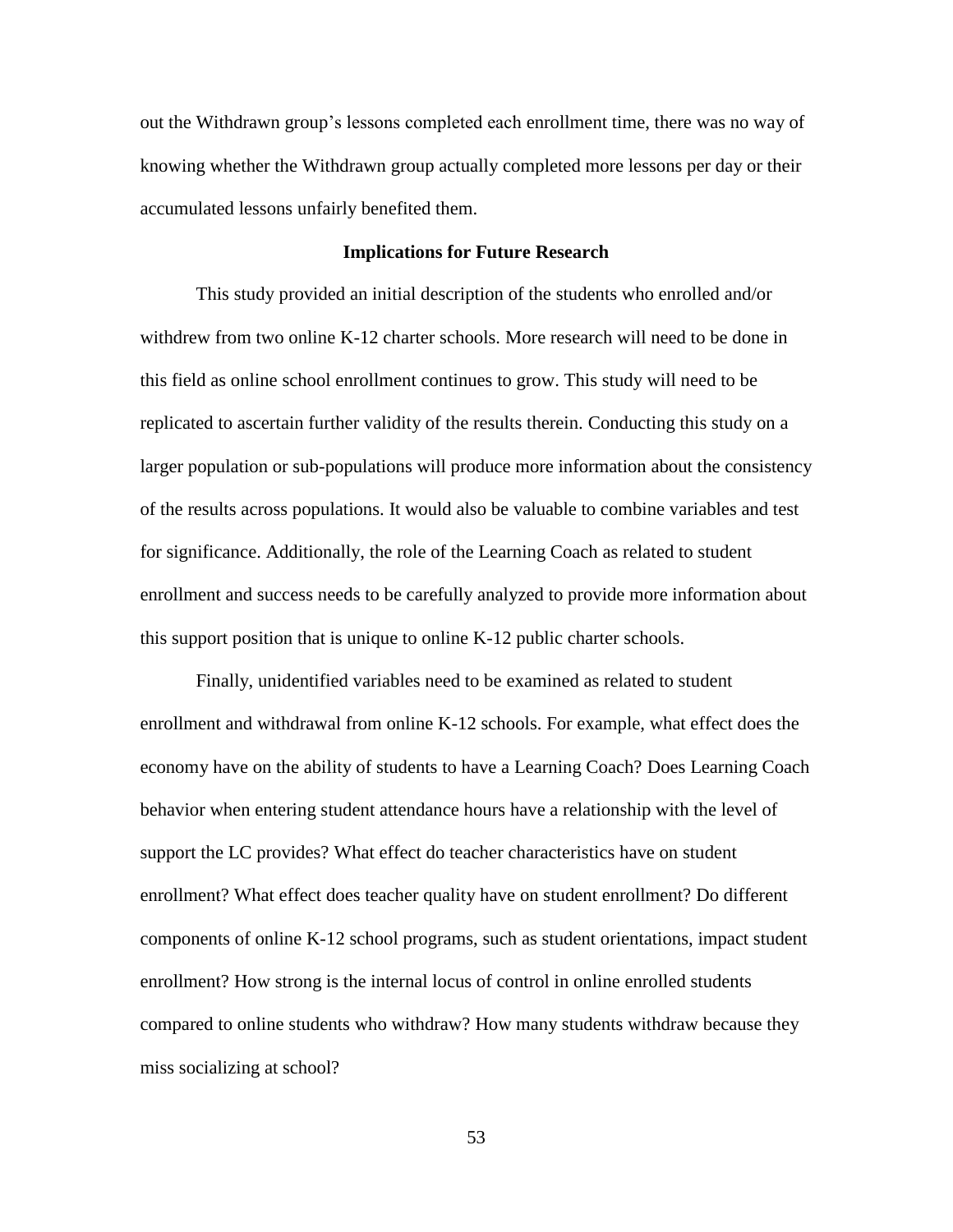An important area for future research is to use the findings here to develop predictive benchmarks to classify students who are at-risk of withdrawing. Because the sample sizes are fairly large and the outcomes significant these findings form an initiation foundation from which to develop benchmarks for various types of interventions aimed at students who are demonstrating a potential for poor outcomes with their online education.

### **Conclusion**

Research in this growing area of online K-12 education is sparse. There is a lack of common metrics across the online charter schools, so generalizing results from one study to another study or another site is problematic. The goal for access for K-12 online learners is ensuring that they not only have the opportunity to participate in online learning, but that they are able to achieve success (Moore & Fetzner, 2009). The purpose of this study was to determine if (a) attendance, (b) lessons completed, (c) participation, (d) teacher-student contact and (e) overall performance were related to student enrollment status. The results of my study indicate that (a) attendance, (b) lessons completed,  $(c)$ teacher-student contact and (d) overall performance are highly significant as related to student enrollment status. Though these results may seem obvious to educators, they give us important information about online K-12 instruction. As online, full-time, public, K-12 charter schools continue to grow and span the nation, online programs need to build and/or implement specific programs to monitor and support students in these important areas.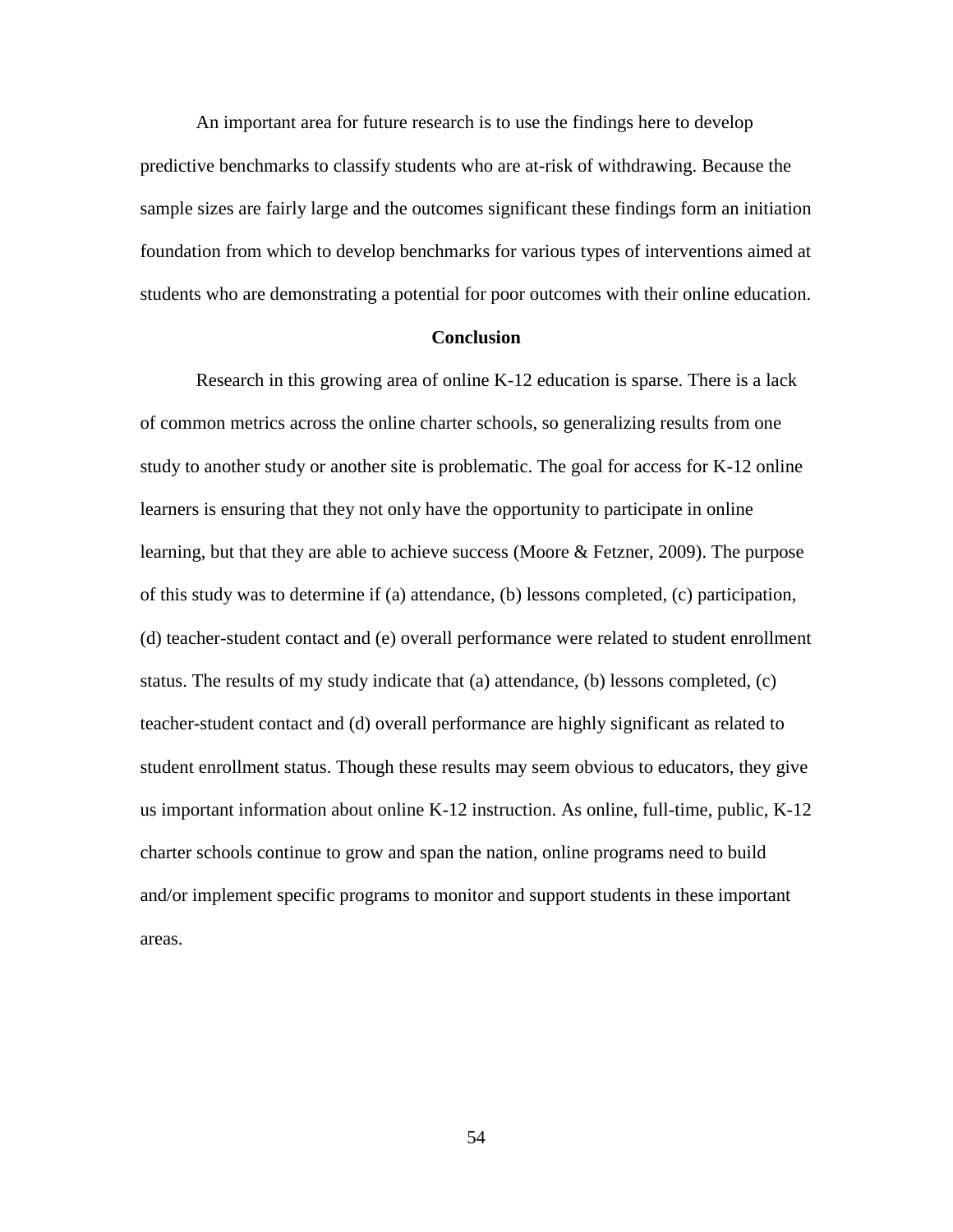#### **REFERENCES CITED**

- Alexander, K. L., Entwisle, D. R. & Horsey C.S. (1997). From first grade forward: Early foundations of high school dropout. *Sociology of Education, 70*, 87-107.
- Alleghany Charter Schools (2009). Why charter schools? Because competition makes schools better. Retrieved from <http://pittsburghcharterschools.org/pghbustimes/1whycharterschools.pdf>
- Aud, S., Hussar, W., Planty, M., Snyder, T., Bianco, K., Fox, M., Frohlich, L., Kemp, J., & Drake, L. (2010). *The Condition of Education 2010* (NCES 2010-028). National Center for Education Statistics, Institute of Education Sciences, U.S. of Department of Education. Washington, DC.
- Bakia, M., Shear, L., Toyama, Y., & Lasseter, A. (2012). *Understanding the implications of online learning for educational productivity*. U.S. Department of Education. Washington, DC.
- Balfanz, R., Herzog, L., & MacIver, D. J. (2007). Preventing student disengagement and keeping students on the graduation path in urban middle-grades schools: Early identification and effective interventions. *Educational Psychologist*, *42*(4), 223- 235.
- Barrington, B. L., & Hendricks, B. (1989). Differentiating characteristics of high school graduates, dropouts, and nongraduates. *Journal of Educational Research*, *82*(6). 309-319.
- Barbour, M., & Reeves, T. C. (2010). The reality of virtual schools: A review of the literature. *Computers & Education*, *52*, 402- 416, doi:10.1016/j.compedu.2008.09.009
- Bernard, R.M., Abrami, P.C., Lou, Y., Borokhovski, E., Wade, A., Wozney, L., Wallet, P., Fiset, M., & Huang, B. (2004). How does distance learning compare with classroom instruction? A meta-analysis of the empirical literature. *Review of Educational Research, 74*(3), 379-434.
- Bridgeland, J., Dilulio, Jr., J., & Balfanz, R. (2009). On the front lines of schools: Perspectives of teachers and principals on the high school dropout problem. Washington, D.C.: Civic Enterprises.
- Bush, J. & Wise, B., 2010. *Digital Learning Now!* Foundation for Excellence in Education.
- Carter, V. (1996). Do media influence learning? Revisiting the debate in the context of distance education. *Open Learning, 11,* 31-40.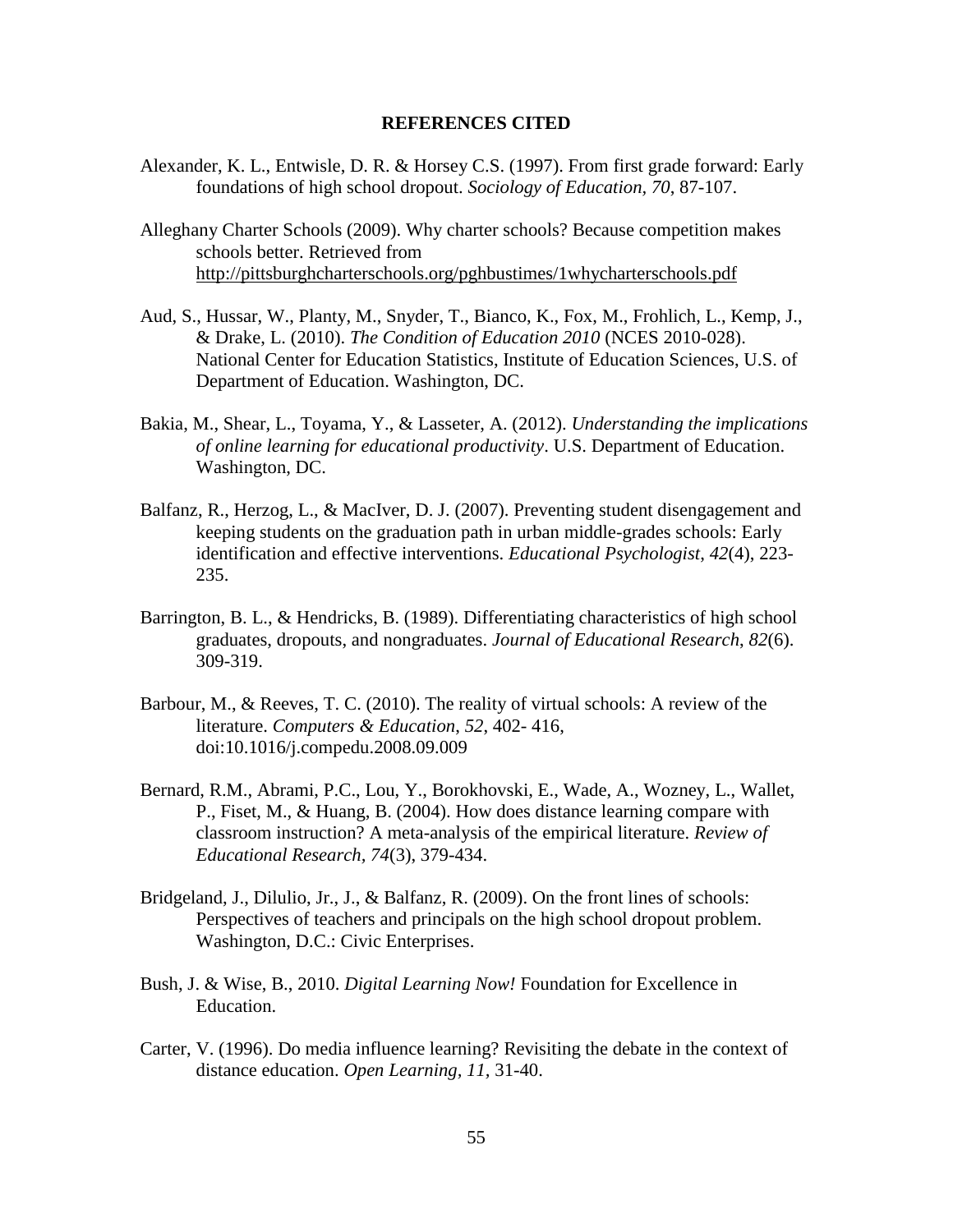- Cataldi, E. F., Laird, J., & KewalRamani, A., (2009). *High School Dropout and Completion Rates in the United States* (NCES 2009-064). National Center for Education Statistics, Institute of Education Sciences, U.S. Department of Education, Washington, DC.
- Cavanaugh, C., Gillian, K. J., Kromrey, J., Hess, M., & Blomeyer, R. (2004). *The effects of distance education on K-12 student outcomes: A meta-analysis.* Naperville, IL: Learning Point Associates.
- Cavanaugh, C., Gillan, K.J., Bosnick, J., Hess, M., & Scott, H. (2005). *Succeeding at the gateway: Secondary algebra learning in the virtual school.* Jacksonville: University of North Florida.
- Christensen, C.M., Horn, M.B., & Johnson, C.W. (2008). Disrupting Class: How innovation will change the way the world learns. New York: McGraw-Hill.
- Clark, T., Lewis, E., Oyer, E., & Schriber, J., (2002). Final Report. Illinois Virtual High School Evaluation, 2001-2022.
- Dalton, B., Glennie, E., Ingels, S., & Wirt, J. (2009). *Late High School Dropouts: Characteristics, Experiences, and Changes Across Cohorts* (NCES 2009-307). National Center for Education Statistics, Institute of Education Sciences, U.S. Department of Education. Washington, DC.
- Diaz, D. (2002). Online drop rates revisited. *The Technology Source*. Retrieved from [http://ts.mivu.org/default.asp?show=article&id=981.](http://ts.mivu.org/default.asp?show=article&id=981)
- Dickson, W. P. (2005). *Toward a deeper understanding of student performance in Virtual High School courses: Using quantitative analysis and data visualization to inform decision making*. Lansing, MI: Michigan State University. Retrieved from http://www.mivu.org.
- Doherty, W. (2006). An analysis of multiple factors affecting retention in Web-based community college courses. *The Internet and Higher Education, 9*(4), 245-255.
- Ensminger, M., & Slusavicick, A. L., (1992). Paths to high school graduation or dropout: A longitudinal study of a first-grade cohort. *Sociology of Education*, *65*(2), 95- 113.
- Frankola, K. (2001).Why online learners drop out. *Workforce, 80*(10), 53.
- Hawkins, A., Barbour, M. K. (2010). U.S. Virtual school trial period and course completion study. *The American Journal of Distance Education*, *24*, 5-20, doi: 10.1080/08923640903529295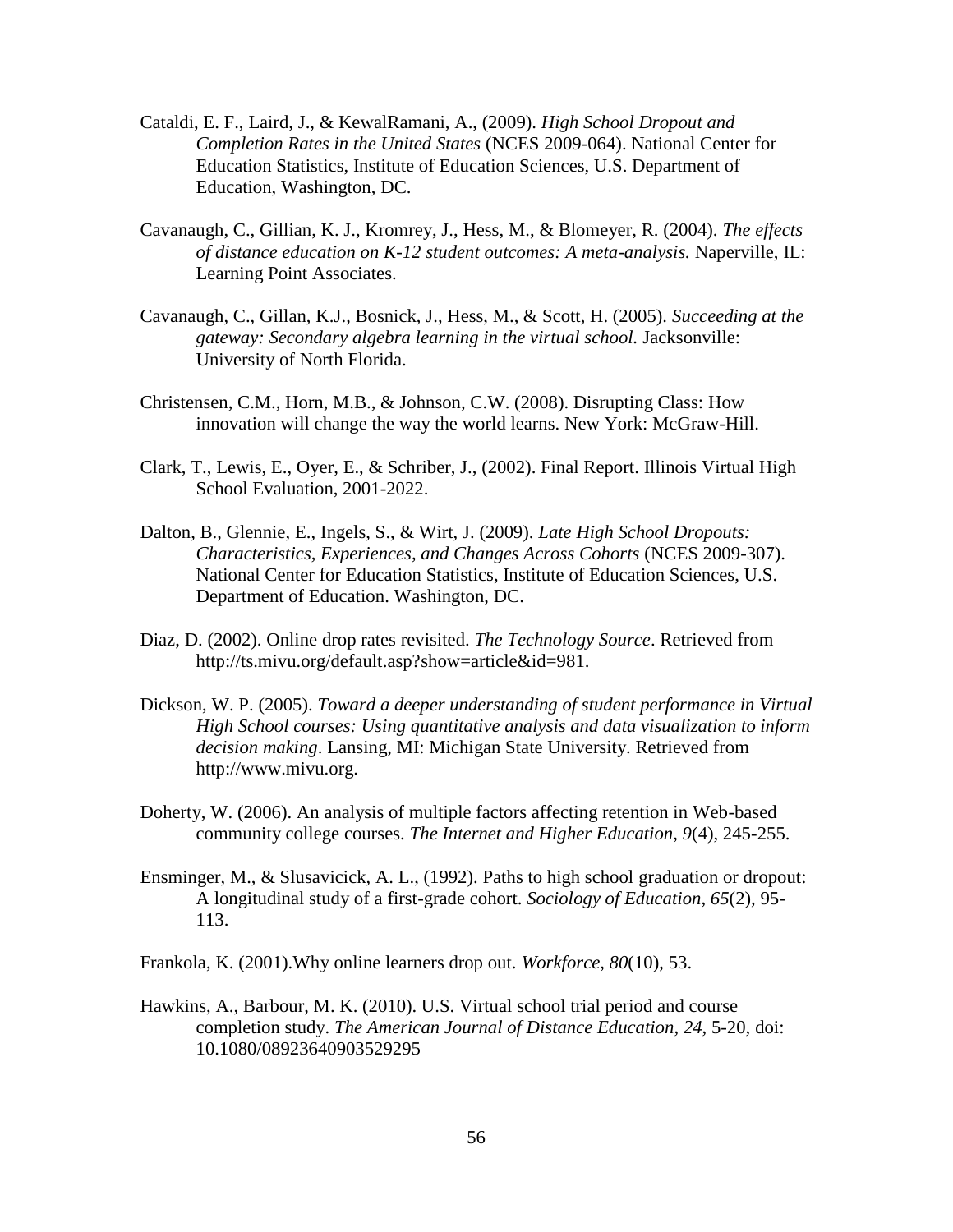- Hughes, J. E., McLeod, S., Brown, R., Maeda, Y., & Choi, J. (2007). Academic achievement and perceptions of the learning environment in virtual and traditional secondary mathematics classrooms. *The American Journal of Distance Education, 21*(4), 199-214.
- Kaplan, D. S., Peck, B. M., & Kaplan, H. B. (1997). Decomposing the academic failuredropout relationship: A longitudinal analysis. *The Journal of Educational Research, 90*(6), 331-343.
- Lary, L. (2002). *Online learning: Student and environmental factors and their relationship to secondary school student success in online courses* (Doctoral dissertation). Retrieved from Proquest Information and Learning, Ann Arbor, MI.
- Lykourentzou, I., Giannoukos, I., Nikolopoulos, V., Mpardis, G., & Loumos, V. (2009). Dropout prediction in e-learning courses through the combination of machine learning techniques. *Computers & Education*, *53*, pp 950- pp 965, doi: 10.1016/j.compedu.2009.05.010
- McNeil, L. M., Coppola, E., Radigan, J., & Vasquez Heilig, J. (2008). Avoidable losses: High-stakes accountability and the dropout crisis. *Education Policy Analysis Archives, 16*(3).
- Meeker, S., Edmonson, S., & Fisher, A. (2008). The voices of high school dropouts: implications for research and practice. *The International Journal of School Disaffection*, pp 40-pp 52.
- Morris, L., Wu, S., & Finnegan, C. (2005). Predicting retention in online general education courses. *The American Journal of Distance Education, 19*(1), 23-36.
- Moore, J., & Fetzner, M. (2009). The road to retention: A closer look at institutions that achieve high course completion rates. *Journal of Asynchronous Learning Networks, 13*(3).
- No Child Left Behind Act of 2001, 20 U.S.C. § 6319 (2008).
- North American Council for Online Learning. (2007). National Standards for Quality Online Teaching. Vienna, VA.
- Neild, R.C. & Balfanz, R. (2006). An extreme degree of difficulty: The educational demographics of urban neighborhood high schools. *Journal of Education for Students Placed at Risk, 11,* 131-141.
- Nistor, N., & Neubauer, K. (2010). From participation to dropout: Quantitative participation patterns in online university courses. *Computers & Education, 55*, 663-672, doi: 10.1016/j.compedu.2010.02.026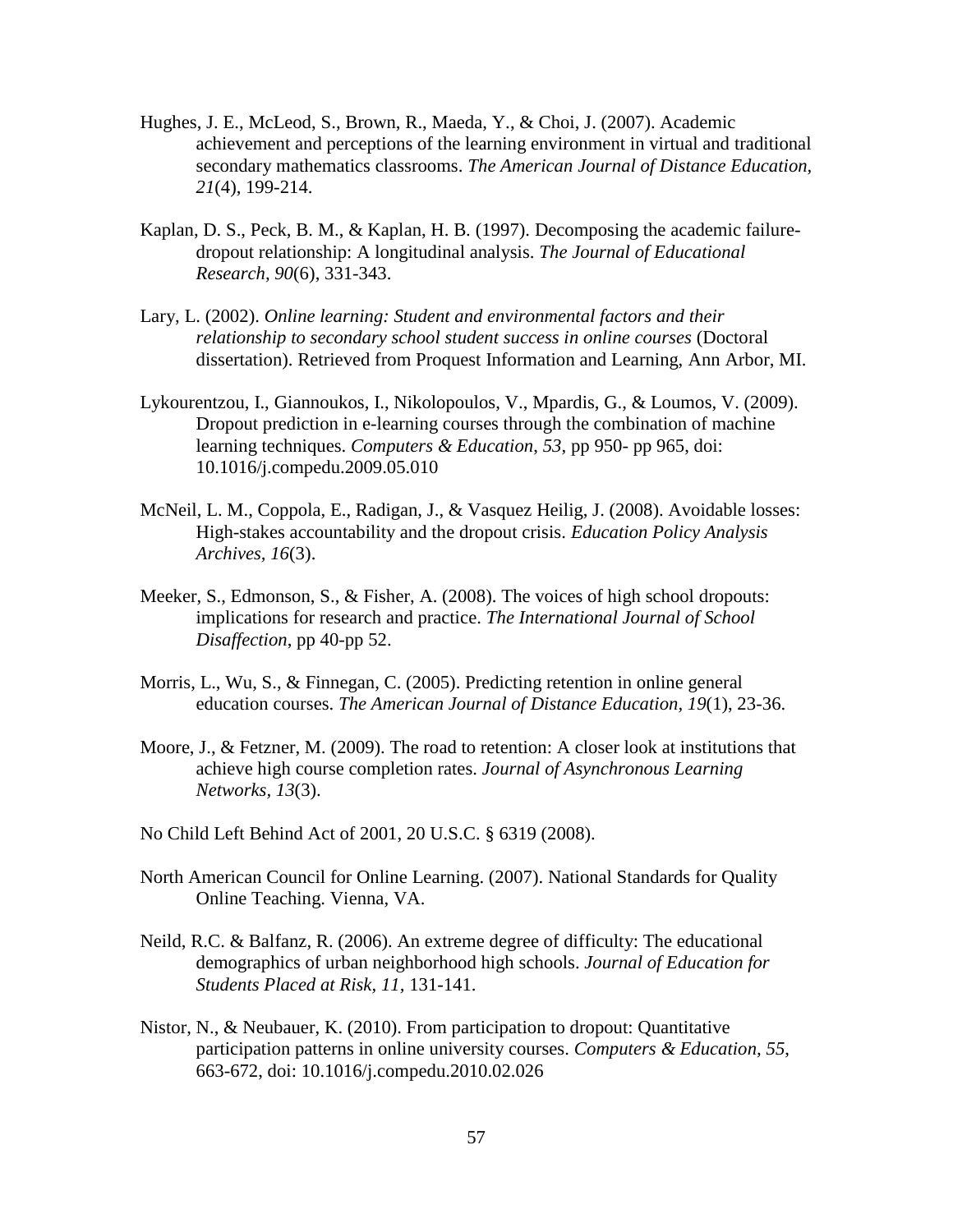- Orr, F. (2011, November 17). 48percent of voters say charter schools provide better education. *Los Angeles Times*. Retreived from [http://latimesblogs.latimes.com/lanow/2011/11/nearly-half-of-voters-say-charters](http://latimesblogs.latimes.com/lanow/2011/11/nearly-half-of-voters-say-charters-provide-a-better-education-than-regular-schools-poll-finds.html)[provide-a-better-education-than-regular-schools-poll-finds.html](http://latimesblogs.latimes.com/lanow/2011/11/nearly-half-of-voters-say-charters-provide-a-better-education-than-regular-schools-poll-finds.html)
- Paloff, R.M., & Pratt, K. (1999). *Building learning communities in cyberspace.* San Francisco: Jose-Bass.
- Pape, L., Revenaugh, M., & Wicks, M. (2007). *Measuring outcomes in K-12 online education programs: The need for common metrics.* Paper presented at the 23<sup>rd</sup> Annual Conference on Distance Teaching & Learning, Madison, WI. Retrieved from http:www.uwex.edu/disted/conference
- Parker, R.M. (1990). Power, control, and validity in research. *Journal of Learning Disabilities, 23*, 613—620.
- Parker, A. (2003). Identifying predictors of academic persistence in distance education. *USDLA Journal, 17*(1), 55-62.
- Piccano, A. G., & Seaman, J. (2007). K-12 Online Learning. A survey of U.S. school district administrators. Needham, MA: The Sloan Consortium.
- Piccano, A. G., & Seaman, J. (2009). K-12 Online Learning. A follow-up of the survey of U.S. school district administrators. Sloan-C.
- Pierrakeas, C., Xenos, M., Panagiotakopoulos, C., & Vergidis, D. (2004). A comparative study of dropout rates and causes for two different distance education courses. *International Review of Research in Open and Distance Learning, 5*(2).
- Quaid, L. 2009. "Duncan: States Could Lose Out on Stimulus Cash," *Associated Press*  (May 28). Retrieved from [http://www.realclearpolitics.com/news/ap/politics/2009/May/28/duncan\\_\\_states\\_c](http://www.realclearpolitics.com/news/ap/politics/2009/May/28/duncan__states_could_lose_out_on_stimulus_cash.html) [ould\\_lose\\_out\\_on\\_stimulus\\_cash.html](http://www.realclearpolitics.com/news/ap/politics/2009/May/28/duncan__states_could_lose_out_on_stimulus_cash.html) 10.17.12.
- Rice, K. L. (2006). A comprehensive look at distance education in the K-12 context. *Journal of Research on Technology in Education, 39*(4), 425-448.
- Roblyer, M.D., Davis, L., Mills, S. C., Marshall, J., & Pape, L. (2008). Toward practical procedures of predicting and promoting success in virtual school students. *The American Journal of Distance Education, 22*, 90-109.
- Roblyer, M. D., Marshall, J. (2002-2003). Predicting success of virtual high school students: Preliminary results from an educational success prediction instrument. *Journal of Research on Technology in Education, 35*(2), 241-255.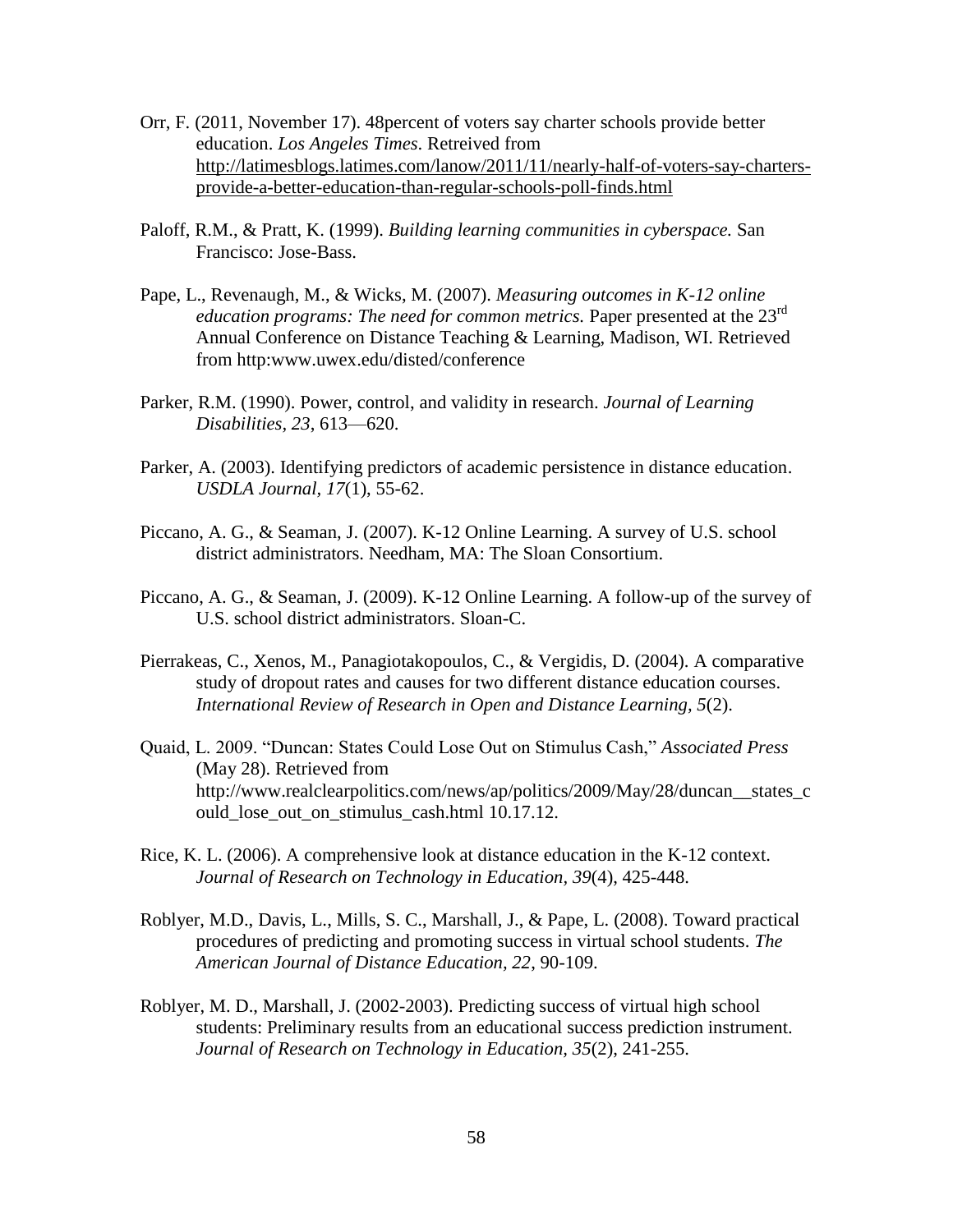- Rodriguez, L., & Conchas, G. (2009). Preventing truancy and dropout among urban middle school youth: understanding community-based action from the student's perspective. *Education and Urban Society, 41*(26), 216-247.
- Ronsisvalle, T., & Watkins, R. (2005). Student success in online K-12 education. *The Quarterly Review of Distance Education, 6*(2), 117-124.
- Rumberger, R. (1987). High school dropouts: A review of issues and evidence. *Review of Educational Research, 57*(2), 101-121.
- Rumberger, R., Ghatak, R., Poulos, G., Ritter, P., & Dornbusch, S. (1990). Family influences on dropout behavior in one California high school. *Sociology of Education, 63*(4), 283-299.
- Rumberger, R. (1995). Dropping out of middle school: A multilevel analysis of students and schools. *American Educational Research Journal, 32*(3), 583-625.
- Russell, T.L. (1999). *The no significant difference phenomenon.* Montgomery, AL: IDECC.
- Schoeneberger, J. (2011). Longitudinal attendance patters: Developing high school dropouts. *The Clearing House: A Journal of Educational Strategies, Issues and Ideas, 85*, 7-14.
- Stevens, K. (1999). *The vista digital intranet – A model for the organization of virtual classes.* St. John's, NL: TeleLEarning and Rural Education Centre, Memorial University of Newfoundland.
- Watson, J. (2009). *Blended learning: The convergence of online and face-to-face education.* Vienna, VA: North American Council for Online Learning.
- Watson, J., Murin, A., Vashaw, L., Gemin, B., & Rapp, C. (2010). *Keeping pace with K-12 online learning: An annual review of policy and practice.* Retrieved from [www.kpk12.com](http://www.kpk12.com/)
- Watson, J., Murin, A., Vashaw, L., Gemin, B., & Rapp, C. (2012). *Keeping pace with K-12 online & blended learning: An annual review of policy and practice.* Retrieved from [www.kpk12.com](http://www.kpk12.com/)
- Watson, J., & Ryan, J. (2006). *Keeping pace with K-12 online learning: A review of state-level policy and practice.* Vienna, VA: North American Council for Online Learning. [http://www.nacol.org/docs/Keeping%20Pace%20with%20K-](http://www.nacol.org/docs/Keeping%20Pace%20with%20K-12%20Online%20Learning%202006.pdf)[12%20Online%20Learning%202006.pdf.](http://www.nacol.org/docs/Keeping%20Pace%20with%20K-12%20Online%20Learning%202006.pdf)